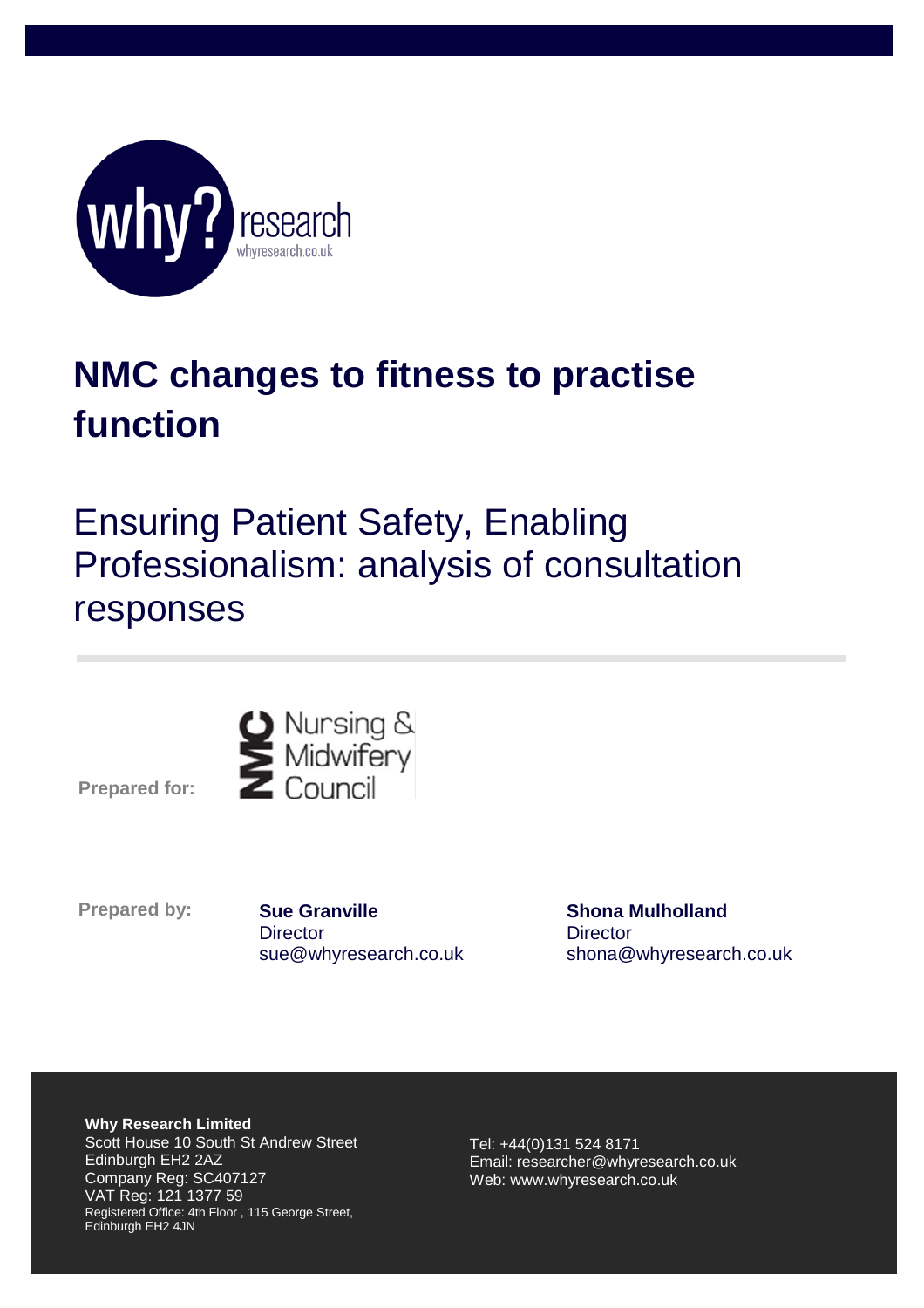# Executive Summary

### **Introduction**

The NMC's consultation on changes to fitness to practise function: Ensuring Patient Safety, Enabling Professionalism ran from 4 April to 8 June 2018. It targeted members of the professions, the public and NMC stakeholders. Respondents could comment on those parts of the consultation that were more relevant to their experience or to complete the consultation in full. The questions were arranged in five main categories, as follows:

- Part 1: Regulatory outcomes:
	- o Public protection
	- o Public confidence in the regulatory process
	- o Regulatory outcomes
- Part 2: Achieving our regulatory outcomes
- Part 3: How we operate
- Part 4: Impact on equality, diversity and inclusion
- Part 5: About you

Regardless of the format in which respondents chose to submit their views they were asked to read the relevant associated consultation documents before beginning their response.

### **Respondent Profile**

A total of 892 respondents answered some or all of the questions in the full consultation document. These included 83 organisations and 809 individuals.

All respondents were asked whether they were responding on their own behalf (as an individual) or on behalf of their organisation. However, 142 respondents did not reply to this question but, as none of these respondents indicated (through their text responses or other answers) that they were responding on behalf of an organisation, in agreement with the NMC these have been classified as individual respondents.

The breakdown of responses by sub-groups is provided in the table overleaf, based on those organisations and individuals who completed the 'about you' questions or provided information that allowed us to derive appropriate classifications.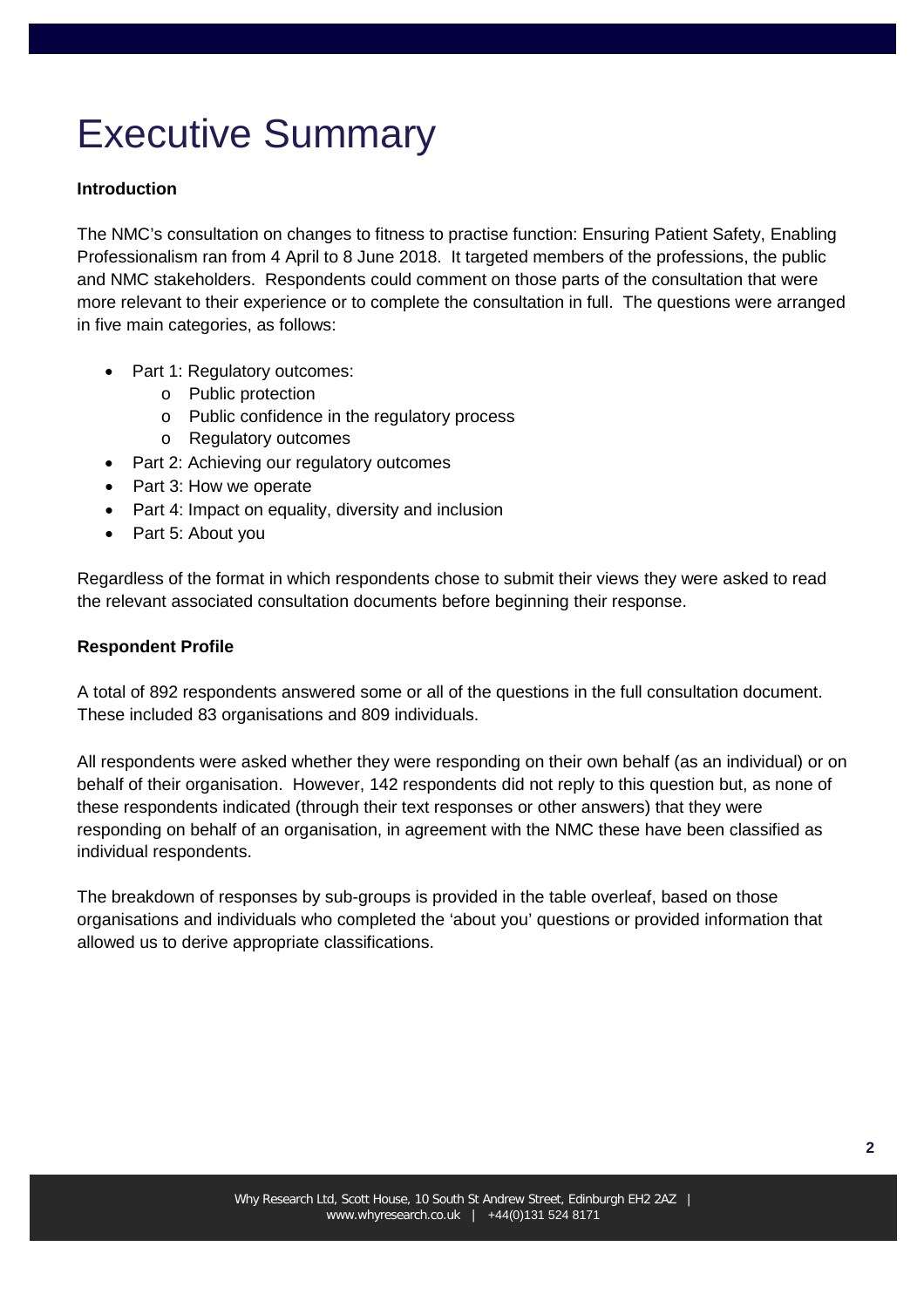|                                                                    | <b>Number</b>           |
|--------------------------------------------------------------------|-------------------------|
| Government departments or public bodies                            | 8                       |
| Regulatory bodies                                                  | 13                      |
| Professional organisations or trade unions                         | 11                      |
| NHS employers of doctors, nurses or midwives                       | 21                      |
| Independent sector employer of, or agency for, nurses and midwives | 8                       |
| <b>Education provider</b>                                          | $\overline{2}$          |
| Consumer or patient organisations                                  | 1                       |
| Charity / voluntary sector                                         | 9                       |
| Other organisations                                                | 6                       |
| Not stated                                                         | $\overline{\mathbf{4}}$ |
| <b>Total organisations</b>                                         | 83                      |
| UK-registered nurses                                               | 498                     |
| UK-registered midwives                                             | 75                      |
| <b>Student Nurses or Midwives</b>                                  | 10                      |
| Other healthcare professionals                                     | 9                       |
| Educator                                                           | 57                      |
| Members of the public, service user or carer                       | 48                      |
| Other                                                              | 71                      |
| Not stated                                                         | 145                     |
| Total individuals <sup>1</sup>                                     | 809                     |
| <b>Total Respondents</b>                                           | 892                     |

When we examine sub-group data across the agree / disagree questions, higher proportions of organisations who are NHS employers of doctors, nurses and midwives agreed at each question than other organisation sub-groups, although these differences are not statistically significant. While not consistent across all these questions, the views of regulators, and, to a lesser extent, the views of professional organisations or trade unions and those in the charity / voluntary sector tended to be

<span id="page-2-0"></span><sup>&</sup>lt;sup>1</sup> This number does not add to 809 as respondents could choose more than one category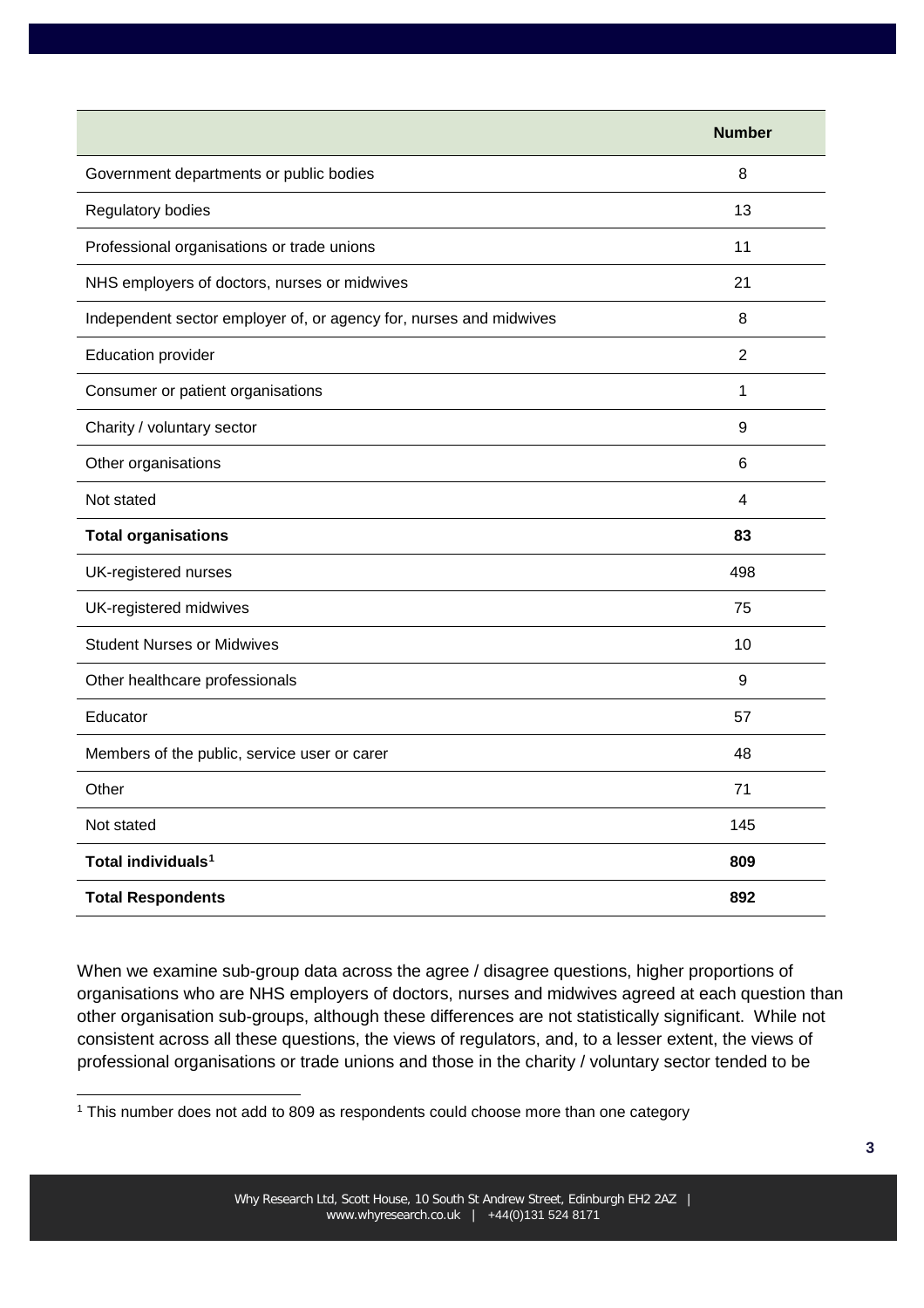least positive. In general, across the consultation questions, higher proportions of females agreed than male, although these differences are often not statistically significant.

## **Main Findings: Regulatory Outcomes**

### **Public protection**

There was majority agreement that:

- Fitness to Practise should primarily be about managing the risk that a registrant poses to patients or members of the public in the future – 89% agreed.
- Fitness to Practise is not about punishing people for past events 77%; 16% disagreed.
- The NMC will only take action to uphold public confidence when the conduct is so serious, that if they did not take action, the public wouldn't want to use the services of registrants  $-74\%$ agreed; 18% disagreed (24% disagreement among organisations).
- Some clinical conduct, such as deliberately covering up when things go wrong, seriously damages public trust in the professions and undermines patient safety (94% agreed).

Views were less supportive over removal from the register. While just over half (52%) of respondents agreed that in these types of cases, the registrant should be removed from the register, a significant minority disagreed (25% overall; 32% of organisations).

A number of key themes emerged in response to these questions. The context of any incident and the need to consider any mitigating circumstances such as the culture or culpability of an employer or a registrant's mental health were seen to be important factors. Allied to this, there were comments that risk should be managed rather than registrants being punished; and that registrants should be offered support and opportunities for remediation.

A need for a change from a 'blame' culture to an 'open' culture was outlined as necessary in order to ensure that registrants can admit mistakes, learn from these and demonstrate insight and remorse through remediation. While honesty was perceived to be important and something that should underpin the professions, there was a perception from some respondents that until there is an open culture, some registrants will not be honest in admitting mistakes.

Respondents noted the need to differentiate between what is deliberate or reckless behaviour and accidental behaviour. Additionally, there were comments of a need to consider whether behaviour is repeated or a one-off; while some behaviour might not be serious in nature, repeated behaviour can become cumulative and demonstrate that a registrant is not fit to practise; for this reason, the need to consider past practice was noted as relevant by some respondents. There were also requests for agreement and guidance on what constitutes serious conduct to allow for consistency across the professions.

There were requests for robust evidence and full investigation of all cases, with comments that a 'one size fits all' approach should not be adopted. While remediation may be the way forward for some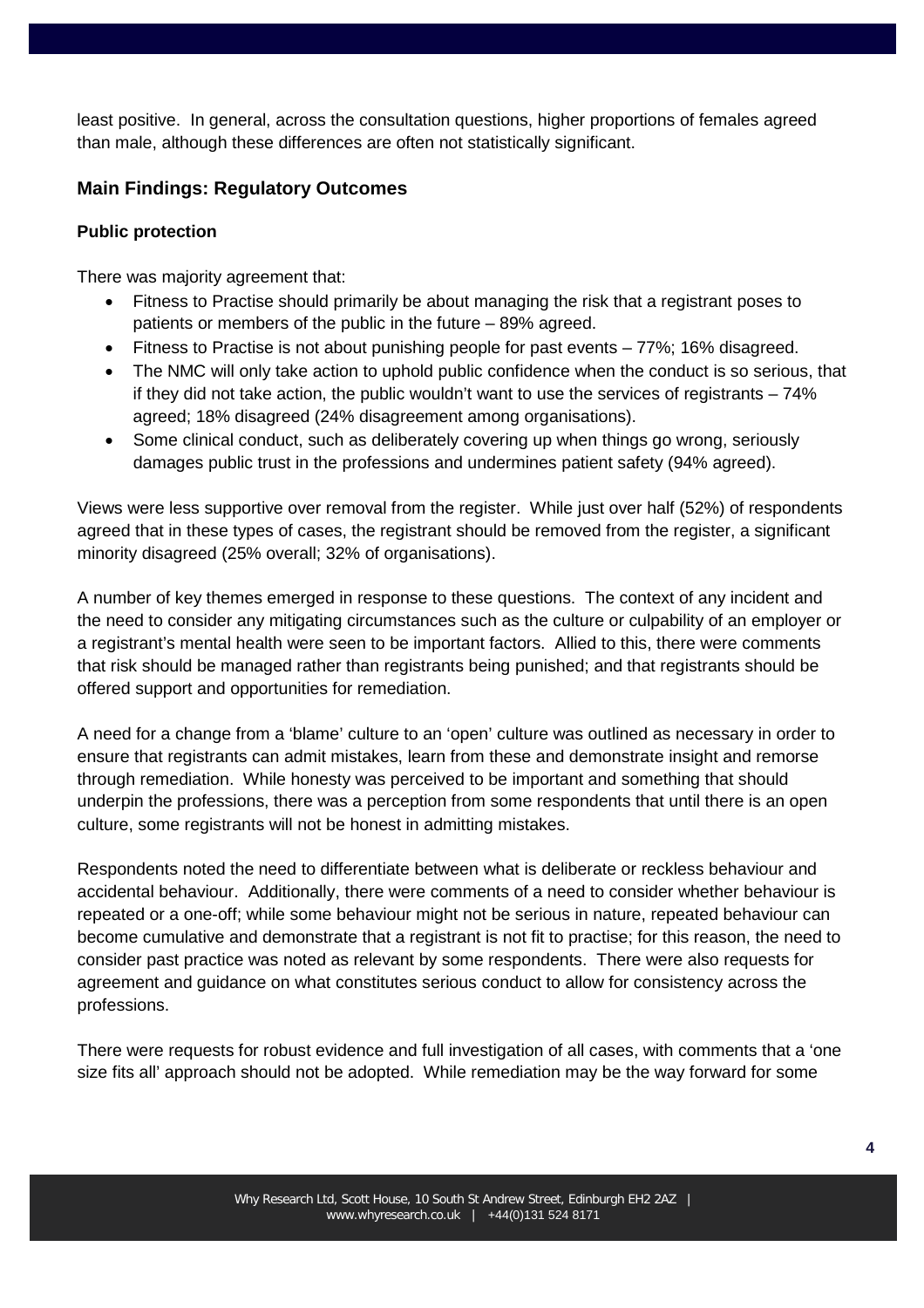registrants, there was also a view that there will be instances where some form of sanction may be necessary.

While a change to an open culture was seen to be important, some respondents felt that the current fitness to practise process and the NMC are punitive in nature, and this can in turn reduce the numbers of registrants coming forward to admit to a mistake.

The importance of working with other organisations was outlined by some respondents, for example, working with employers to ensure the Duty of Candour is fully understood, or to support enforcement of any sanctions.

#### **Public confidence in the regulatory process**

There was majority agreement that cases should be resolved at an early stage in the process if a registrant has fully remediated their clinical failings, even where those clinical failings have led to serious patient harm – 82% agreed, 9% disagreed. A key theme emerging was reiteration of the need for registrants to demonstrate insight, remorse and undertake remediation to reduce any future risk and show that lessons have been learnt. That said, there was also a perception that it can be difficult to demonstrate remediation so there will need to be a comprehensive process of supervision or monitoring and assessment. Key advantages to this proposal were that it would speed up the fitness to practise process and reduce levels of stress on registrants.

65% of respondents were in agreement that every decision relating to a restriction being placed on a registrant's practice (including voluntary removal) should be published, with a key theme being the need for openness and transparency within the profession. However, respondents also noted the stress this places upon registrants and some noted their dislike of a culture of 'naming and shaming'. There were some requests to withhold some aspects of information from the public domain and some queries as to how data protection, employee legislation and the introduction of GDPR would impact on information being made publicly available.

#### **Regulatory outcomes**

There was majority agreement that fitness to practise should support a professional culture that values equality, diversity and inclusion and prioritises openness and learning in the interests of patient safety (regulatory outcome 1) – 95% agreed. Key themes emerging in response to this question echoed some seen at earlier questions, with references to the need for a learning culture or for openness and honesty within the professions. However, there were some concerns over implementation and the need to ensure this culture is consistent across employers.

There was majority support that fitness to practise should ensure that registrants are fit to practise safely and professionally (regulatory outcome 2) – 98% agreed. The key theme emerging at this question was the need to ensure that patient safety is the priority and focus. Other comments were that this would help to support public confidence and the reputation of the professions and that nurses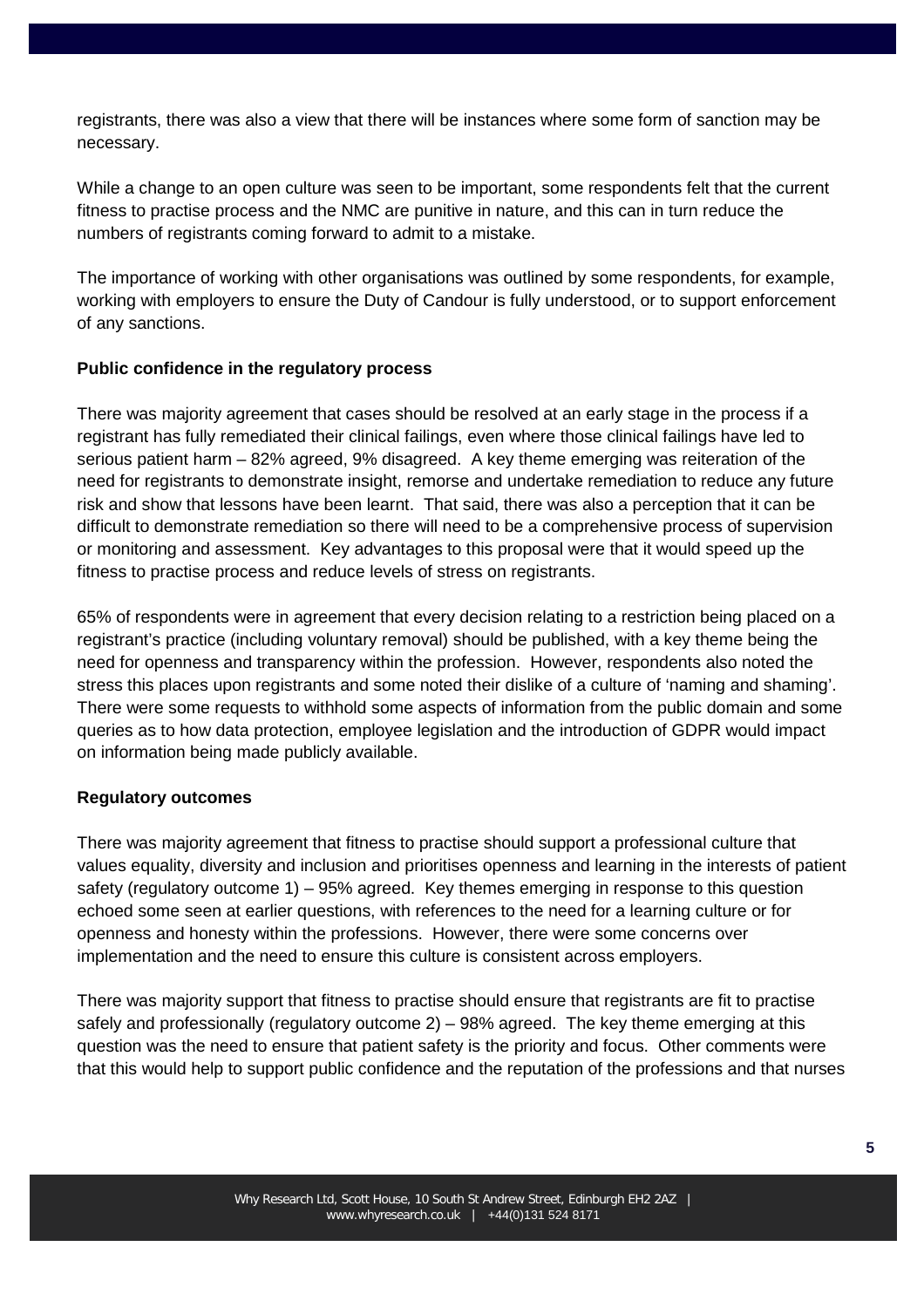and midwives need to be professional and work to their professional standards. Once again, there was reference to the need for support, training and ongoing learning for registrants.

Views on the regulatory outcomes were that they are clear, concise, simple and straightforward, fair and represent the professions well. These were also felt to promote public safety.

### **Main Findings: Achieving our regulatory outcomes**

There was majority support that employers are usually in the best position to resolve concerns immediately, and the NMC should only take regulatory action if the concern has already been raised with and investigated by the employer (where there is one), unless there is an immediate risk to patient safety – 75% agreed. However, while some respondents agreed that local resolution in the first instance is important and some noted that employers have the necessary background and knowledge to take on this responsibility, there were also some concerns about the impartiality of employers, their existing cultures and whether they have the processes in place to deal with poor practice. As such, there were some comments of the need for the NMC to undertake the roles of offering support and guidance or monitoring of cases.

There was a large majority support for the NMC to always take the context in which a patient safety incident occurs into account when deciding what regulatory action is appropriate – 94% agreed. Reference was made to a number of contributory factors including the workplace environment, processes and resourcing and workloads. Considering context would help to create a fair and proportionate environment.

A large majority of respondents agreed that the NMC should be exploring other ways to enable registrants to remediate at the earliest opportunity – 90% agreed. The key themes emerging related to the benefits of remediation and having a learning culture, with supervision and monitoring. That said, there were some qualifying comments that remediation needs to be rigorous, robust and long term, with support from employers to enable registrants to remediate.

A majority of respondents agreed that unless there is a serious dispute about the facts or disposal of a case, or a registrant has requested a hearing, all cases should be dealt with at a meeting – 79% agreed. Key comments were that this would enable quicker processing of cases and be less stressful for registrants. There were some calls for meetings to be structured properly, with full information being available. Those in disagreement with this proposal outlined concerns about a lack of fairness and openness at meetings, with comments that public scrutiny is vital or a full hearing is needed to enable a case to be properly judged by an independent panel.

Overall, views were largely positive about these proposals, with a number of consistent themes emerging.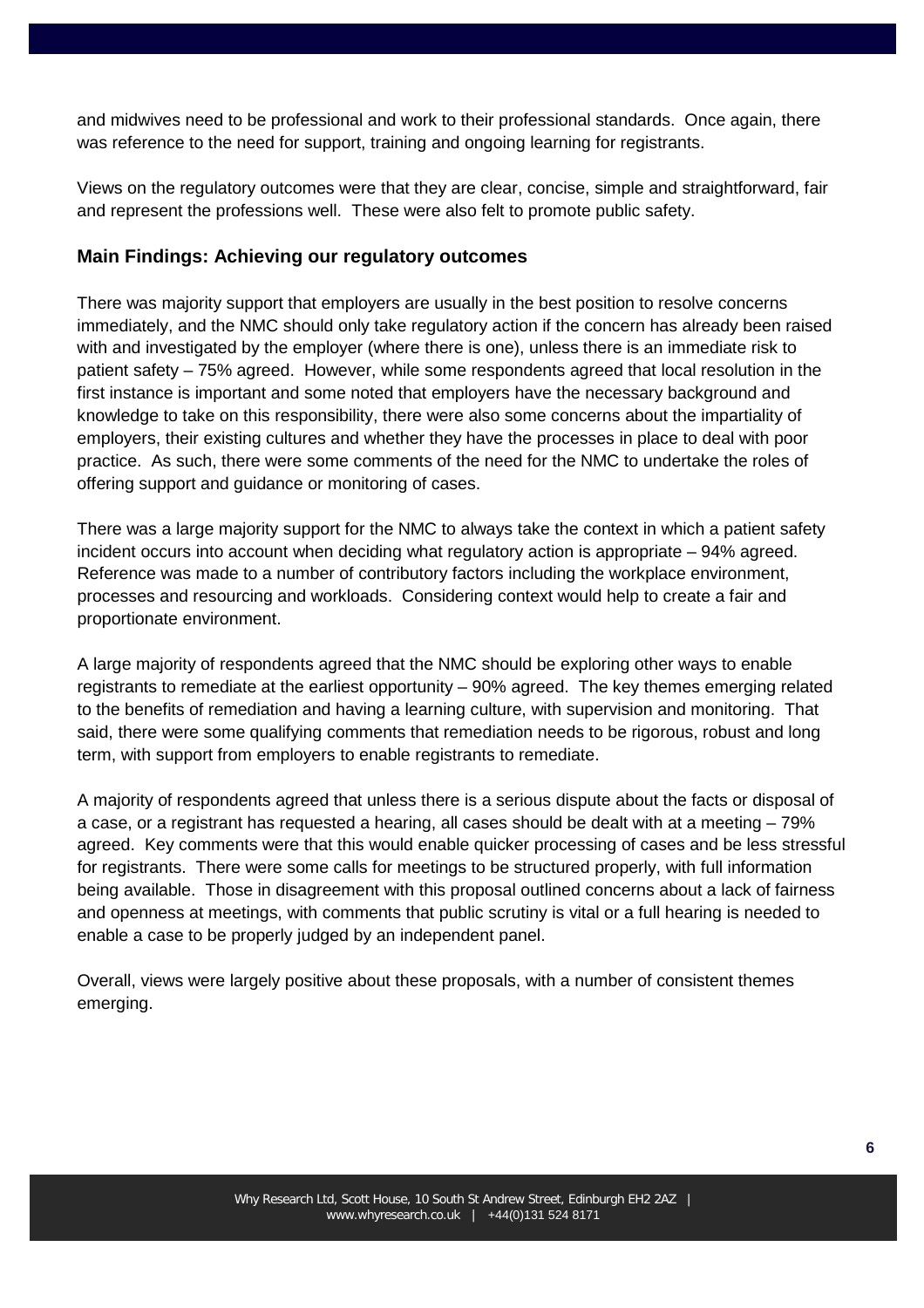### **Main Findings: How we operate**

In terms of any other ways in which the NMC could give support to members of the public, or improve how it works with other organisations, including other regulators, a wide range of suggestions were made by relatively small proportions of respondents. Broadly speaking, these included being open and transparent, improving communication with various audiences, utilising a broad range of communication channels and working more closely with other organisations and regulators.

### **Main Findings: Impact on equality, diversity and inclusion**

There was majority agreement that having a fitness to practise process that values equality, diversity and inclusion could result in fairer outcomes – 77% agreed (86% of organisations and 76% of individuals). That said, the key theme was that this is not a new proposal or that it should already happen. There was also a perception that this should not be required if the fitness to practise process is fair and transparent as these values are implicitly addressed within the process.

There was majority agreement that the NMC should support employers to incorporate the principles of equality, diversity and inclusion when considering making referrals – 83% agreed (organisations 92% and individuals 82%). Once again, there were some comments that this should already be part of employers' processes or already set out in employment legislation. Additionally, there was a perception that a registrant's background should be irrelevant as referrals should be based on unsafe or poor practice.

While just under half (45%) the respondents felt that the NMC's proposals would have mainly positive impacts on people who share these protected characteristics and only a very small proportion (5%) felt there would be mainly negative impacts, significant minorities felt there would be no impact (24%) or were unable to provide a response to this question (26%). Key advantages were that everyone would be treated equally or that this would be fair for those with protected characteristics, although there were some concerns over how this would be implemented or that this could offer the potential for abuse of the system.

In terms of how the NMC could amend the proposals to advance equality of opportunity and foster good relations between the groups, the key comment was that better or more communication is needed.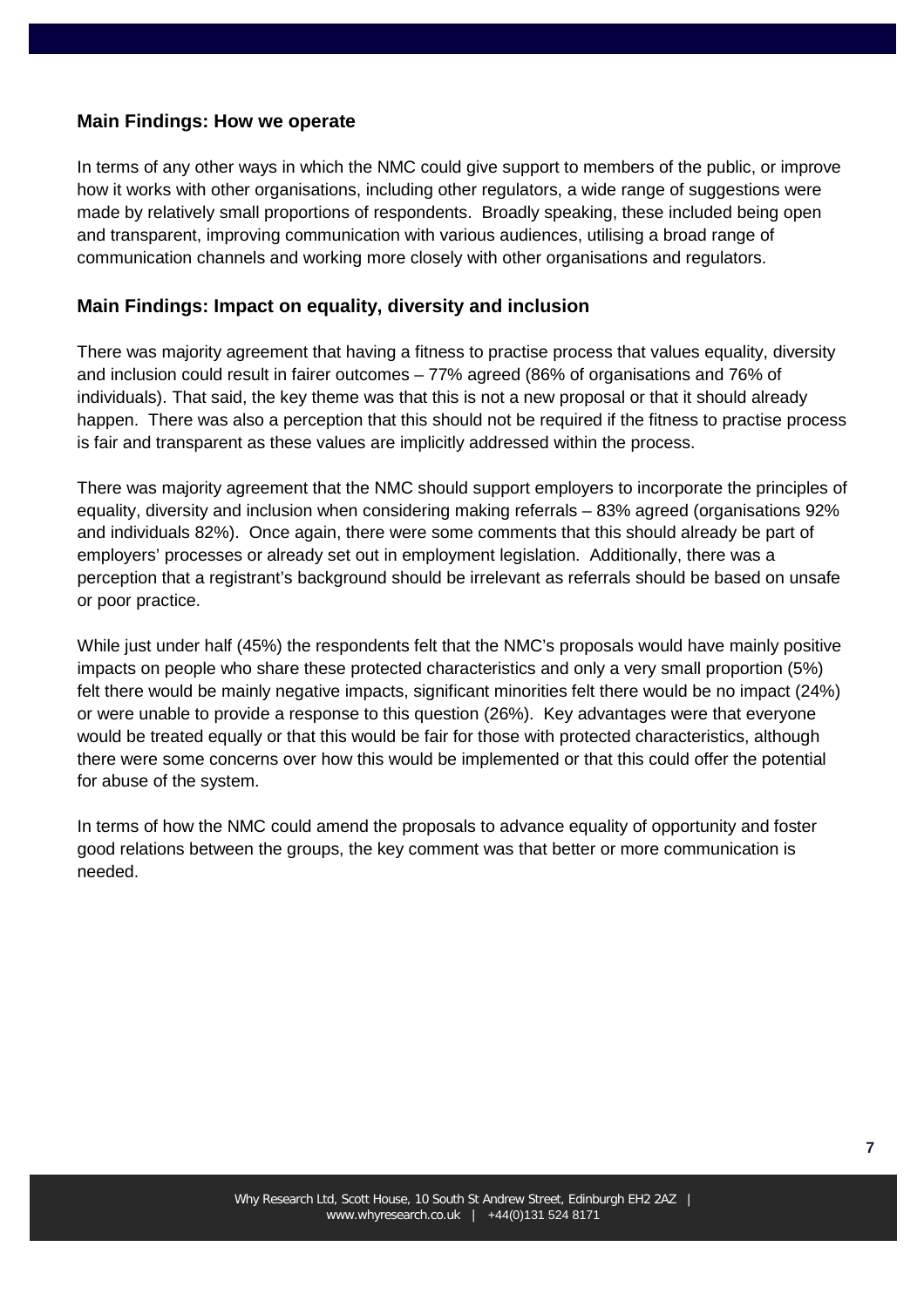# **Introduction**

## **Background**

The NMC's consultation on Ensuring Patient Safety, Enabling Professionalism ran from 4 April until 8 June [2](#page-7-0)018<sup>2</sup>. It targeted nurses, midwives and those with a background in education or healthcare. Respondents were invited to comment on those parts of the consultation that were more relevant to their experience or to complete the consultation in full. The questions were arranged in five main categories, as follows:

- Part 1: Regulatory outcomes:
	- o Public protection
	- o Public confidence in the regulatory process
	- o Regulatory outcomes
- Part 2: Achieving our regulatory outcomes
- Part 3: How we operate
- Part 4: Impact on equality, diversity and inclusion
- Part 5: About you

Regardless of the format in which respondents chose to submit their views they were asked to read the relevant associated consultation documents before beginning their response.

### **Respondent Profile**

A total of 892 respondents answered some or all of the questions in the full consultation document. These included 83 organisations and 809 individuals.

All respondents were asked whether they were responding on their own behalf (as an individual) or on behalf of their organisation. However, 142 respondents did not reply to this question but, as none of these respondents indicated (through their text responses or other answers) that they were responding on behalf of an organisation, in agreement with the NMC these have been classified as individual respondents.

The breakdown of responses by sub-groups is provided in the table overleaf, based on those organisations and individuals who completed the 'about you' questions or provided information that allowed us to derive appropriate classifications.

<span id="page-7-0"></span><sup>&</sup>lt;sup>2</sup> The consultation period was originally scheduled to end on 30 May 2018, but was extended to allow time for respondents to take account of the Professional Standards Authority's Lessons Learned review published on 16 May 2018.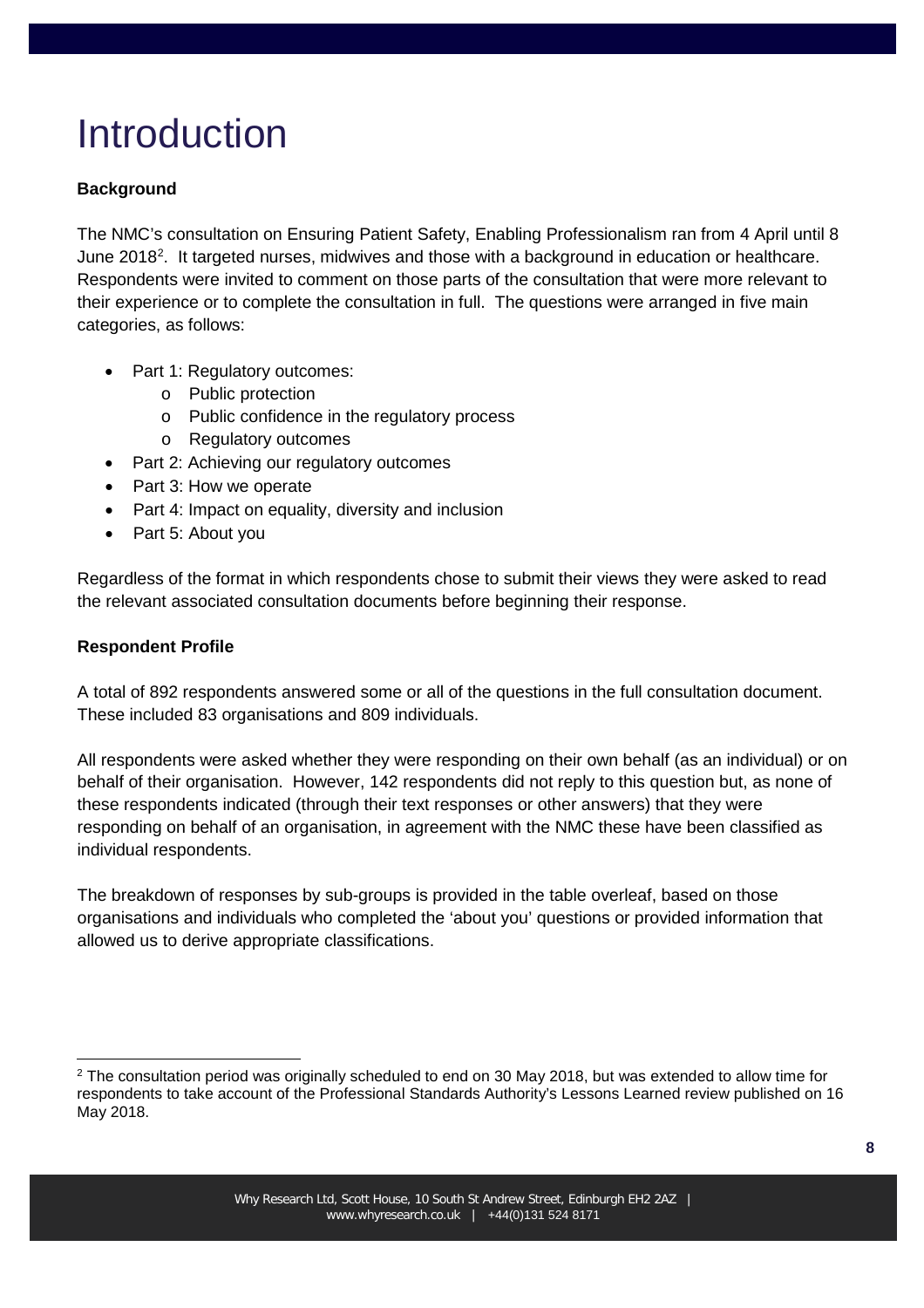|                                                                    | <b>Number</b>  |
|--------------------------------------------------------------------|----------------|
| Government departments or public bodies                            | 8              |
| Regulatory bodies                                                  | 13             |
| Professional organisations or trade unions                         | 11             |
| NHS employers of doctors, nurses or midwives                       | 21             |
| Independent sector employer of, or agency for, nurses and midwives | 8              |
| <b>Education provider</b>                                          | $\overline{2}$ |
| Consumer or patient organisations                                  | 1              |
| Charity / voluntary sector                                         | 9              |
| Other organisations                                                | $\,6\,$        |
| Not stated                                                         | 4              |
| <b>Total organisations</b>                                         | 83             |
| UK-registered nurses                                               | 498            |
| UK-registered midwives                                             | 75             |
| <b>Student Nurses or Midwives</b>                                  | 10             |
| Other healthcare professionals                                     | 9              |
| Educator                                                           | 57             |
| Members of the public, service user or carer                       | 48             |
| Other                                                              | 71             |
| Not stated                                                         | 145            |
| Total individuals <sup>3</sup>                                     | 809            |
| <b>Total Respondents</b>                                           | 892            |

<span id="page-8-0"></span><sup>3</sup> This number does not add to 809 as respondents could choose more than one category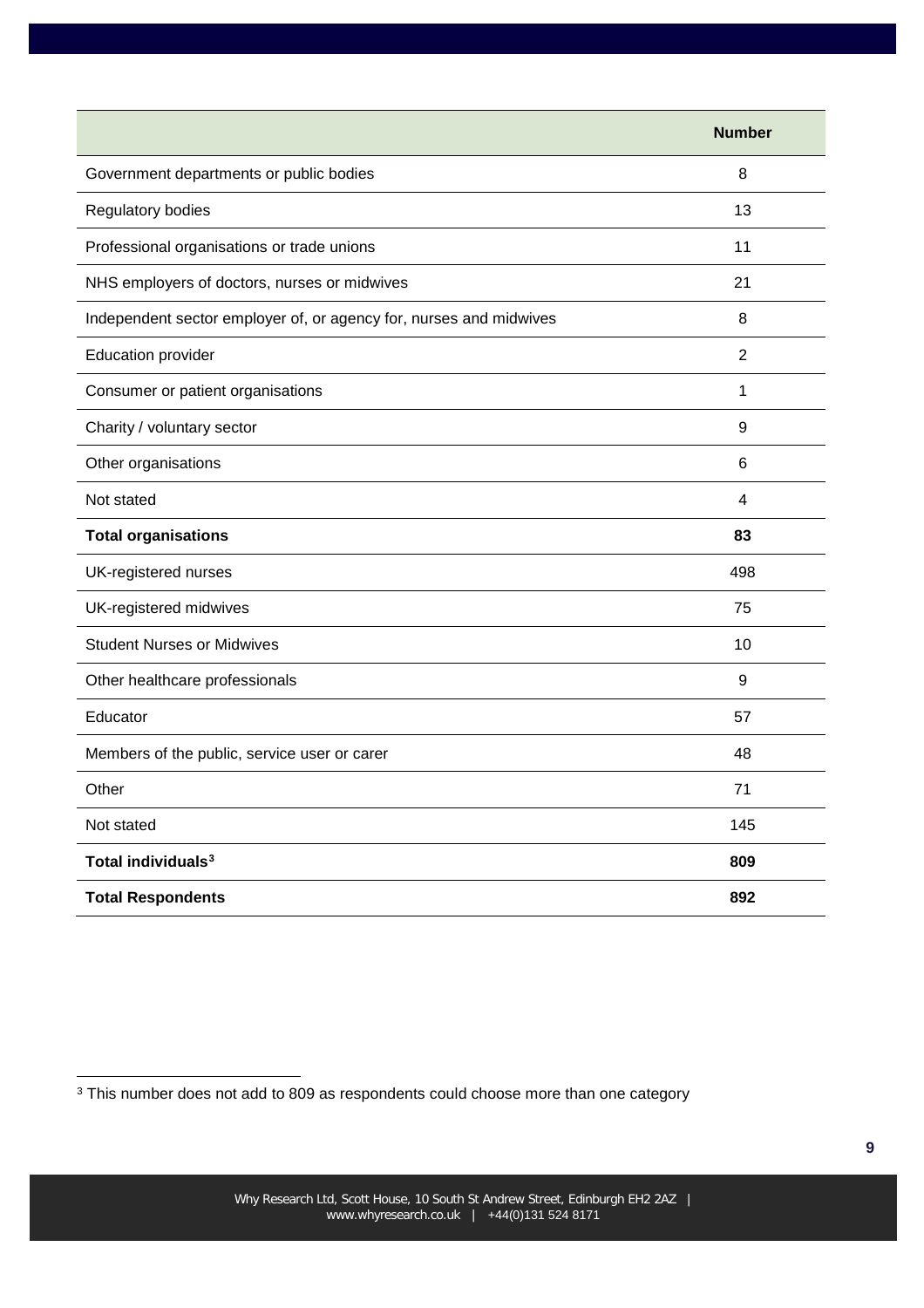#### **Please state where your organisation mainly operates**

|                          | <b>Number</b> |
|--------------------------|---------------|
| Across the UK            | 25            |
| <b>Great Britain</b>     | 1             |
| England                  | 25            |
| Wales                    | 11            |
| Scotland                 | 9             |
| Northern Ireland         | 4             |
| Other                    | 4             |
| Not stated               | 4             |
| <b>Total Respondents</b> | 83            |

## **Does your organisation officially represent the views of nurses/midwives and/or the public that share any of the following protected characteristics?**

|                           | <b>Number</b> |
|---------------------------|---------------|
| Disabled                  | 28            |
| Older                     | 27            |
| Pregnancy/maternity       | 26            |
| Religion or belief        | 26            |
| Ethnic minorities         | 25            |
| Gender                    | 25            |
| Transgender               | 25            |
| Younger                   | 24            |
| Lesbian, Gay and Bisexual | 24            |
| Not stated                | 52            |
| <b>Total Respondents</b>  | 83            |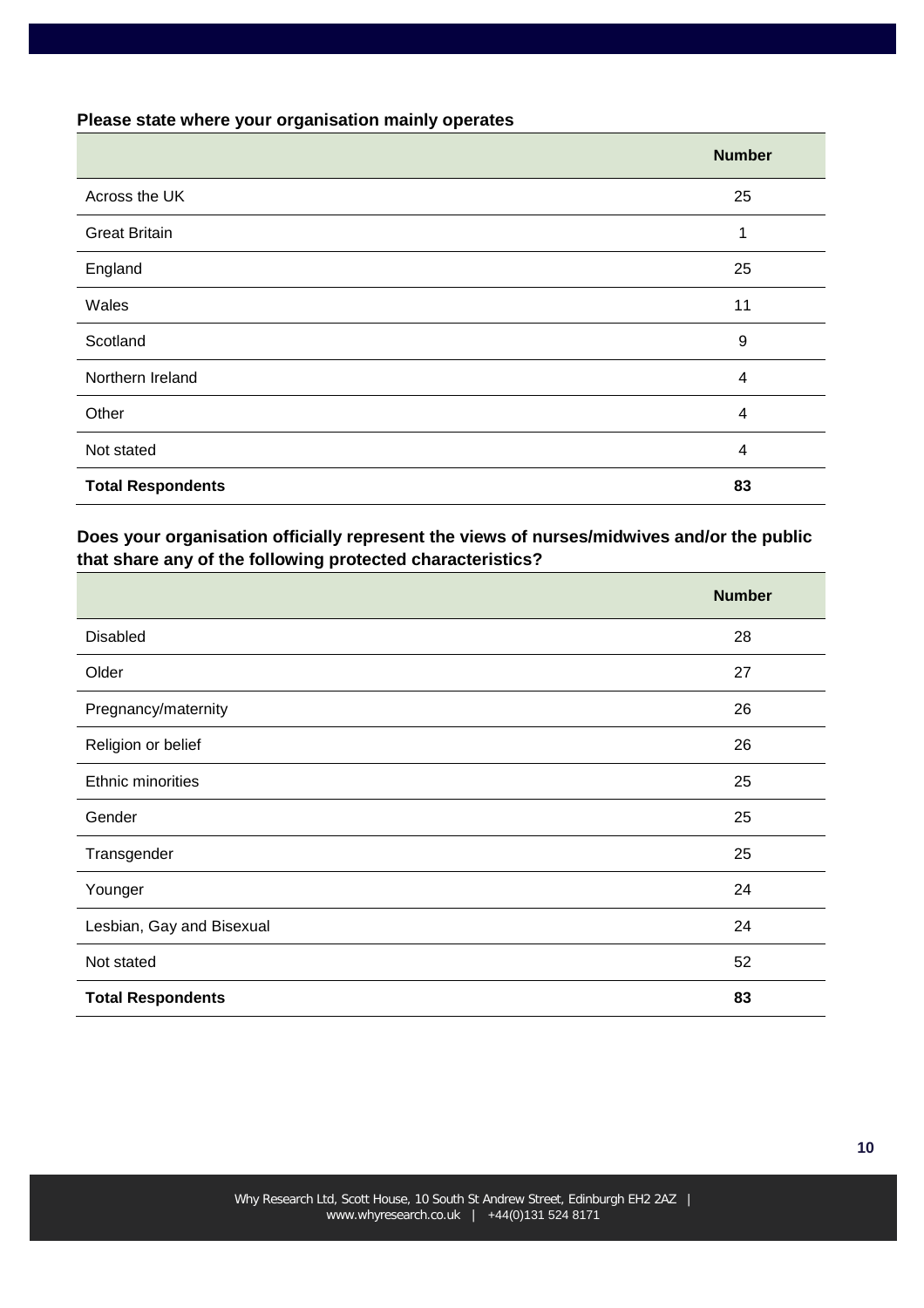#### **Methodology**

Responses to the consultation were submitted online or by email or hard copy.

It should be borne in mind that the number responding at each question is rarely the same as the total number who responded to the consultation. This is because not all respondents addressed all questions; some commented only on those questions or sections of relevance to their organisation, sector or field of interest. The report indicates the number of respondents who commented at each question.

Some respondents did not use the consultation questionnaire and, instead, presented their views in a report or letter format. Wherever possible, we assigned relevant sections of these documents to the relevant questions in order that all comments on similar issues could be analysed together.

Most of the consultation questions contained closed, tick-boxes with options for 'agree', disagree' or 'don't know'. Where respondents did not follow the questions but mentioned clearly within their text that they agreed or disagreed with a point, these have been included in the relevant counts.

The project team examined all comments made by respondents at each open question and noted the range of issues mentioned in responses including reasons for opinions, specific examples or explanations, alternative suggestions or other related comments. Grouping these issues together into similar themes allowed the researchers to identify whether any particular theme was specific to any particular respondent group or groups. When looking at group differences however, it must be also borne in mind that where a specific opinion has been identified in relation to a particular group or groups, this does not indicate that other groups did not share this opinion, but rather that they simply did not comment on that particular point.

While the consultation gave all who wished to comment an opportunity to do so, given the selfselecting nature of this type of exercise, any figures quoted here cannot be extrapolated to a wider population outwith the respondent sample.

#### **Differences in opinions between sub-groups**

Throughout the main body of the report we have noted any important differences in opinions between sub-groups. We also comment on any recurring trends within the data, even where differences might not be statistically significant due to small sample sizes<sup>[4](#page-10-0)</sup>. Some sub-groups are based on very small numbers of respondents; in these instances it has not been possible to statistically identify real differences.

Given that the end date of the consultation changed in the light of the Professional Standards Authority's Lessons Learned review, responses were examined to ascertain whether there were any differences in opinion between responses submitted prior to publication of the report, and responses

<span id="page-10-0"></span>4 Technically a real difference that would not, in statistical terms, be attributed to chance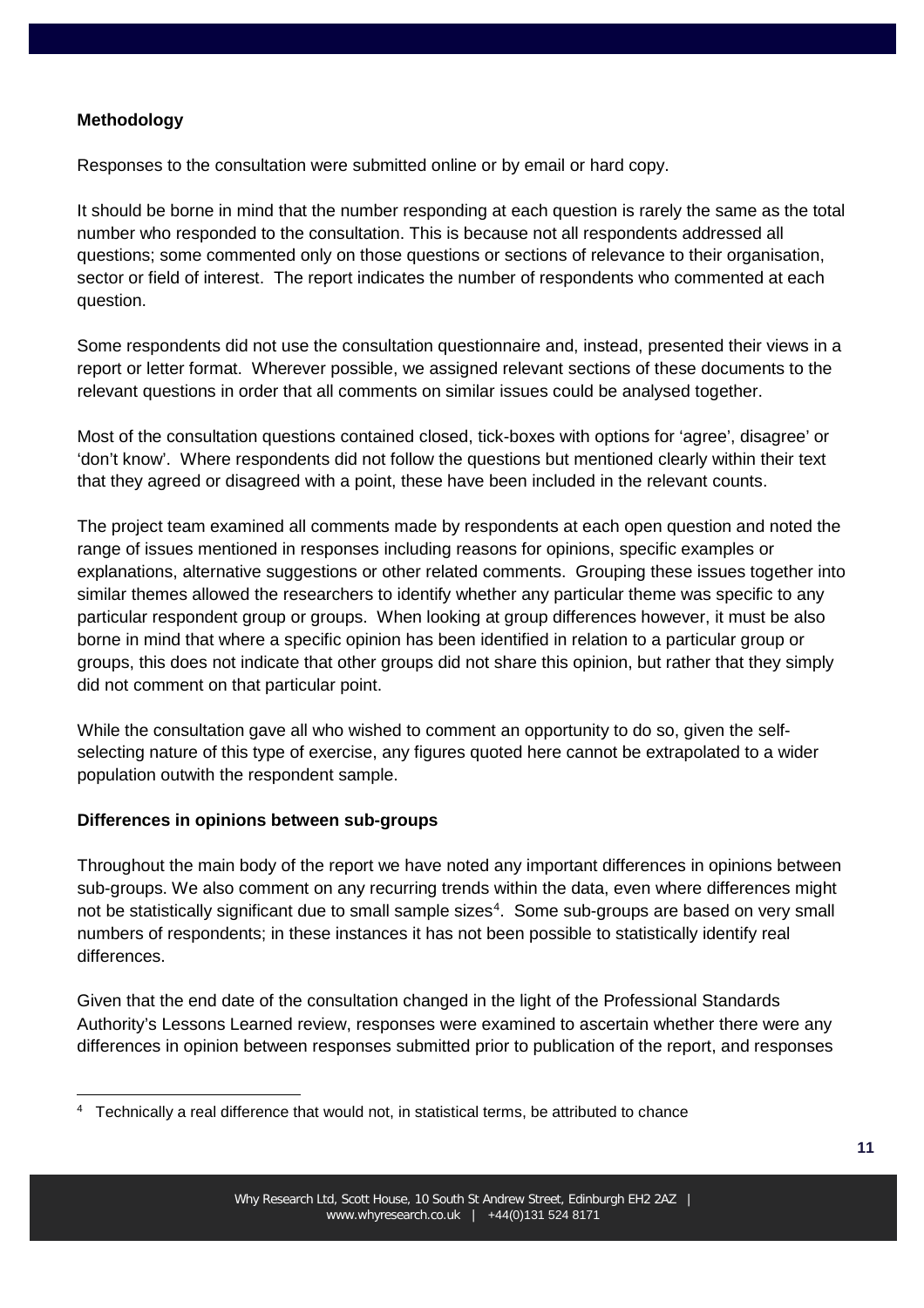submitted after the publication of the report. Where there are any statistically significant differences, these are reported at the relevant question.

When we examine sub-group data across the agree / disagree questions, higher proportions of organisations who are NHS employers of doctors, nurses and midwives agreed at each question than other organisation sub-groups, although these differences are not statistically significant. While not consistent across all these questions, the views of regulators, and, to a lesser extent, the views of professional organisations or trade unions and those in the charity / voluntary sector tended to be least positive. In general, across the consultation questions, higher proportions of females agreed than male, although these differences are often not statistically significant.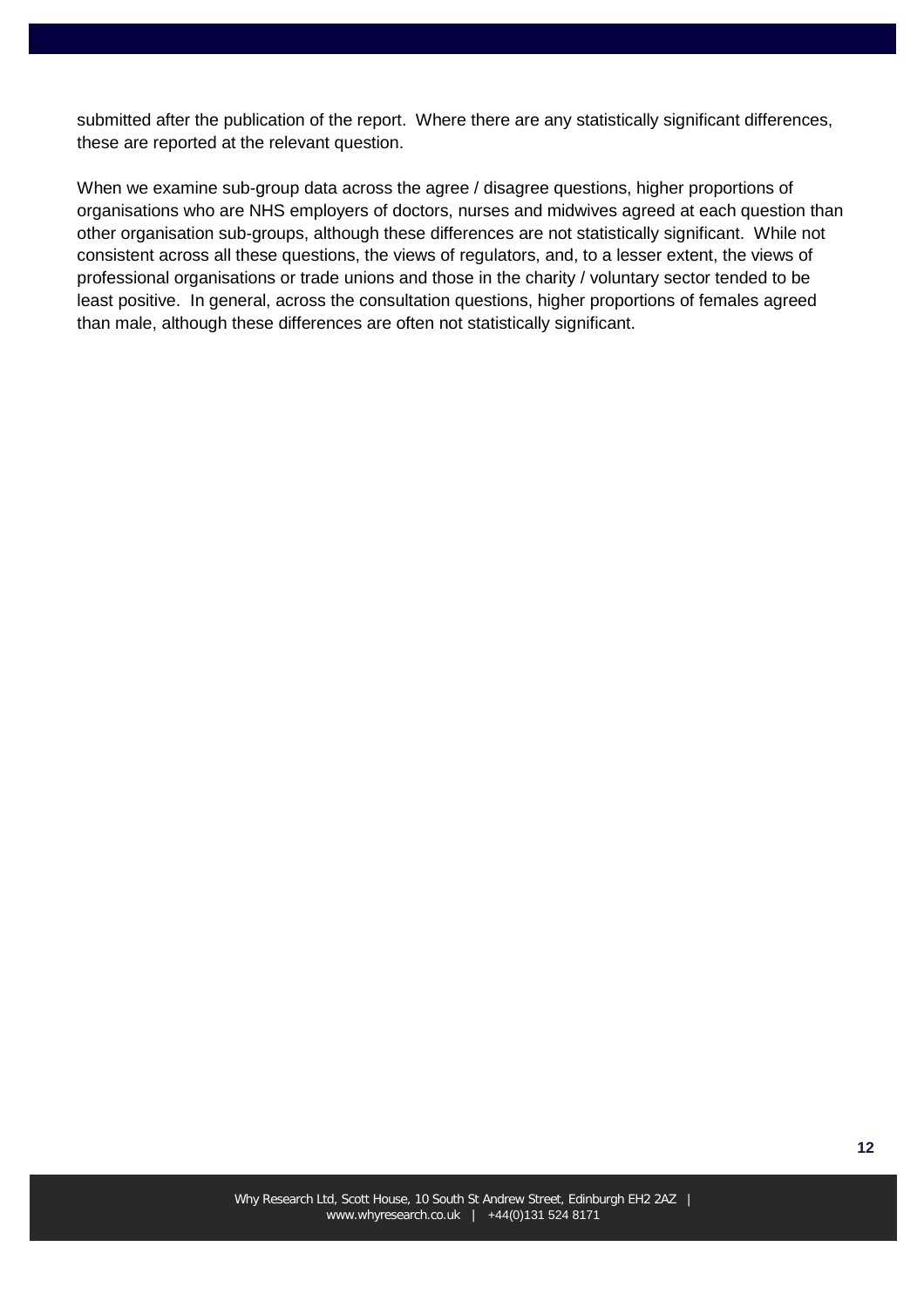# Regulatory Outcomes

The Regulatory Outcomes section of the consultation (pages 12 to 19 of the consultation document) explains that the NMC's focus is on protecting the public; decisions on whether to take a case through the fitness to practise process are made on a case-by-case basis. This can lead to criticism that the process is inconsistent and the NMC proposes to reconsider how they undertake fitness to practise by refocusing on public protection.

## **Public protection**

The consultation asked 5 questions about public protection. In each, as at most questions in the consultation, the NMC asked whether respondents agreed or disagreed with their conclusions or proposals.

## **Q1. We think that fitness to practise should primarily be about managing the risk that a registrant poses to patients or members of the public in the future. Do you agree?**

As the chart below shows, 89% of respondents (92% of organisations and 89% of individuals) agreed that fitness to practise should primarily be about managing the risk that a registrant poses to patients or members of the public in the future. Higher proportions of females agreed than males and this difference is statistically significant (92% females compared to 83% males).



Respondents were invited to make additional comments and 384 chose to do so. The key theme emerging, cited by 32% of respondents was supportive of this proposal, with respondents agreeing that patient or public safety should always be the primary aim and that risk management is the right way to ensure a proportionate and fair approach. A fifth of respondents also provided more general comments in support of the risk management approach.

The context in which incidents happen is also clearly important, with 12% of respondents noting the need to consider any contributory factors such as a staffing levels or pressures in the system; this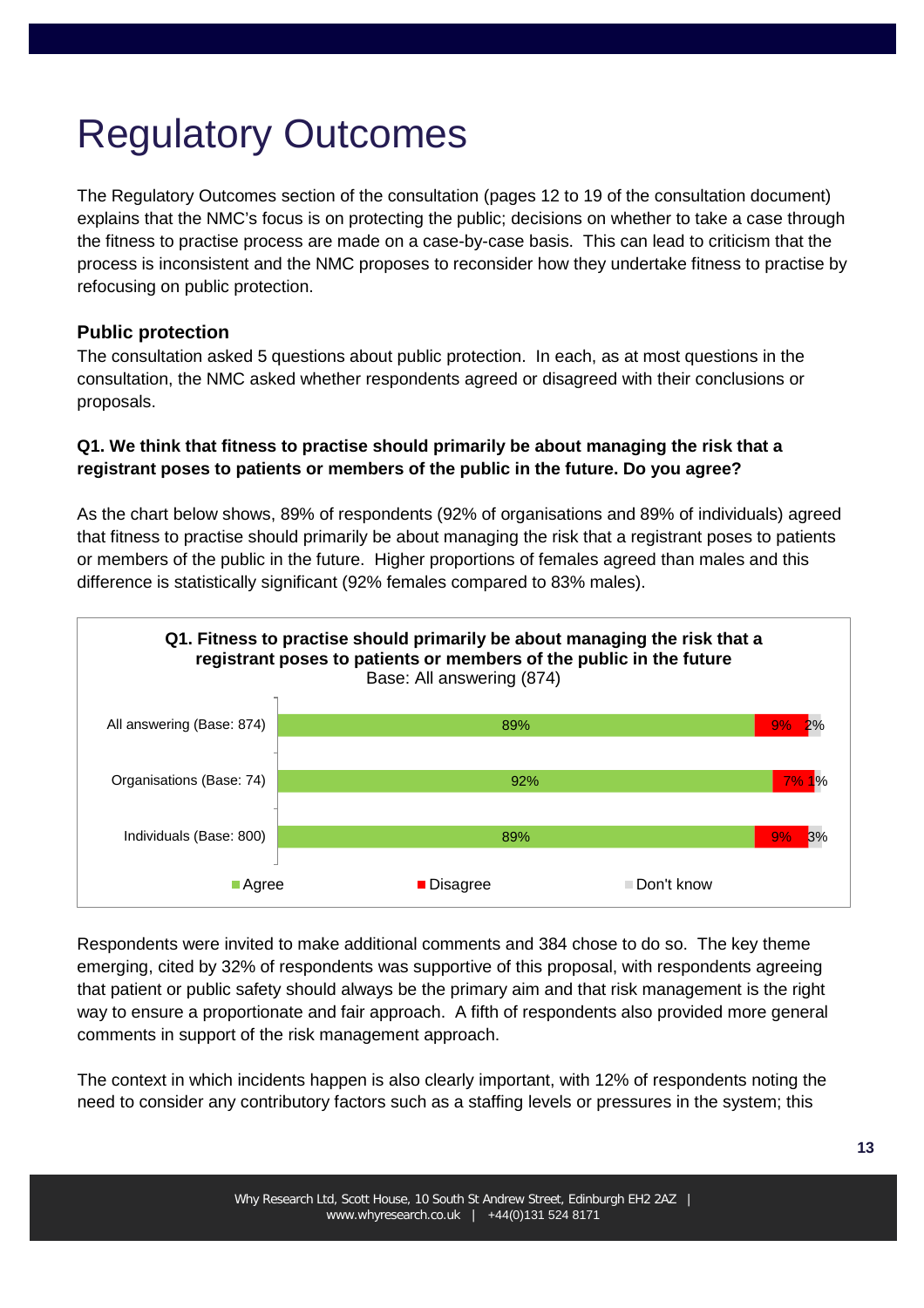theme was noted by higher proportions of respondents who disagreed with the proposal (22% of those who disagreed compared to 10% of those who agreed). As an organisation in the charity / voluntary sector commented,

*"Fitness to practice definitely should be about managing the risk that a registrant poses to patients or members of the public, however we think that fitness practice should also be looking at the context in which registrants are practicing in to ensure that any mistakes made due to working in difficult environments can be learned from. We appreciate that nurses and midwives may practice poorly, due to their own choices, however we also need to consider where context/environment play a part in this and learn from this."*

No other major themes emerged consistently, although a number of comments were each made by around 4% or 5% respondents. A number of these comments focused on the need for risk to be managed rather than for registrants to be 'punished' and the need for staff to be supported in safeguarding the health and wellbeing of patients and the general public, with some suggestions for training, support and mentoring to be offered to registrants to help mitigate any risk. Alongside suggestions for support for registrants, there were also some comments that registrants need opportunities for remediation so they can show adequate insight and reflection, thereby reducing the risk of reoccurrence; and on the need for an open culture so that registrants can learn from their mistakes or for mistakes to be used as learning opportunities by others.

There was also reference on the need to differentiate between deliberate or reckless behaviour and accidental error or to consider which behaviours are serious as opposed to those that do not present any risk to patients or the general public. Past practice was also deemed relevant, with some respondents suggesting there is a need to consider this. There were also some comments that employers should take responsibility for investigations in the first instance, although a few of these respondents noted the need for employers to have the necessary resources to be able to undertake their own investigations.

### **Q2. We don't think fitness to practise is about punishing people for past events. Do you agree?**

As the chart overleaf shows, over three-quarters of respondents (77%) agreed that fitness to practise is not about punishing people for past events and this figure is slightly higher for organisations than individuals. Only 16% disagreed with this view.

In terms of sub-group data, higher proportions of non-Black and Minority Ethnic (BME) UK respondents agreed with this question and this difference is statistically significant (79% of non-BME UK respondents compared to 64% BME respondents).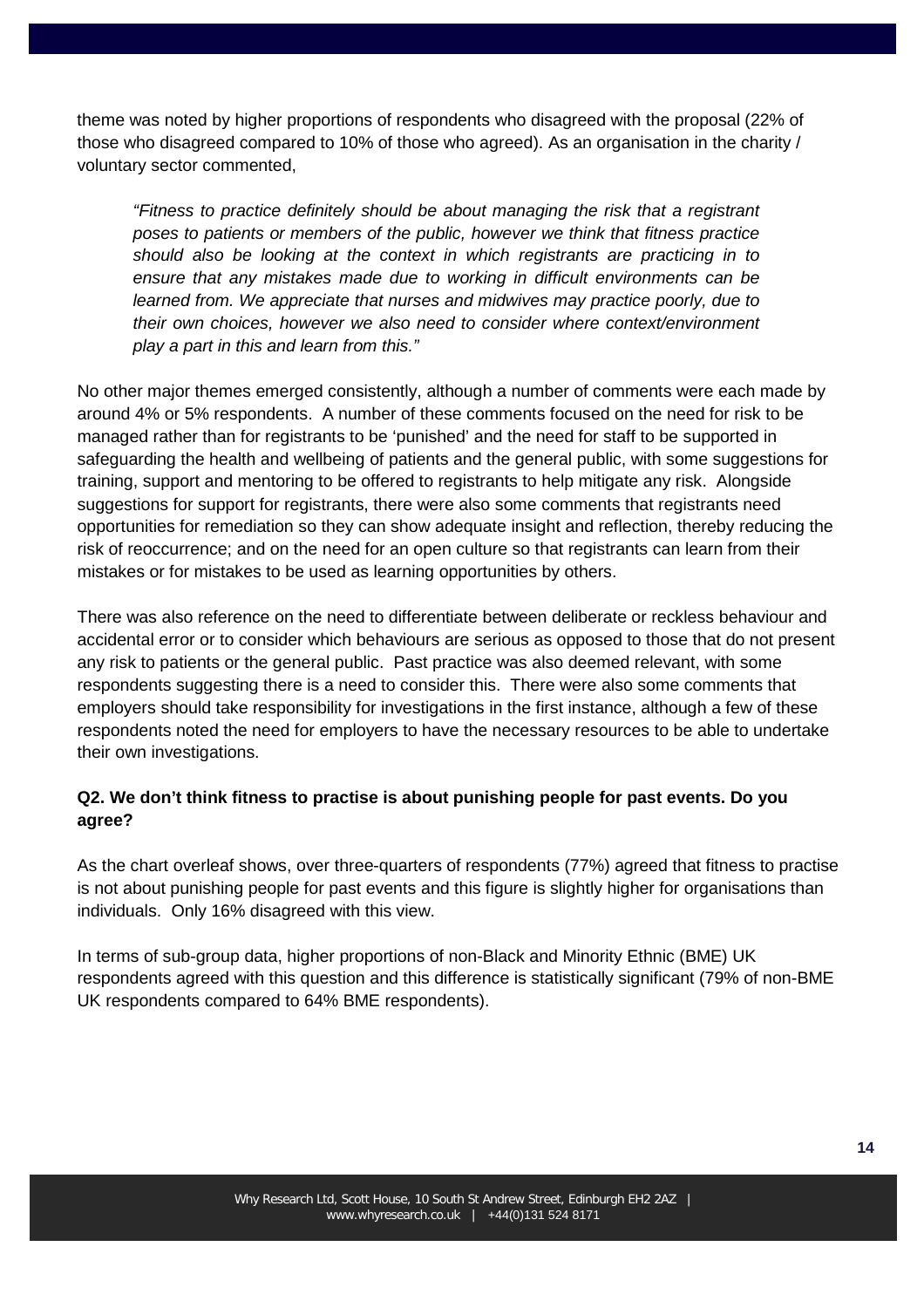

Overall, 474 respondents went on to provide further commentary in support of their initial response. The key theme, cited by 20% of respondents was that registrants should be supported rather than punished and part of this support should be a culture of openness, so that individuals have opportunities to learn from their mistakes. Conversely, smaller proportions of respondents noted that sometimes some form of sanction will be necessary and that this can help to maintain confidence in the profession (13%) or that past events may indicate a pattern of negative behaviours which need to be considered (10%).

While there was general agreement with this proposal, small proportions of respondents (less than 10%) made reference to past practice, with comments that there may be occasions when it is necessary to consider past events, or that past events may have relevance to the current issue or that a past event that has had a negative impact upon safety or the quality of care should be considered.

Once again, small proportions of respondents (less than 10%) referred to remediation and mitigating circumstances. Some commented that learning may have already taken place as a result of a previous incident; and some noted that registrants need to be able to show that lessons have been learnt, for example, by demonstrating that they have reflected on their actions and can provide evidence of improved practice. Some respondents, referring to the context and mitigating circumstances of each incident, suggested that these need to be considered on a case-by-case basis.

Overall, a key differentiation for some respondents appears to be the extent to which behaviour is repeated and / or deliberate; or accidental, due to mitigating factors or a one-off accident after which registrants demonstrate remediation.

Negative perceptions of the punitive nature of the fitness to practise process or the NMC as an organisation were cited by around 7% of respondents. These comments came primarily from those who disagreed with the proposal. Their comments focused on the lengthy nature of the fitness to practise process, the punitive nature of fitness to practise which is perceived to adopt an assumption of guilt rather than innocence, or that the NMC is punitive rather than investigative and has a 'blame and shame' culture. A similar proportion of respondents also noted that if fitness to practise is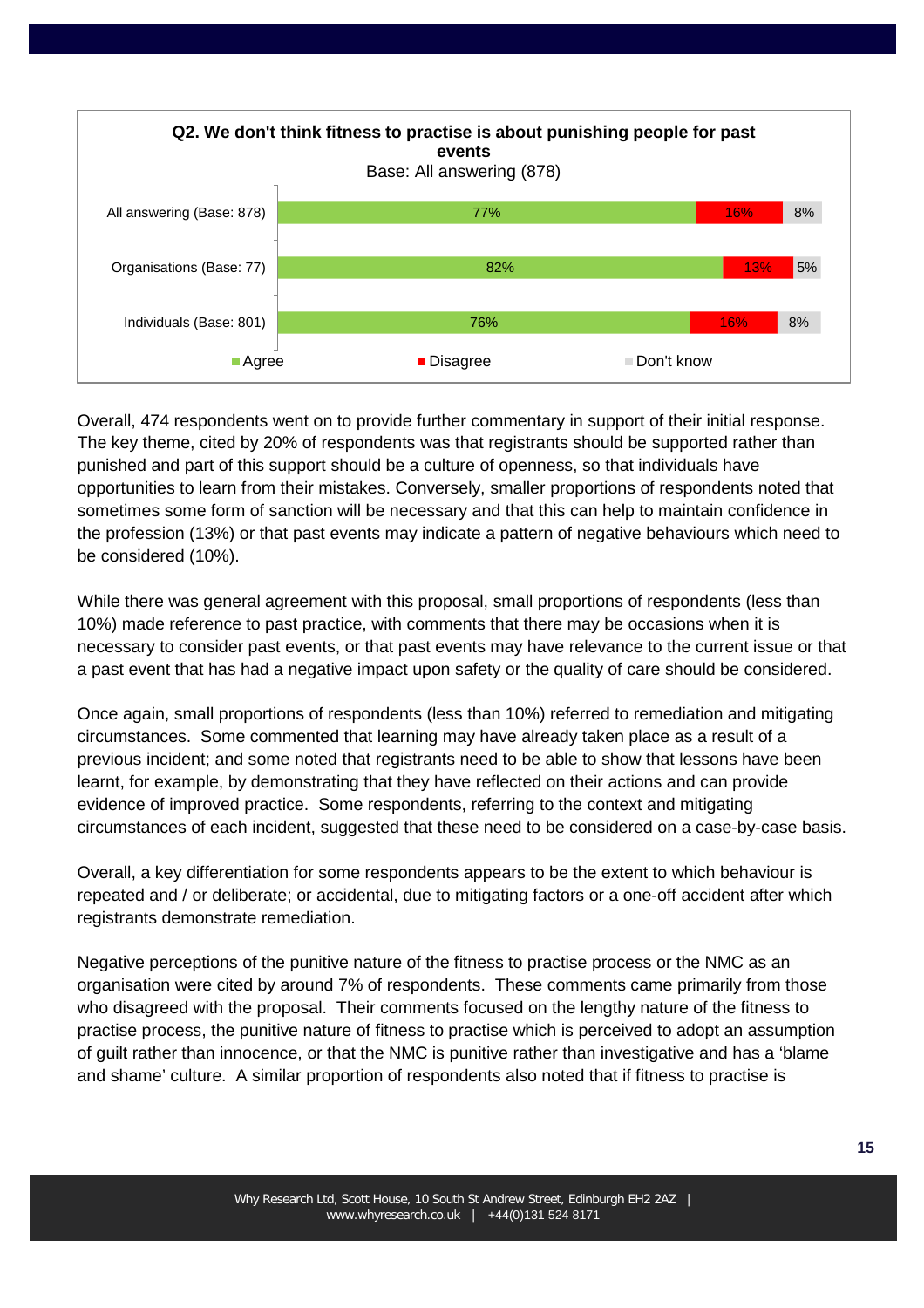punitive in nature, registrants are less likely to be honest about their mistakes and that this encourages a blame culture.

As summarised by an NHS employer of nurses or midwives,

*"Fitness to practise should focus on if a person is able and willing to learn from mistakes or omissions and should recognise that most incidents occur as part of a wider system, process or organisation. Punitive measures inhibit reporting, openness and growth within an individual and organisation which is at odds with our organisational aspiration and objectives of a Just and Learning culture."* 

## **Q3. We propose that we will only take action to uphold public confidence when the conduct is so serious, that if we did not take action, the public wouldn't want to use the services of registrants. Do you agree?**

As the following table shows, there was majority support for the proposal that NMC will only take action to uphold public confidence when the conduct is so serious, that if they did not take action, the public wouldn't want to use the services of registrants. Overall, almost three quarters of respondents agreed with this, although a lower proportion of organisations (61%) agreed, compared to 75% of individuals; and this difference is statistically significant.



Overall, 380 respondents provided additional commentary in relation to this proposal, with 11% of these respondents providing general comments in support of this proposal (e.g. 'this is common sense'). A smaller proportion (6%) emphasised the importance of public confidence in the profession.

The key theme emerging, from 18% of respondents, was a need for agreement and guidance on what constitutes serious conduct, with some queries as to who would determine what constitutes serious conduct. Smaller numbers of respondents also commented that this question was unclear and that better definitions and examples need to be provided to illustrate the proposal. There were also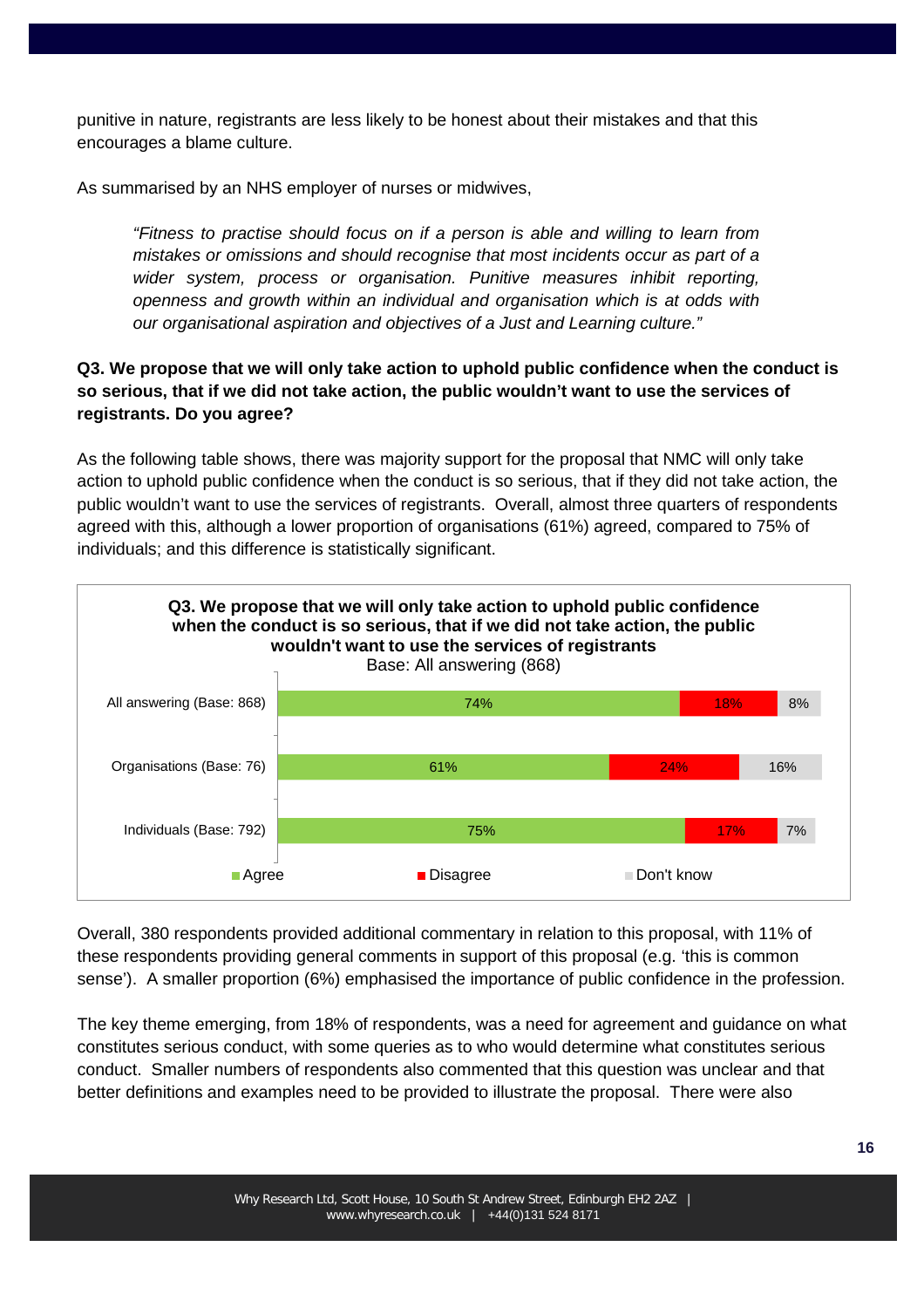requests from 4% of respondents for support and guidance to be provided specifically to registrants to indicate what is considered to be serious conduct.

Another key theme, cited by 13% of respondents, was that most cases brought to the NMC are serious and that if someone is referred to the MNC, it will be a serious issue and should be fully investigated. Allied to this, there were suggestions that the NMC needs to be seen to be taking action and that this proposal could suggest that poor practice is acceptable.

There were also some comments that minor issues can help to damage the reputation of the profession or that minor issues can become cumulative major issues; and that some less serious actions can be unsafe.

The ability of members of the public to be able to decide whether or not to use the services of a specific registrant was queried by 3%, and views on what constitutes a serious concern may differ significantly between the general public and organisations were noted by 1% of respondents.

Other tiny sub-themes, some of which echoed points made to earlier questions, included:

- Most mistakes are not malicious but due to other factors such as staff shortages.
- This proposal would reduce the time spent on issues that do not pose a risk to the public or that this allows time to be spent on issues that do present a risk.
- Fairness needs to be applied uniformly; openness and honesty are necessary.
- Some non-serious conduct can undermine public confidence.
- It is currently too easy for employers to refer individuals who have only committed minor misdemeanours.
- A need to consider the context; for example, the culture of an organisation.
- Support needs to be offered for minor offences.
- Registrants should be allowed to demonstrate insight.
- Intervention should be based on the seriousness of a matter rather than based on public confidence.
- Criticism of the fitness to practise process, or the NMC.
- A need to manage media concerns.

As noted by a regulatory organisation, this issue is complex and different circumstances may warrant different approaches,

*"We think this is a complex area. The decision to take action in only these circumstances may unnecessarily restrict the NMC. There will be some circumstances where professional competency or misconduct is not easily understood by the public, or they do not have a full picture of the circumstances. In these circumstances, the NMC may need to act in the public interest. There can be a need to take action based on peer judgment, which requires knowledge and experience of the specialist professional practice and the circumstances of the specific case, as well as the need to take action to maintain public confidence more generally."*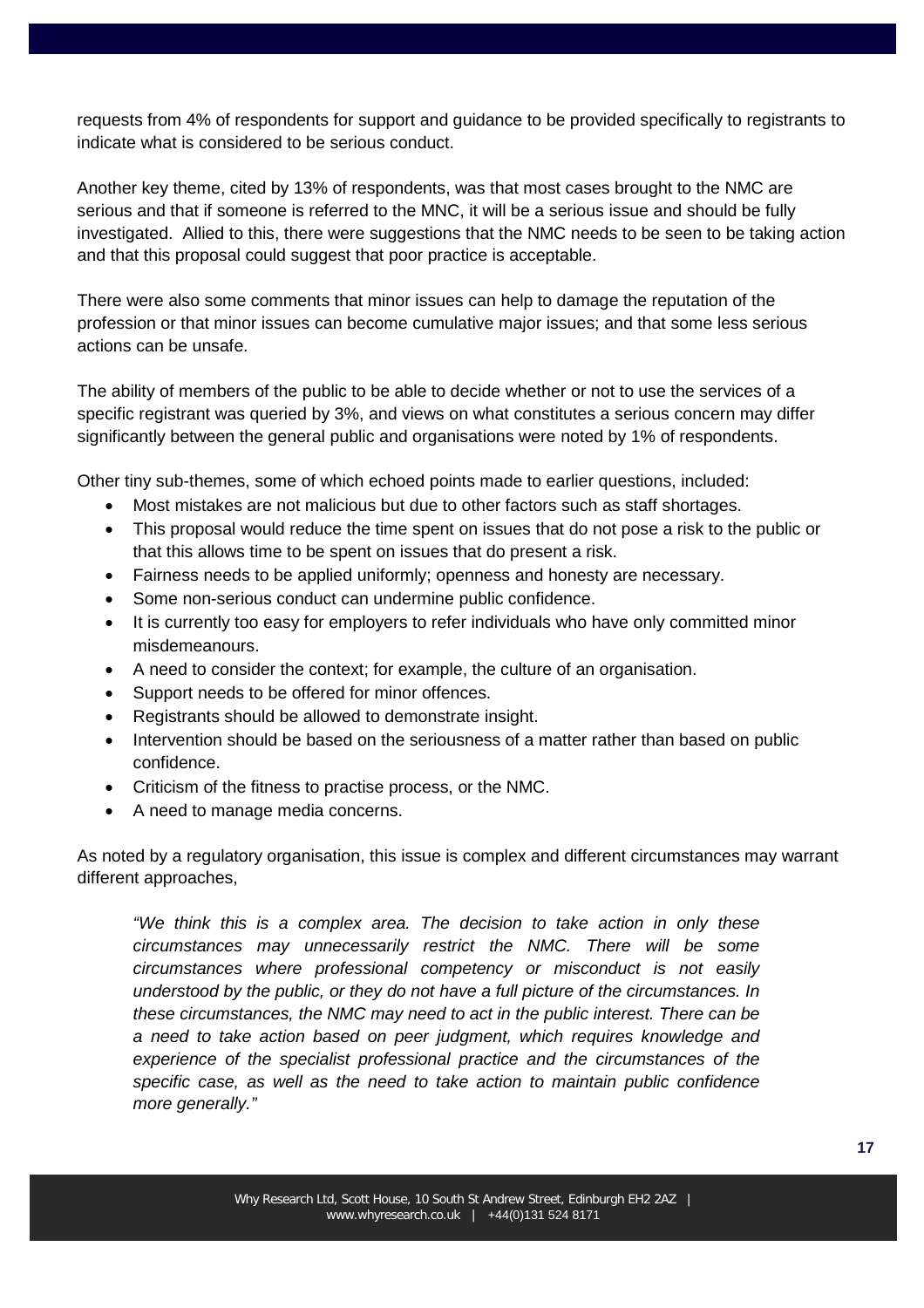Those who responded to the consultation prior to the publication of the Professional Standards Authority for Health and Social Care (PSA) report<sup>[5](#page-17-0)</sup> were more supportive of this proposal than those who responded after (77% pre compared to 68% post).

## **Q4. Some clinical conduct, such as deliberately covering up when things go wrong, seriously damages public trust in the professions and undermines patient safety. Do you agree?**

Almost all respondents (94%) agreed that some clinical conduct, such as deliberately covering up when things go wrong, seriously damages public trust in the professions and undermines patient safety.



349 respondents provided commentary in support of their initial response. A key theme, cited by 14% of respondents, was the need to consider the context and consider any mitigating factors such as coercion by managers or an individual's mental health. A similar proportion also referred to the need to consider the corporate culture and culpability of the employer organisation. Allied to this, there were comments from 12% of respondents of the need to have a 'no-blame' culture to encourage openness and honesty, rather than the blame culture which is perceived to exist in a number of organisations.

Another key theme related to honesty within the profession, with comments that trust is essential within the professions (15%), that honesty underpins practice (9%) and the need for nurses and midwives to act honestly (3%). Some respondents also referred to the Duty of Candour that should guide individuals working in the professions (8%). Conversely, smaller proportions of respondents noted that cover ups damage public trust and confidence (4%) or that it implies a lack of acceptance of responsibility and disregard for patient care (5%).

<span id="page-17-0"></span><sup>5</sup> "The Lessons Learned Review into the Nursing and Midwifery Council's handling of concerns about midwives' fitness to practise at the Furness General Hospital"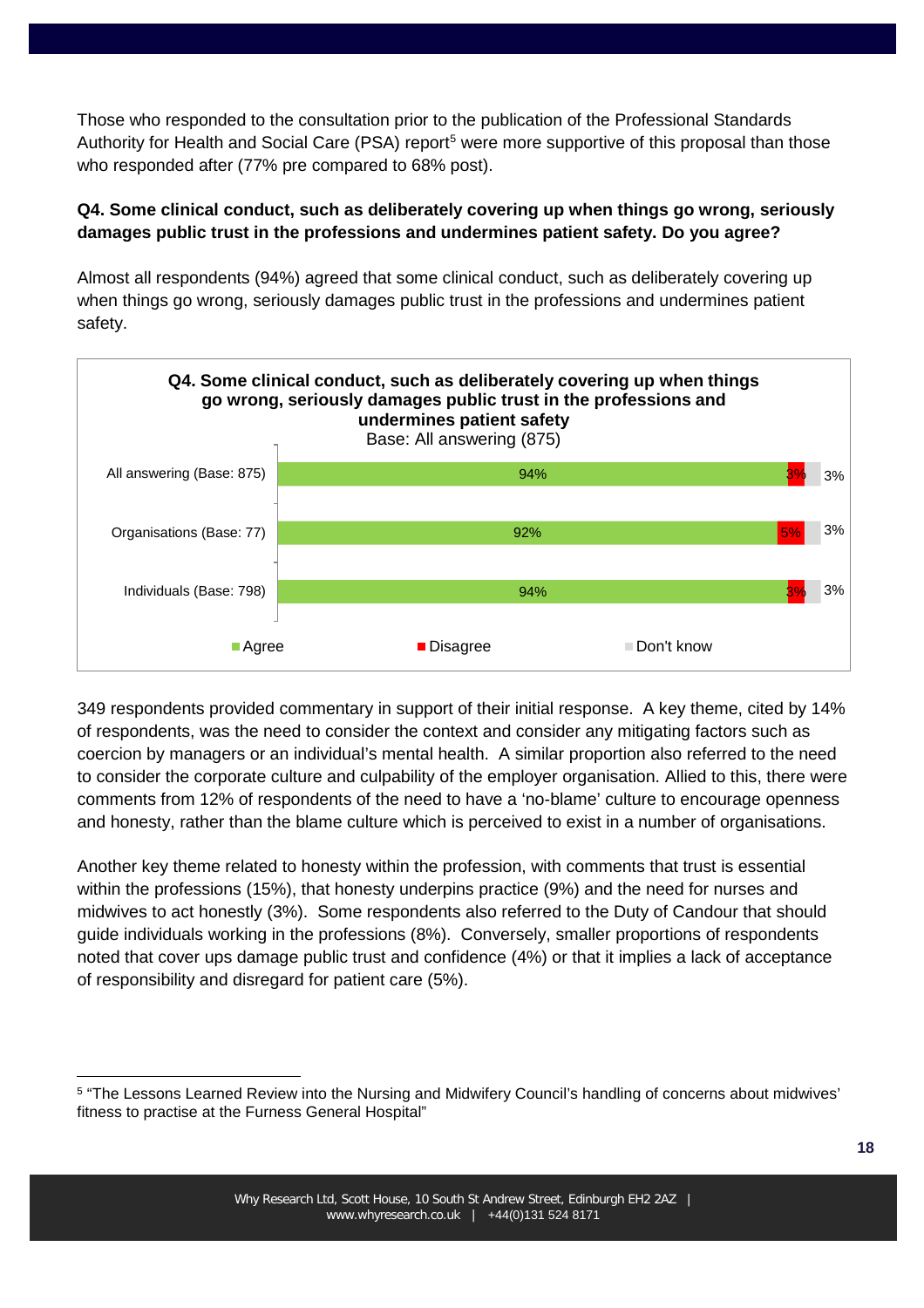Once again, very small proportions of respondents referred to the need for remediation and insight and the need to share and learn from mistakes (4%), although small proportions of respondents commented on an increase in cover ups due to the punitive nature of fitness to practise (3%).

A similar proportion of respondents (4%) commented on the need to differentiate between a one-off incident and a planned and deliberate cover up, although a very small proportion of respondents felt that any attempt to conceal an incident should be treated as a serious misdemeanour (3%).

The issue of whistleblowing was cited by 3% of respondents, with comments that individuals are frightened to 'whistleblow' and that this should be facilitated more readily by organisations.

There were also a small number of suggestions of a need for the NMC to work with other organisations, for example, working with employer organisations to ensure the Duty of Candour is fully understood or to support enforcement of any sanctions; or to work with other regulators and statutory organisations to ensure consistency in the approach to fitness to practise.

## **Q5 In those types of cases, the registrant should be removed from the register. Do you agree?**

Views on whether the registrant should be removed from the register in these types of cases were less positive. While just over half of respondents agreed with this proposal, around a quarter did not. The figure for those disagreeing was higher among organisations (32%) than individuals (24%). When sub-group data is examined, higher proportions of male respondents disagreed with this proposal than their female counterparts (33% male compared to 21% female); this is statistically significant.



Overall, 526 respondents provided additional commentary in support of their response; with 14% reiterating their support for the proposal, with comments such as 'this is the right thing to do' or that registrants need to be held to account.

The key theme emerging, cited by 33% of respondents was of a need to consider the context and any mitigating circumstances. Higher proportions of organisations (46%) referred to this than did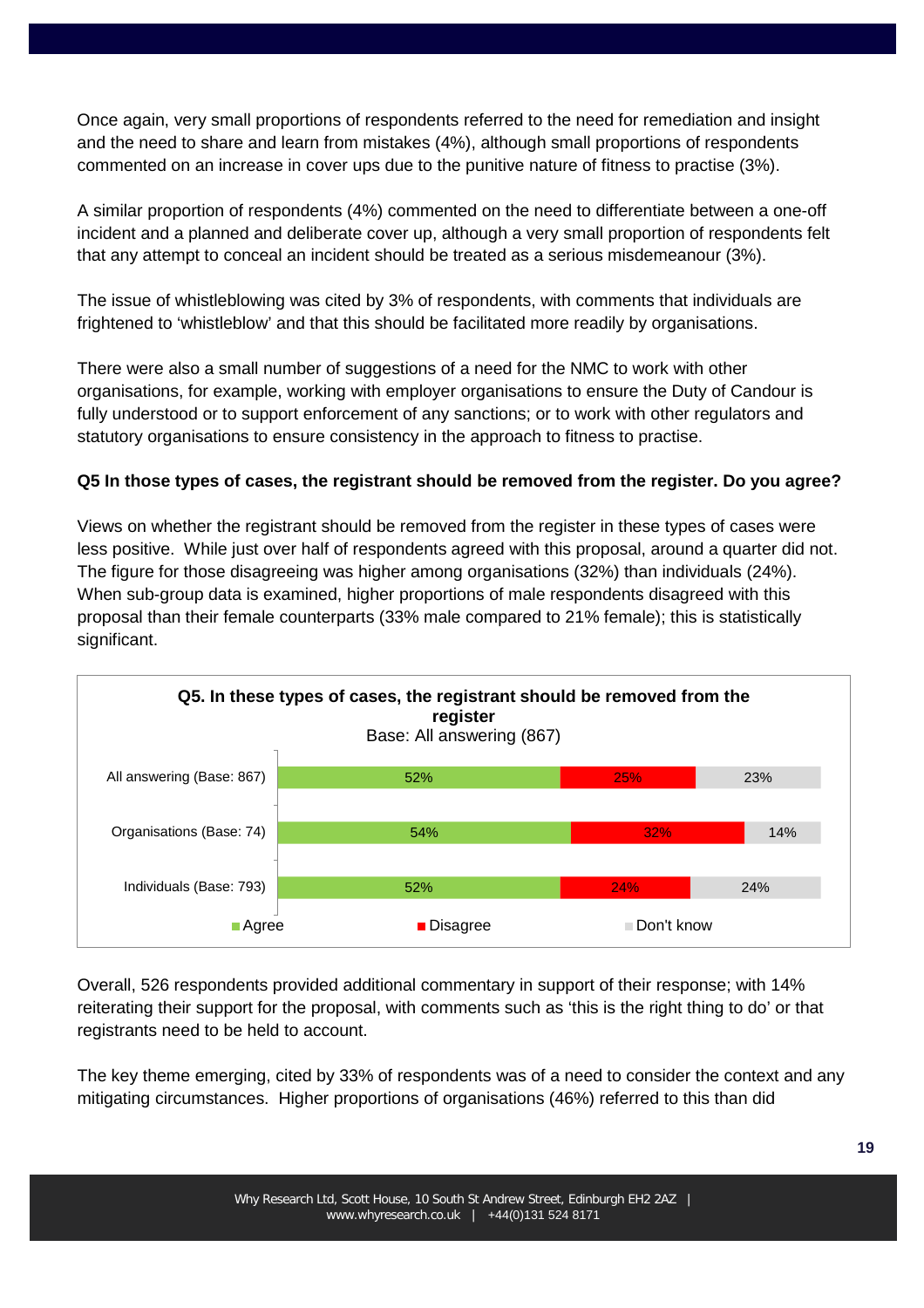individuals (31%); and this difference is statistically significant. 11% of respondents referred to the need to have robust evidence and full investigation; considering factors such as whether the conduct demonstrated a repeated pattern of behaviour or a genuine fear of not being treated fairly. Workplace pressures and the corporate culture were referenced by 13% and 10% of respondents respectively, with reference to the corporate culture and whether registrants were under pressure from their employer; or the need for employers to offer an environment where registrants are encouraged to be open and honest.

A one size fits all approach was not seen to be appropriate by 6% of respondents, with comments on the need to consider each case on an individual basis (16%). Smaller proportions also noted that removal from the register should be dependent on the severity, risk and / or seriousness of the action (9%); that sanctions should be imposed on a proportionate basis (6%) or that removal from the register should be the last resort, perhaps in instances where no remorse is shown.

Other themes emerging from less than one in ten respondents echoed points made in response to earlier questions, with reference to removal from the register in instances where deliberate concealment reveals knowledge of an error, where cover up could lead to possible harm or simply in cases of serious harm. There was also reference of the need for registrants to show insight or remorse and to learn from their mistakes or for support, retraining and supervision or mentoring to be offered.

As summarised by an organisation within the NHS sector,

*"Whilst we agree that in many cases this could be appropriate, there will always be cases where following careful assessment of the registrant's attitude and insight a less restrictive intervention would be required - and in rare cases it could even be concluded that no sanction at all might be appropriate."*

#### **Public confidence in the regulatory process**

The NMC wish to consider how fitness to practise can maintain the confidence established by their functions of registration, revalidation, education and standards in order to continue to ensure patient safety and enable professionalism.

They believe that the public can have confidence in the NMC as a regulator if they follow the Professional Standards Authority principles of good regulation:

- Proportionate.
- Consistent.
- Targeted.
- Transparent.
- Accountable.
- Agile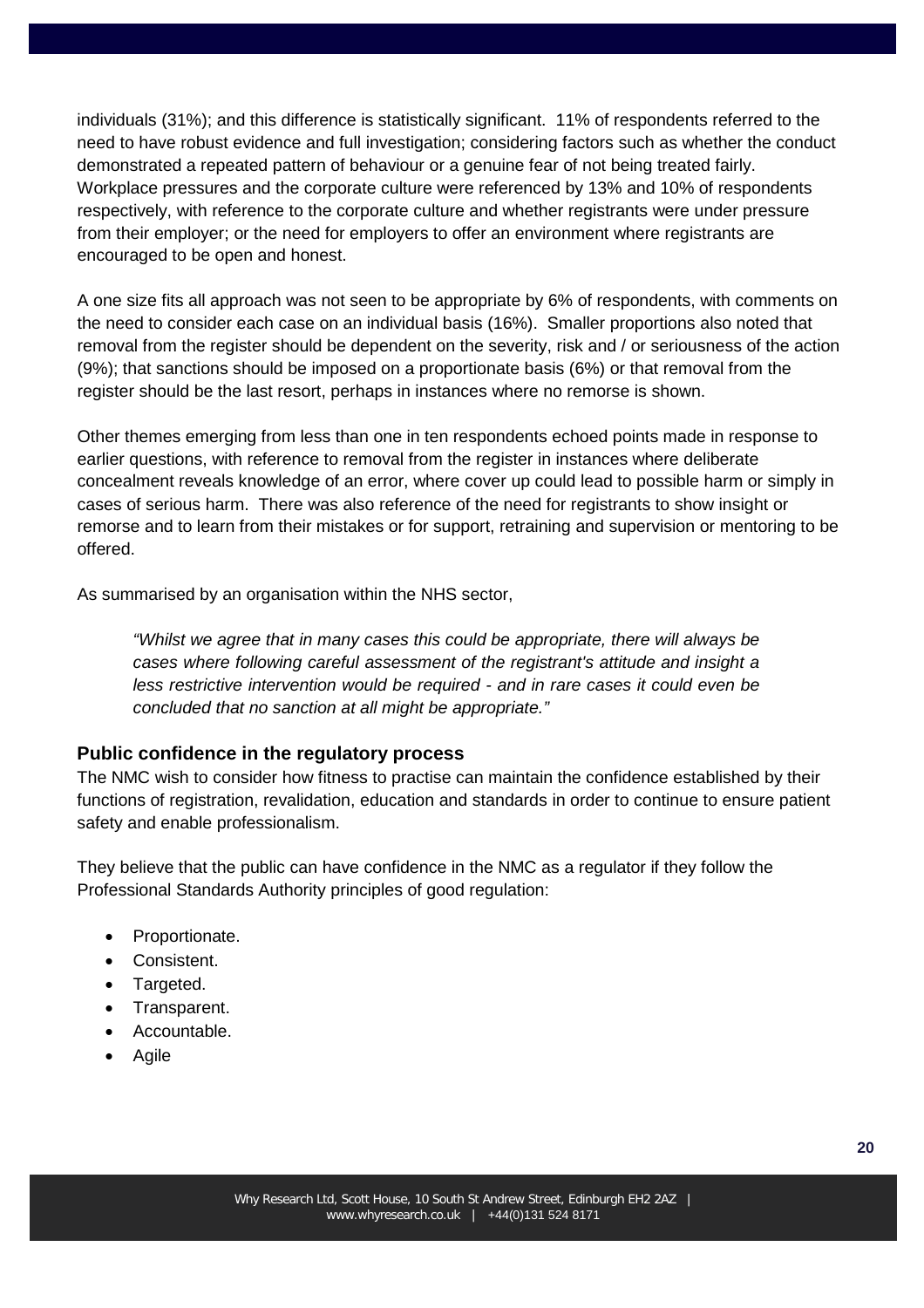The NMC can resolve cases at an early stage in the process by using their existing powers for case examiners to agree undertakings, issue warnings, or give advice if the registrant accepts the concerns. They can already ask the Fitness to Practise Committee to decide cases on paper at a private meeting without the parties attending and want to extend this to every case where the registrant does not disagree with the NMC's assessment of the case. They can remain transparent and accountable by publishing the panel's reasons and this will allow the public to see the concerns raised and how they have been dealt with.

At present the details of voluntary removal decisions that are granted by the Registrar before a hearing are not published. Under the new strategy, to be fully transparent and accountable, the NMC propose to publish all decisions to grant a registrant voluntary removal, taking out any private information, such as information about a health condition.

## **Q6. We propose that cases should be resolved at an early stage in the process if a registrant has fully remediated their clinical failings, even where those clinical failings have led to serious patient harm. Do you agree?**

Over four in five respondents (82%) agreed with this proposal, and this figure was slightly higher among organisations (86%) than individuals (82%). Only one in ten or less respondents disagreed with this, although a similar proportion provided a 'don't know' response.



A total of 439 respondents opted to provide further commentary to this question, with 10% of these providing comments showing support of the proposal.

The key theme emerging to this question, from 24% of respondents, was reiteration of the need for registrants to demonstrate insight, remorse and remediation to reduce any future risk and to show that lessons have been learnt; this had the highest level of support from those who agreed with this proposal (30% compared to 5% who did not agree). That said, 9% of respondents commented that it can be difficult to demonstrate how a registrant has remediated and that there is a need for a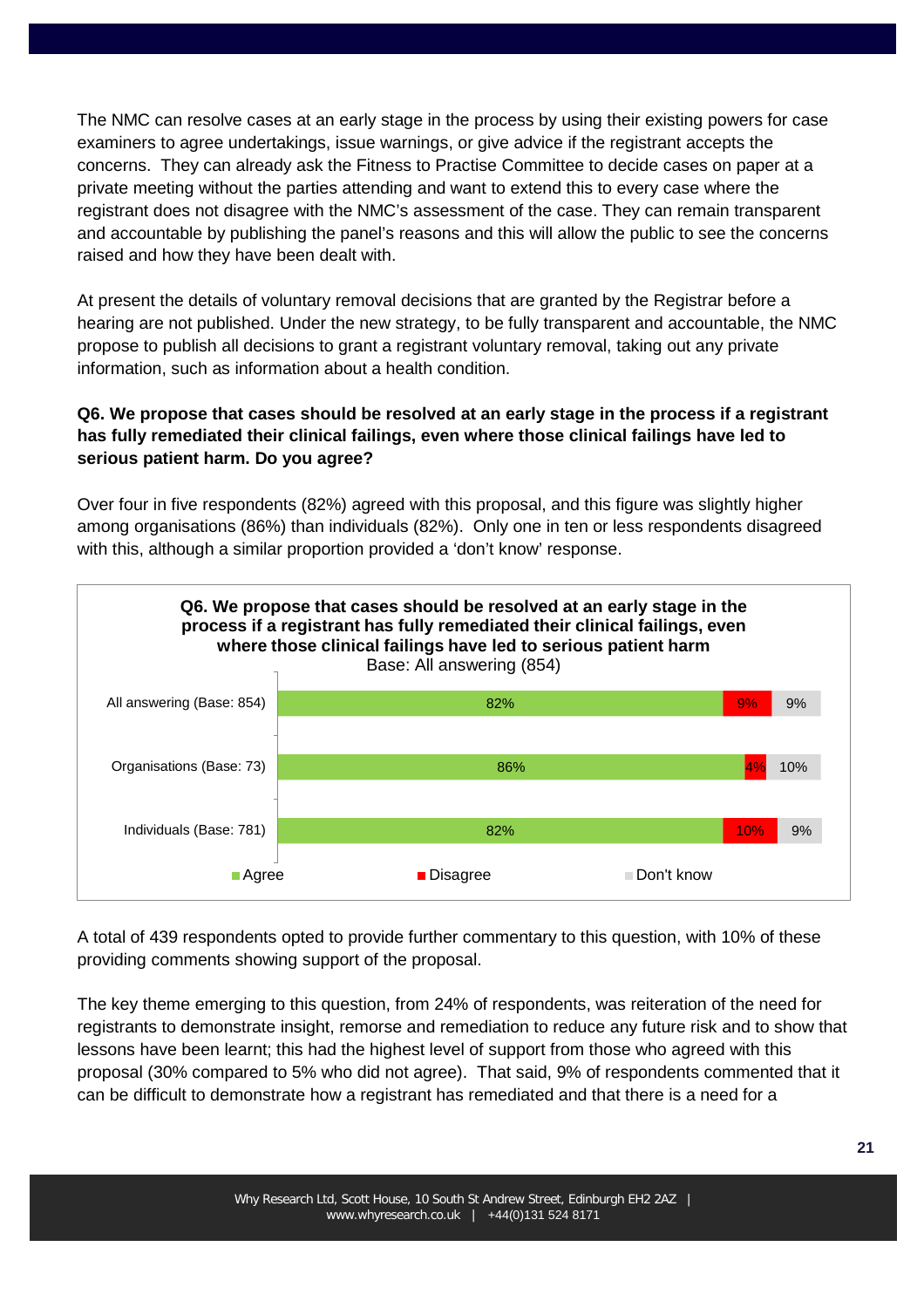comprehensive process to assess remediation, although there were some queries as to who would determine the effectiveness of any remediation. Smaller proportions of respondents also noted that remediation should include a suitable period of supervision or monitoring of practice or that there may need to be some form of ongoing review, assessment or a monitored action plan. As an organisation in the professional organisation / trade union sector summarised,

*"The remediation should be fully implemented and therefore should include a suitable period of supervision of practice. Some practice becomes habit and new habits take time to embed. This period of supervision should be noted on the Register for employers or potential employers to be aware."*

Just over one in ten respondents (13%) noted that this proposal would speed up the fitness to practise process and that early resolution is a benefit. Another benefit, cited by a smaller proportion (7%) of respondents, was that this would reduce the stress and anxiety felt by registrants and also the negative impact of a lengthy fitness to practise case.

5% of respondents commented on the importance of being able to demonstrate to the public that a robust investigation has taken place; a similar proportion noted that employer procedures need to be robust and equitable and supportive to registrants.

There is also a perception from a small proportion (5%) of respondents that if serious harm has taken place, the case should go to a hearing, that further sanctions may be required or that some cases will need a full enquiry.

Some comments echoed themes which emerged in earlier questions and were cited by around 5% of respondents. These included the need to consider:

- each incident on a case-by-case basis.
- the context and any mitigating factors.
- whether there is a pattern of behaviour.
- concerns over the potential for repeat behaviour in the future, that this would depend on the level of harm and that errors should be used as learning opportunities.

A small number of organisations noted concerns over what checks would be in place for a registrant who changes employers or how the NMC can regulate the workplace to ensure remediation is taking place and being effective. One organisation noted that clinical failings are likely to be easier to remediate than conduct failings.

## **Q7. We propose that every decision that relates to a restriction being placed on a registrant's practice (including voluntary removal) should be published. Do you agree?**

While almost two-thirds (65%) of respondents were in agreement that every decision relating to a restriction being placed on a registrant's practice (including voluntary removal) should be published, a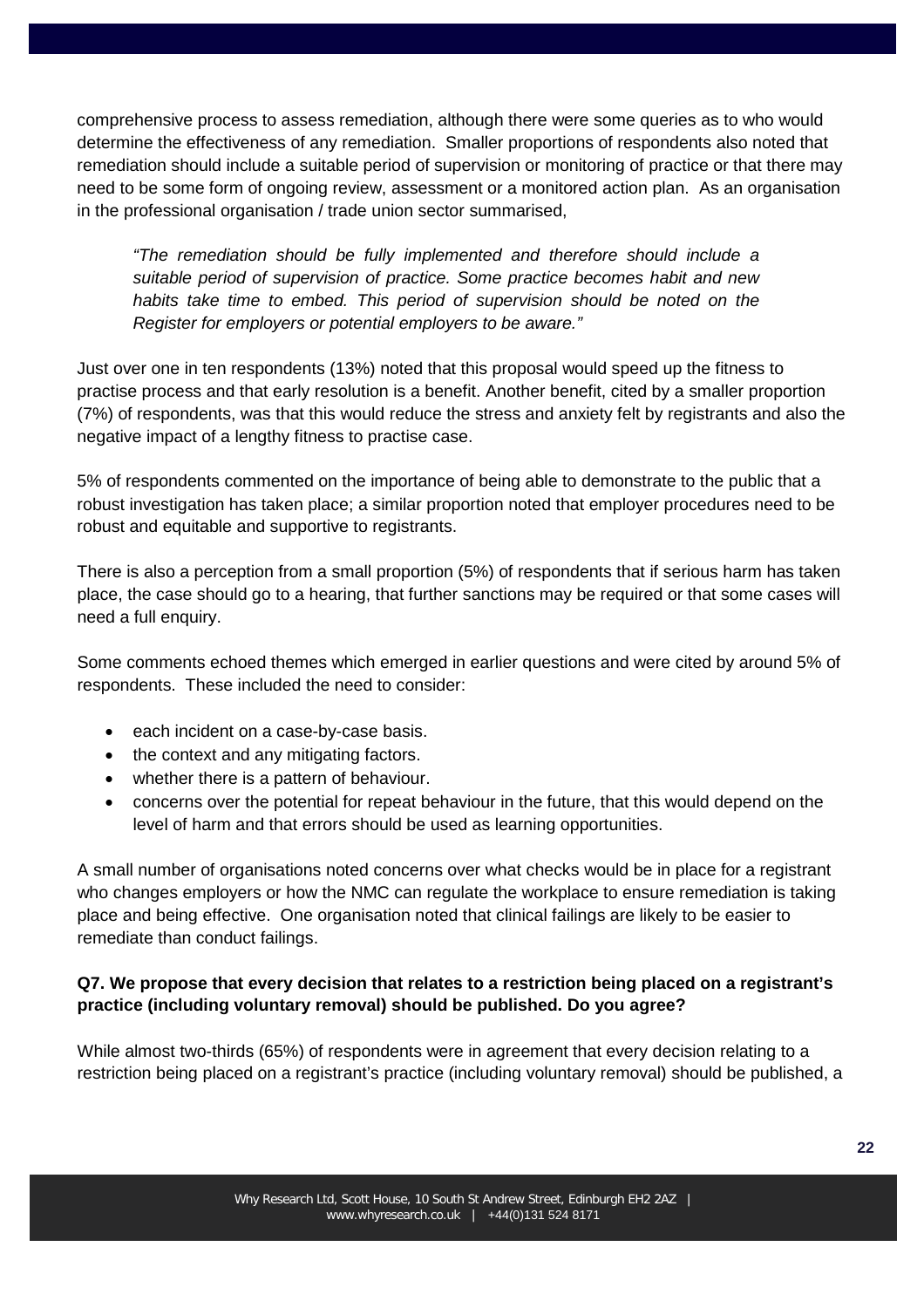higher proportion of organisations were supportive than individuals (cited by 80% of organisations compared to 64% of individuals). This difference is statistically significant.

In terms of other sub-group data, support for this proposal increases with the age of individuals, with 50% under 35 agreeing; this figure increases to 81% of those aged over 65. Respondents aged 44 or less were less positive than those aged 45+ and this difference is statistically significant (52% aged 44 and under, compared to 69% of those aged 45+). There is also a significant difference between those who responded to this survey prior and post the PSA report (63% prior compared to 71% post).



A total of 433 respondents opted to provide comments to this question. The key theme emerging, and cited by a quarter of respondents, was of a need for openness and transparency within the profession; a further 16% of respondents noted the need for honesty and openness, specifically in reference to the public having confidence and trust in the professions.

The impact of this on a registrant was referred to by 12% of respondents, with comments on the stress this can cause to a registrant or that it can damage a career. There were also comments from 8% of respondents that a culture of 'naming and shaming' is not helpful. One organisation also referred to the increased use of social media and the harm that public naming and shaming can have on registrants.

A small proportion of respondents (6%) noted that some aspects of information should be withheld from the public domain, with health conditions being most frequently cited; there was also reference to information being published at summary level only so as to keep all private information confidential.

Concerns over information being publicly available were clearly an issue, with 9% of respondents suggesting that access to the register should be limited to employers only, although a similar proportion felt that decisions should be published as potential employers need to know about any restrictions on a registrant's practice.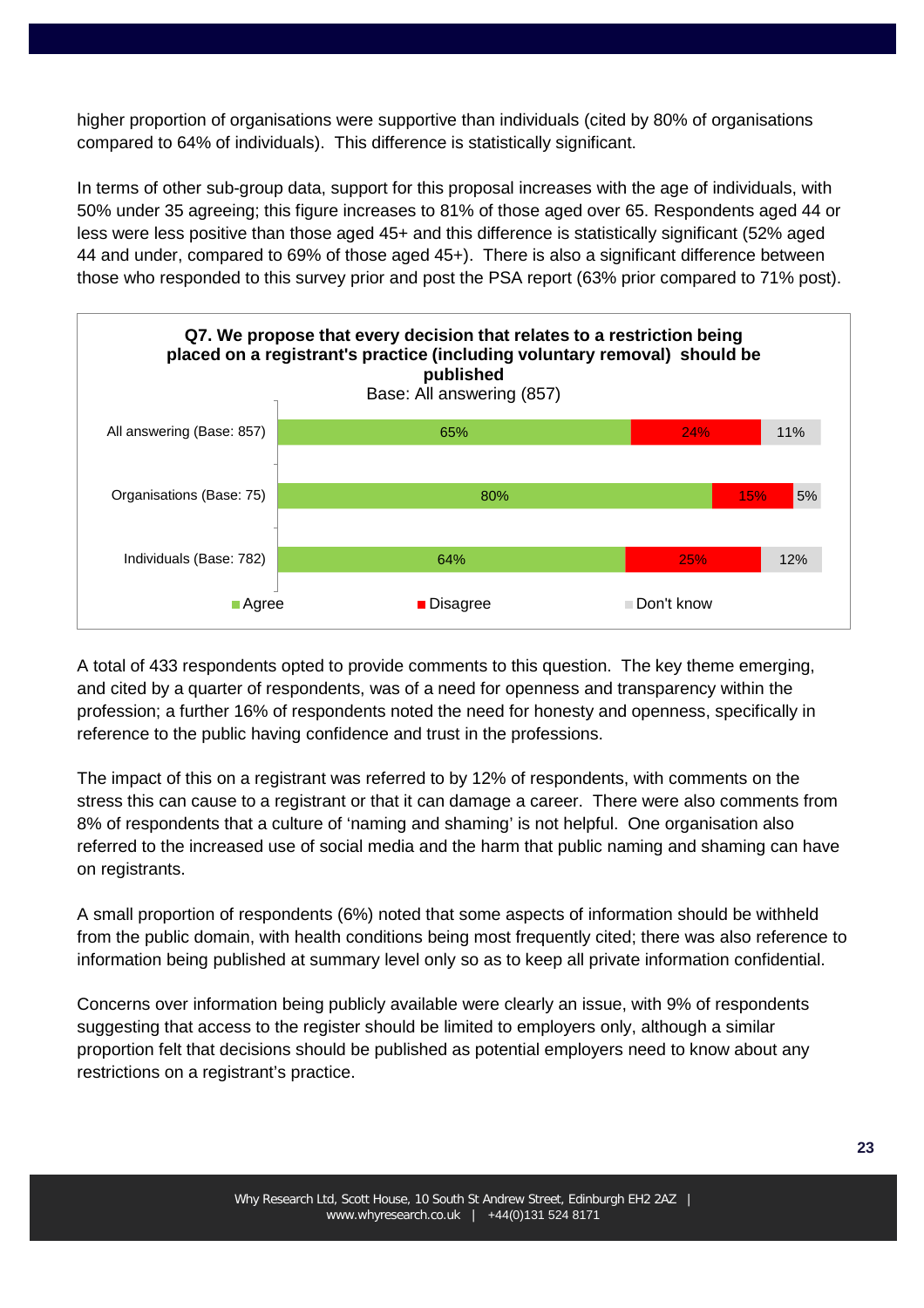There were suggestions from very small proportions of respondents that voluntary removal should not be made public (5%) or that information should only be published for the duration of any restriction (3%).

Once again, there were a small proportion of suggestions for each case to be considered on an individual basis (7%).

One issue highlighted at this question related to data protection, with some queries as to whether the publication of this information sits well under human rights or privacy legislation, particularly with the introduction of GDPR in May 2018 (cited by 6% of respondents).

The two following quotations highlight two different sides of this approach; the first, from an organisation in the independent sector employer of, or agency for, nurses and midwives, was supportive of this approach and outlined a number of advantages; the second quote, from an education provider was not supportive of this approach and outlined the need to balance public interest against the interest of the registrant.

*"This enables a wider learning across the UK. Learning from others mistakes / errors and incidents is one of the main principles of the Clinical Governance structure and can be a powerful training tool. It may also provide the Organisation with an opportunity to replicate certain restriction practises whilst the individual reeducates themselves; as an alternative to a referral to the NMC. This will again support the retention and motivation of the professional workforce."* 

*"Although transparency in publication is welcomed and desired in some cases, there needs to be a balance of what is in the public interest against the effects this may have upon the individual. Where there are health issues - particularly mental health issues that have led to a registrant requiring a restriction on their practice, public disclosure may lead to a further decline in their condition, therefore this could appear punitive and lead to further morbidity or mortality. This could have a lasting stigma and be detrimental to future employment opportunities."*

#### **Regulatory outcomes**

**Regulatory outcome one**: A professional culture that values equality, diversity and inclusion and prioritises openness and learning in the interests of patient safety.

The NMC think that fitness to practise should be about managing the risk that a registrant poses to patients or members of the public in the future. They do not feel that it is about punishing people for past events. They recognise that if people perceive there to be a culture of punishment in the profession, this could prevent an open, learning culture, lead to denial and cover-up and does not put patient safety first.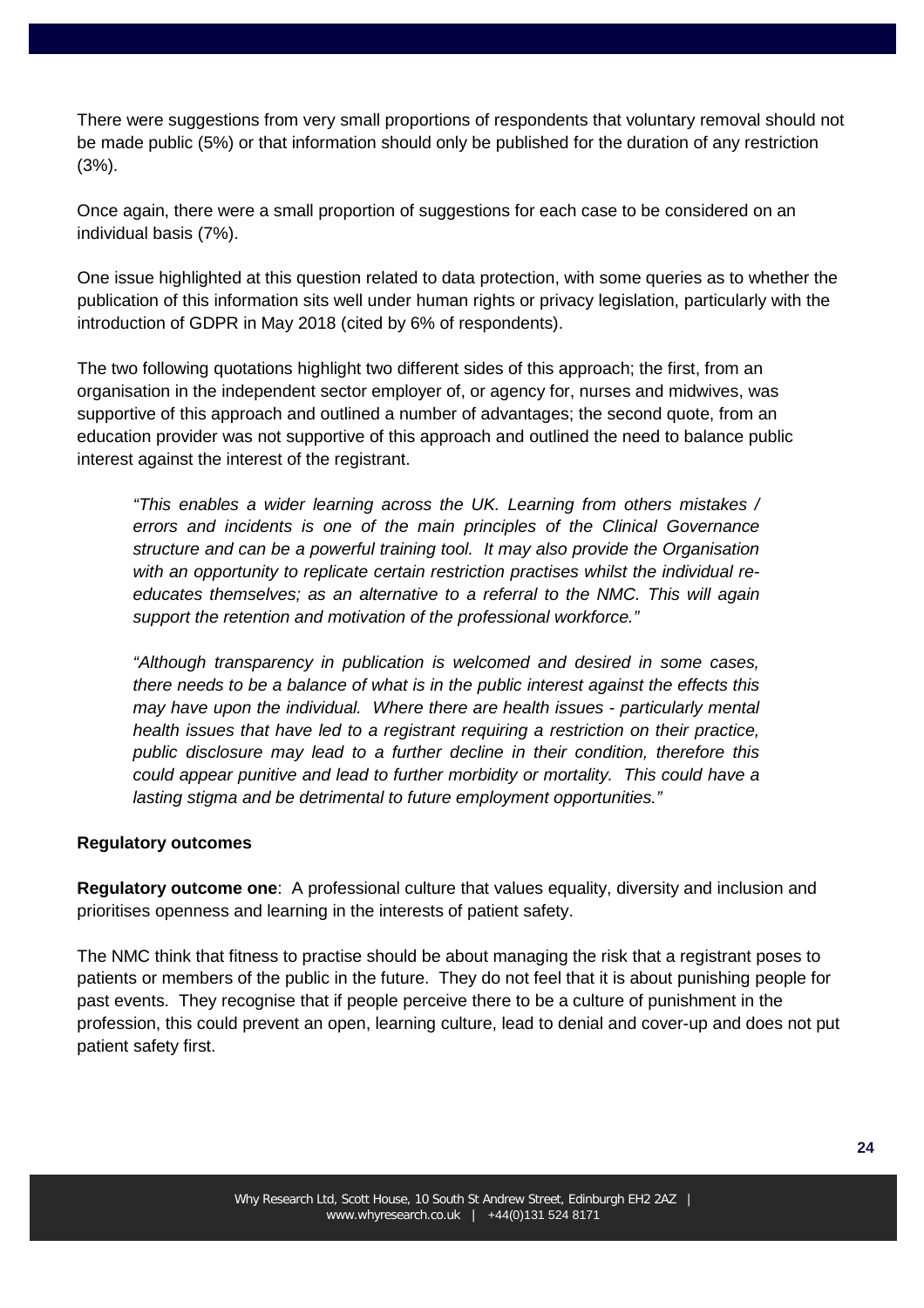In order to solve a problem of 'blame culture' within healthcare, as well as overrepresentation of registrants from outside the EU and from black and minority ethnic (BME) backgrounds in fitness to practise proceedings, the NMC propose that fitness to practise should support a professional culture that values equality, diversity and inclusion and prioritises openness and learning in the interests of patient safety.

## **Q8. We propose that fitness to practise should support a professional culture that values equality, diversity and inclusion and prioritises openness and learning in the interests of patient safety. Do you think this is the right regulatory outcome?**



Almost all respondents agreed with this proposal, with only 4% or less disagreeing.

Overall, 274 respondents opted to provide additional commentary in support of their response; the key theme being one of general support for the proposal. The single largest comment, cited by 26% of respondents was general support for the proposal and included comments such as 'this is the right thing to do'.

Other benefits cited by between 12% and 15% of respondents were that this approach prioritises the need for openness and honesty, that it prioritises patient safety or that it prioritises equality, diversity and inclusion. Smaller proportions also noted that this prioritises professionalism and standards or that this treats all registrants fairly.

The need for a learning culture was emphasised by 12% of respondents, a slightly smaller proportion (10%) commented that lessons need to be learnt from mistakes to help reduce reoccurrence of actions, and a small proportion (6%) commented that a blame culture is not suitable.

11% of respondents noted concerns about the implementation of this proposal and the ability of the NMC to move forward with this, with some citing queries as to how this would be monitored and 6% noted that this is not currently the reality in practice. A similar proportion noted the need to ensure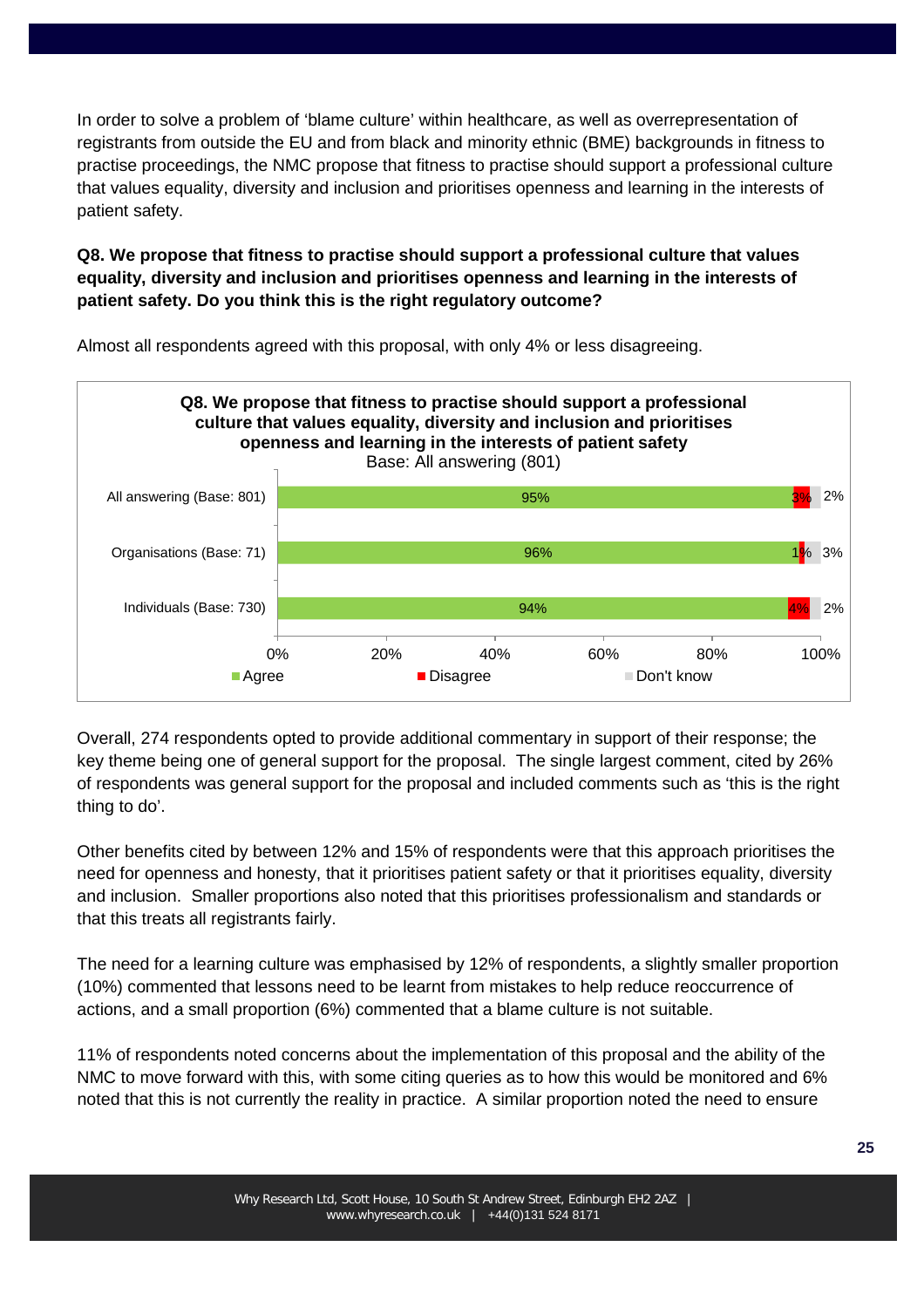this professional culture is consistent across a wide range of sectors, including doctors, support workers, employers and regulators. As the following quotations demonstrate, there is a need for culture change and more clarity.

*"However, it is unclear as to how this will be assessed and against what standards. How will the NMC ensure that the process is culturally sensitive? The NMC should set this out clearly." (Regulator)*

*"Using FtP to support a more inclusive professional culture which prioritises openness and learning is a highly positive regulatory outcome, and we welcome the NMC's decision to undertake this kind of cultural shift. Changing mindsets and perceptions around FtP is likely to be a challenge, given how long our regulatory approach has leaned towards exacting punishment over entrenching learning, but this is a worthwhile goal and one we fully support." (Charity / voluntary sector)*

#### **Regulatory outcomes**

**Regulatory outcome two**: Registrants who are fit to practise safely and professionally.

The NMC feel that their processes focus on restricting a registrant's practice, are complex and take a long time. Many cases are resolved at full hearings which are adversarial in nature and can have a negative impact on people involved in the process. They wish to enable registrants to remediate regulatory concerns at the earliest opportunity and, if needed, reach an agreed position with the NMC as to how the concern should be dealt with. This means that they would only hold full hearings in exceptional circumstances and so there would be fewer cases going through the full fitness to practise process. The NMC wish to see those matters which do go through the full fitness to practise process dealt with in a way which prompts openness and remediation from the registrants and encourages engagement.

## **Q9. We propose that fitness to practise should ensure that registrants are fit to practise safely and professionally. Do you think this is the right regulatory outcome?**

Almost all respondents agreed that this is the right regulatory outcome, with only 1% disagreeing across the overall sample.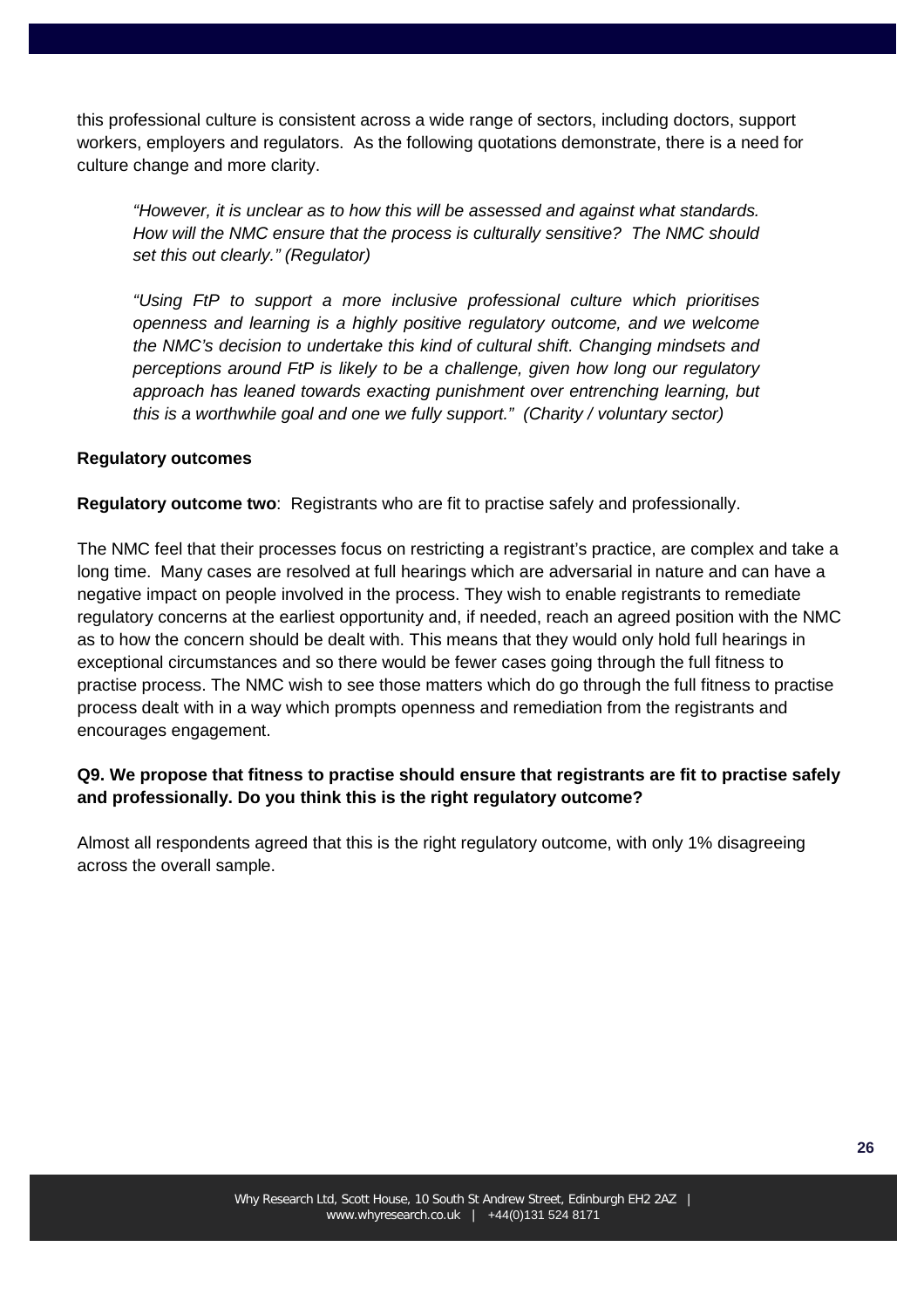

Overall, 213 respondents opted to provide a response to this question, with the key response being one of support for the proposal (cited by 24%). Another key theme, cited by 16% of respondents was the need to ensure that patient safety is the priority and focus.

Other themes cited by around one in ten respondents focused on the support this gives to public confidence in nursing and midwifery and the reputation of the profession as a whole, and that nurses and registrants need to be professional and work to their professional standards.

Other themes cited by just under one in ten respondents included the need to ensure that registrants and employers have the necessary support, training, skills and ongoing learning to meet required levels of safe practice and professionalism, and the need for standardised approaches to measure outcomes, for example, improved quality assurance, formal recording and monitoring. A similar proportion questioned whether this is not already the case within the profession. As the following quote suggests, it could be useful to gather evidence which can be used.

*"In the experience of ensuring that registrants are fit to practice safely and professionally, there may also be opportunity to collate and highlight evidence which may evidence external risks and trends in the sector which will impact on practice." (Other)*

Other themes cited by 5% or less of respondents included:

- A need to ensure registrants are willing to commit to good practice or undergo remediation and learn lessons from mistakes.
- Potential problems with implementation, for example, because of funding, lack of staff or long hours worked.
- A need to take circumstances such as stress levels, staffing levels, staff health and so on, into account.
- The need to speed up the fitness to practise process.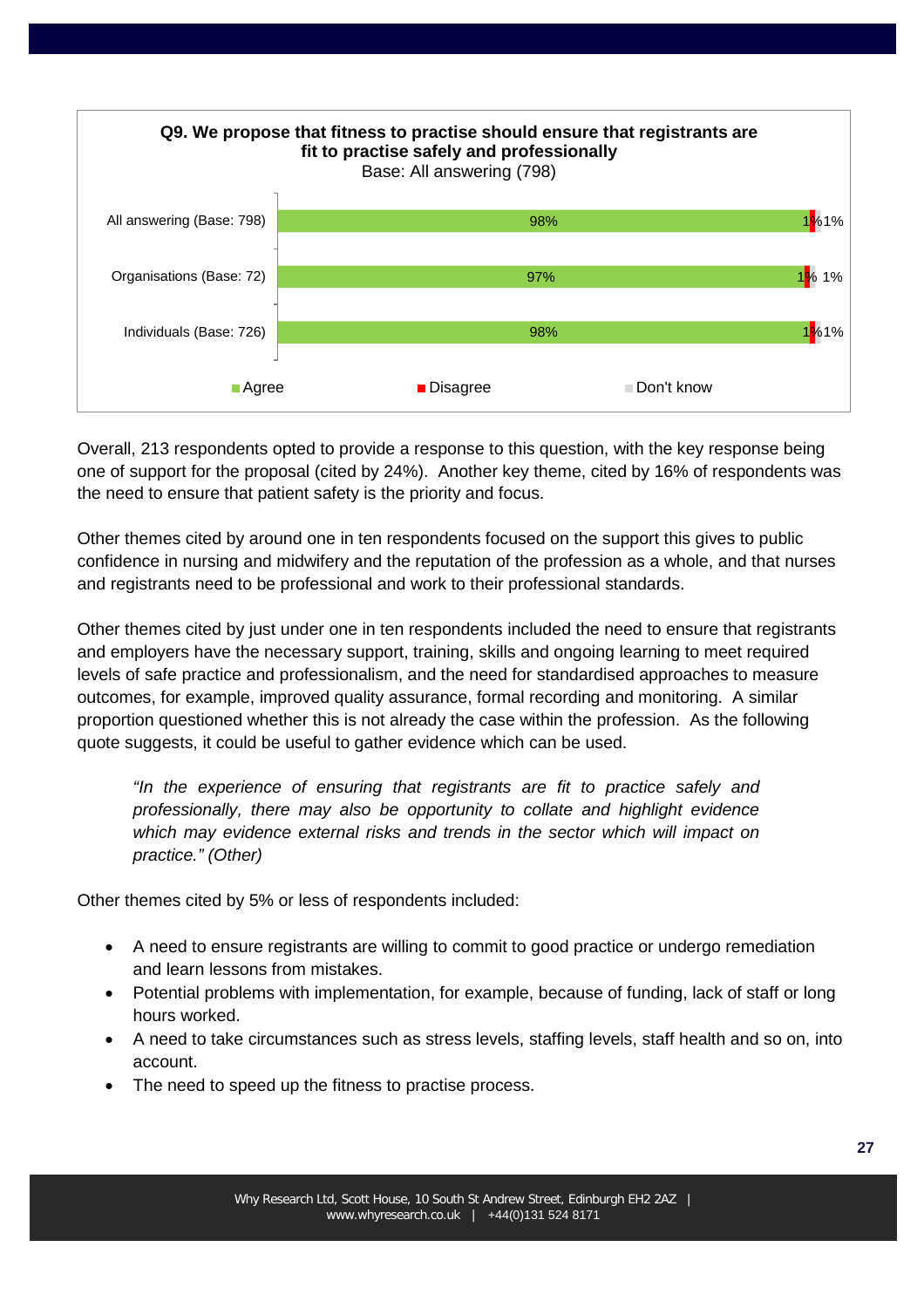- The current revalidation process does not ensure that registrants are safe to practise safely and professionally.
- That this definition is too broad and general; that 'safe' and 'professional' could be open to personal interpretation.

As demonstrated in the following quotation, the way in which this is implemented will be important, as well as the need for guidance.

*"The concept is correct but again it will depend on implementation and the content of any guidance that is to follow." (Professional organisation / trade union)*

Finally, in this section, respondents were asked:

## **Q10. Please tell us your views on our regulatory outcomes as we've set them out in this consultation.**

Overall, 456 respondents provided commentary in response to this question, with the key theme, cited by a quarter of respondents, being agreement with the regulatory outcomes as they have been set out. Other comments from around 10% of respondents were that the outcomes are clear, concise, simple and straightforward, or that they are fair and represent the profession well. Smaller proportions also commented that they uphold the professional standards (6%), that they will help with patient and public confidence and trust (5%) and that they are comprehensive (2%).

The issue of public safety is clearly important, with 14% of respondents noting that these regulatory outcomes should promote public safety, or offering a proviso that public safety should be prioritised.

Other themes cited by around 5% or less of respondents included concerns over inequality, for example, that some ethnic groups are more likely to be referred to the fitness to practise process; or that some referrals can be vexatious in nature.

Other comments echoed a number of themes already cited at earlier questions. These included the need for support rather than to punish, that fitness to practise should not be a punitive approach, the need to know how outcomes will be measured and evidenced, and that fitness to practise proceedings should be resolved more speedily.

As the following quotation demonstrates, partnership will be important and there is a view that there is a need for outcome one to be aligned across the NHS.

*"We think the regulatory outcomes detailed are ambitious but welcome. The difficulty with the proposals particularly outcome one is how that is aligned with the*  rest of the NHS, cultural change as described here will need to be owned by the *wider NHS (and other care providers) not just the NMC. It also takes time, and the NMC will need to ensure that they still fulfil the requirement of public protection whilst making these important changes. Equally guidance for employers on the*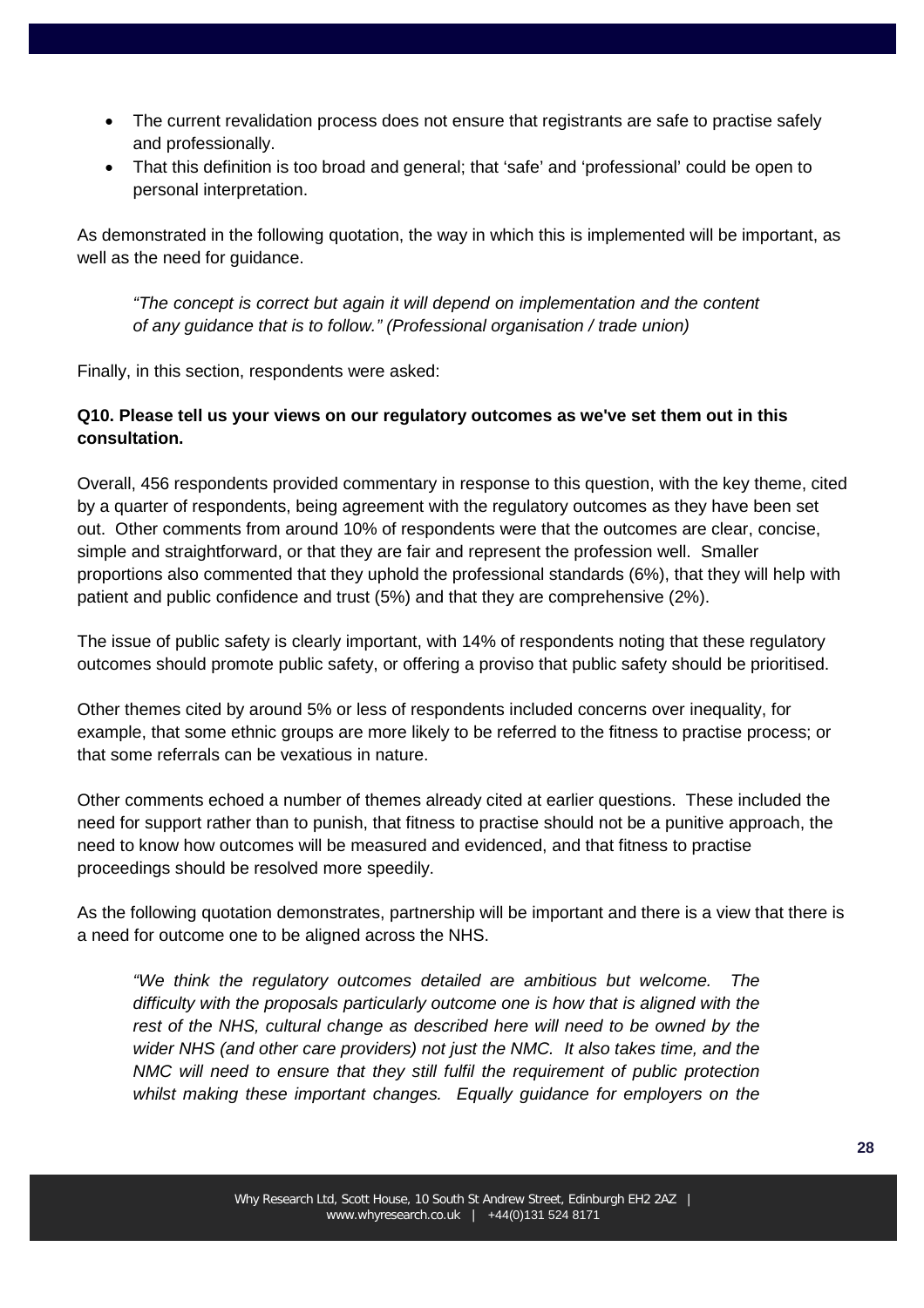*changed approach will be essential. That said they are both positive ambitions." (Independent sector employer of, or agency for, nurses and midwives)*

Another organisation, agreeing with the regulatory outcomes pointed out the need to ensure that registrants are supported and are not fearful of their regulatory body.

*"We agree with the proposed regulatory outcomes, recognising that we collectively*  have to work to support registrants in this new way of working. Professional *regulation is about delivering safe and effective care through helping the registrant*  to be the best that they can be. If they are fearful of their regulator, we cannot *achieve this." (NHS employer of nurses or midwives)*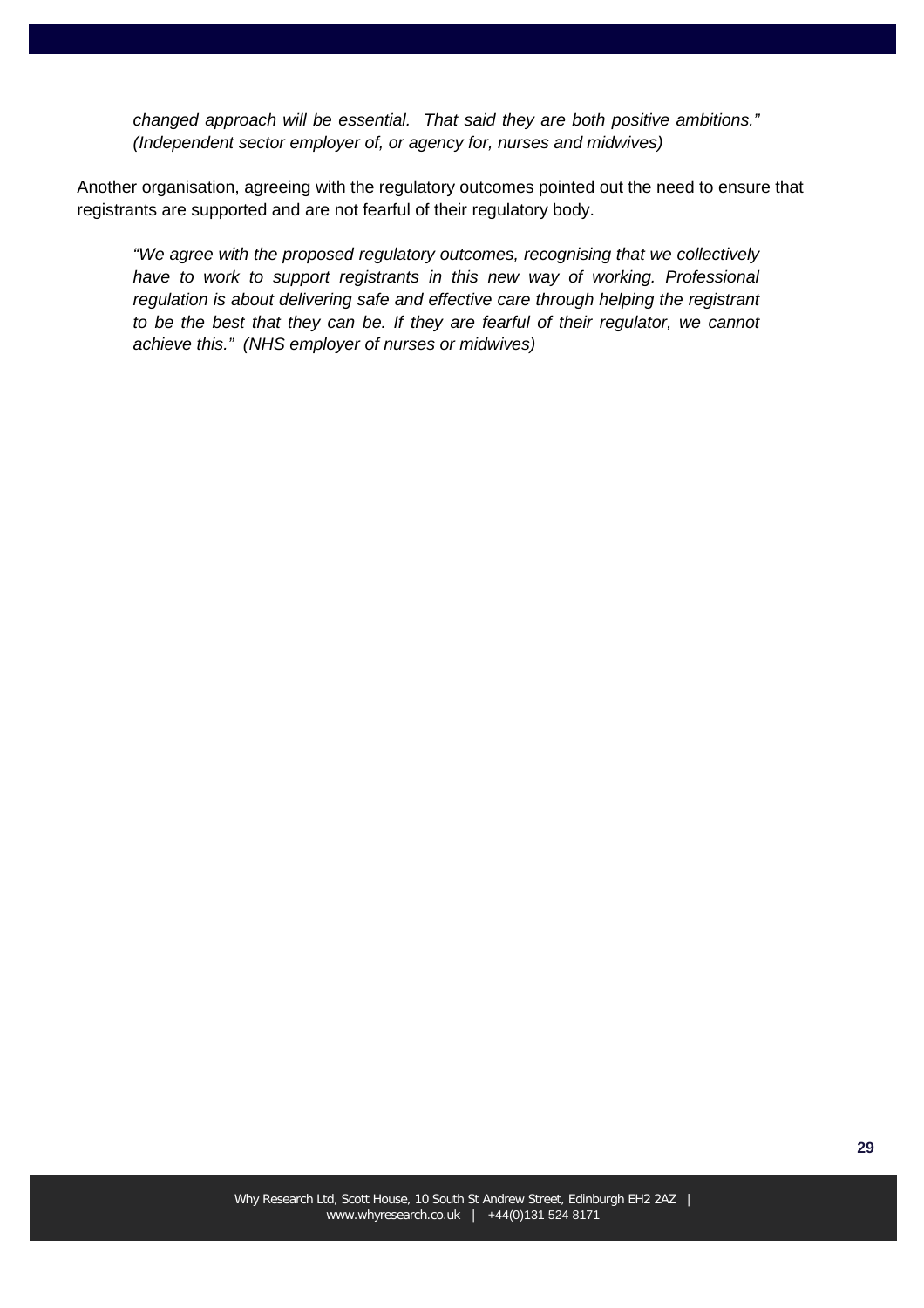## Achieving our regulatory outcomes

In the next section, on achieving their regulatory outcomes (pages 20 to 25 of the consultation document), the NMC have identified four different ways in which they can achieve regulatory outcomes using their current regulatory powers:

**Prioritising effective local action by employers:** The NMC intend to:

- ask employers to investigate locally first if the NMC receive a referral from a member of the public that the employer has not had a chance to look at first.
- set out very clearly for employers what the NMC expect from a referral.
- work with the NMC's Regulatory Intelligence Unit to collect information from the referrals they receive and use that information when they investigate concerns.

**Q11. We think that employers are usually in the best position to resolve concerns immediately, and we should only take regulatory action if the concern has already been raised with and investigated by the employer (where there is one), unless there is an immediate risk to patient safety that we have to deal with. Do you agree?**

Three-quarters (75%) of respondents agreed with this proposal, and less than one in five disagreed, although around 10% provided a 'don't know' response. In terms of sub-group data, female respondents were more positive (77%) than their male counterparts (67%) and this is statistically significant.



A total of 435 respondents provided further commentary in response to this question, with 9% noting their support for this proposal and a similar proportion (11%) agreeing that local resolution should be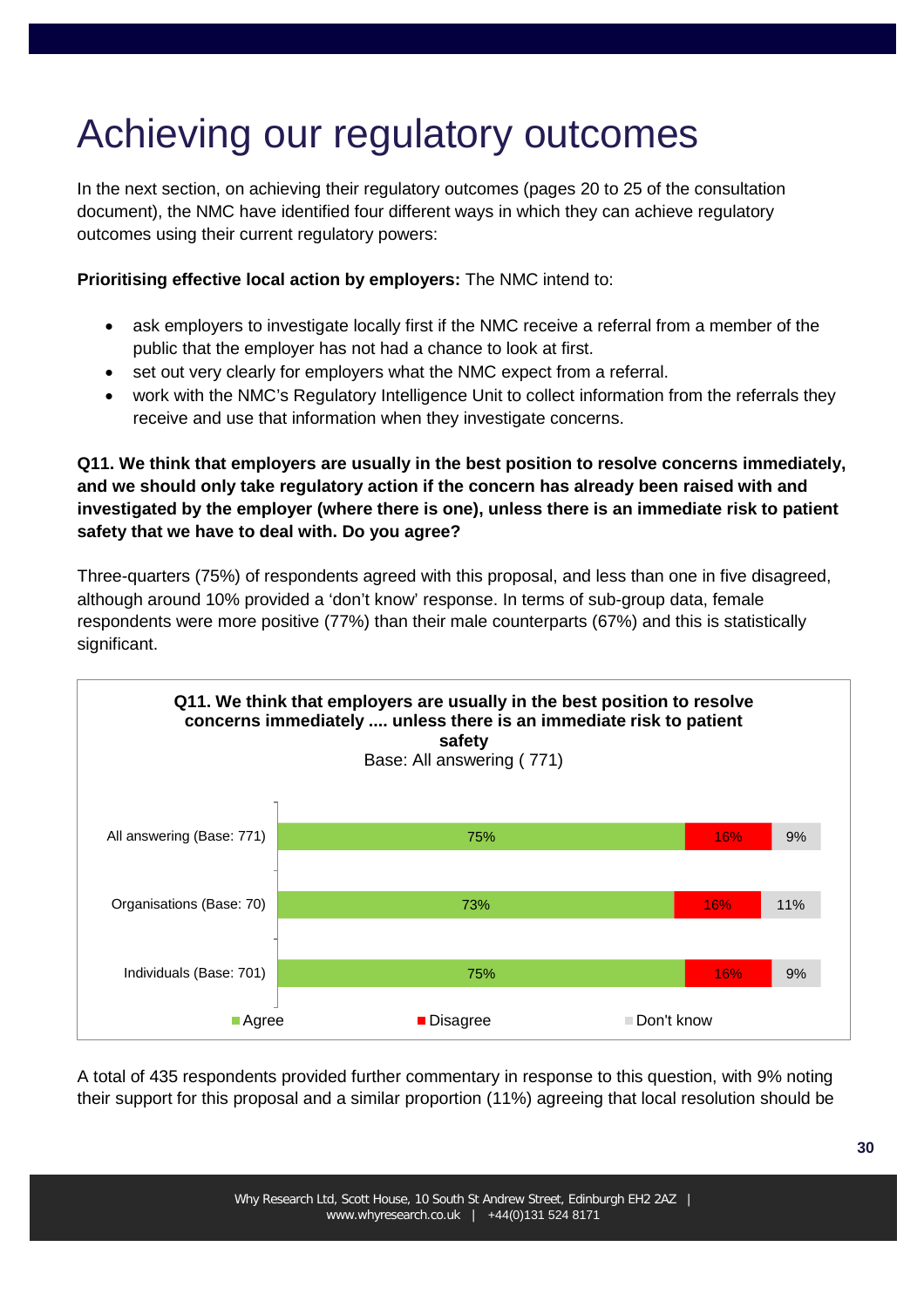explored in the first instance; smaller proportions also noted that employers need to take on more responsibility (5%), that they are in the best position to make judgements or that they have the relevant knowledge and background to take appropriate action (6%).

However, 20% of respondents noted concerns about the impartiality of some employers. Furthermore, a number of other themes, each cited by between 12% and 15% of respondents focused on concerns over employers. These included comments that employers need to have robust in-house policies, that some employers are fairer than others in dealing with cases, that employers' cultures need to be open and accountable, that some smaller employers might not be capable of discerning risk or having a capacity to deal with risk, or that some employers may have poor processes in place for dealing with poor practice. The role that the NMC plays in working with employers is highlighted in the following quote.

*"Again the concept is a good one but [we are] concerned about how this will work in practice. In particular how the NMC will determine whether the employer is effectively managing the risk or requires support to do so." (Professional organisation / trade union)*

11% also noted concerns that poor quality staff may be able to 'slip through the net' if the NMC is not involved, for example, if they are self-employed or if they change jobs.

*"I am not sure that all employers will take a responsible view and therefore some nurses who are not performing or pose a risk could slip through the net. For example an agency nurse makes a serious error, subsequently resigns from the agency and that agency does not follow up the necessary investigation/ disciplinary/remedial action as the nurse has already gone. Agency nurse joins another agency and they have no knowledge of the potential risk." (Independent sector employer of, or agency for, nurses and midwives)*

While overall support for this proposal was relatively high, respondents still perceived a role for the NMC in a number of instances, with some respondents noting a need for employers to be given guidance and support on how to resolve concerns and clarity regarding their responsibilities (13%), or for employers and managers to be monitored and audited by the NMC (14%). There were also some comments that the NMC will need to lead in some instances, for example, in cases where risk is high or where there are major concerns (9%); or that the NMC is better suited to handle cases or that NMC oversight is needed (7%).

Other themes cited by around 5% of respondents included:

- Concerns about employers not being held to account.
- That the Employee Link Service would be helpful.
- Concerns that employers could use the NMC as a threat to employees.
- There needs to be recourse to the NMC or an independent investigation.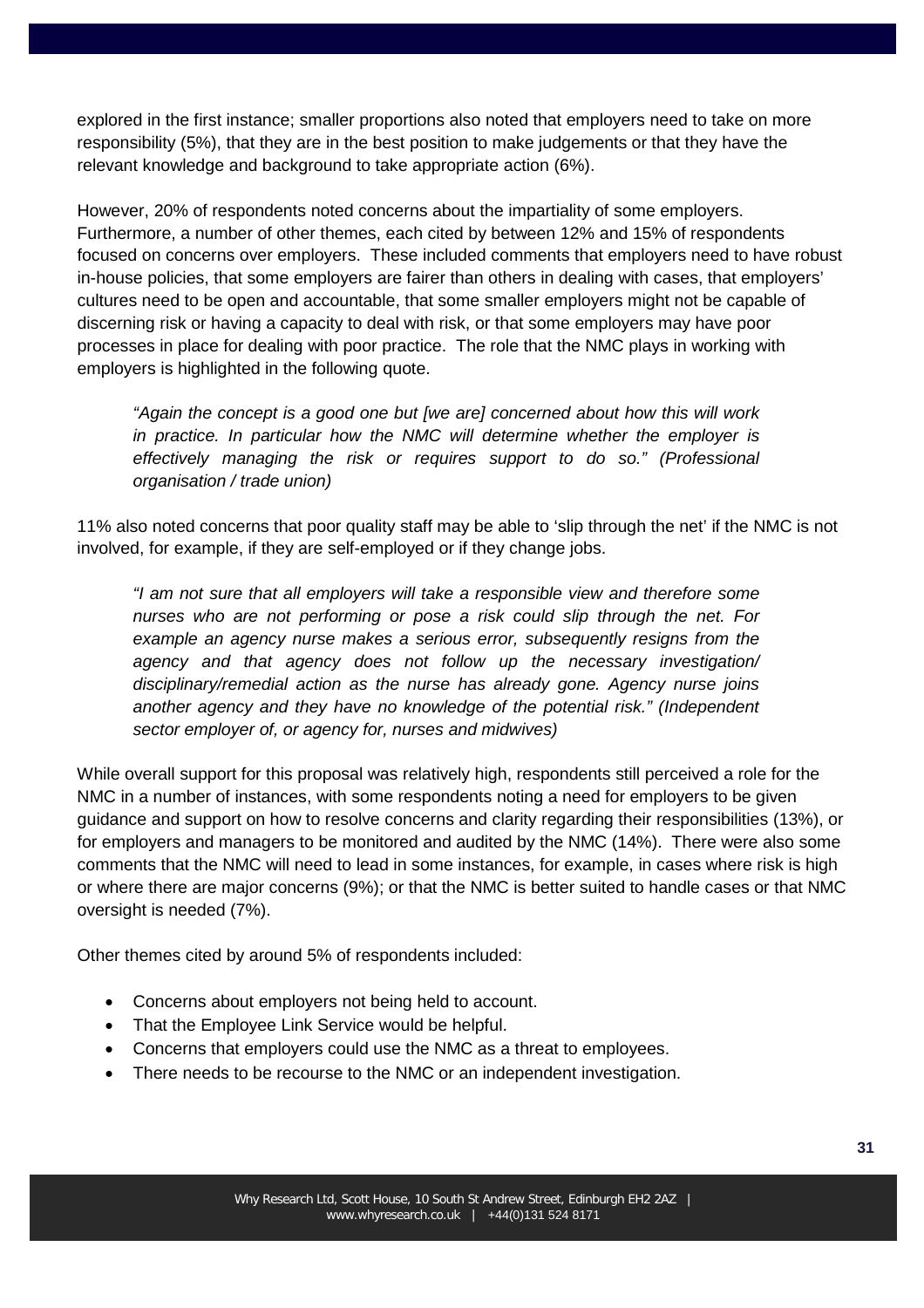**Taking the context into account:** At present there is no consistent methodology for taking context into account. The NMC will:

- introduce guidance that sets out why context is relevant and how they will take it into account when they make decisions.
- introduce a tool to standardise the way they assess context, and build this into to their decision-making.
- share intelligence about context with employers and other regulators.

## **Q12. Do you agree that we should always take the context in which a patient safety incident occurs into account when deciding what regulatory action is appropriate?**

There is almost universal agreement (94%) across respondents that the context should be taken into account, with only 3% of respondents disagreeing with this.



Overall, 350 respondents opted to provide additional commentary in support of their initial response to this question. Just over a quarter (27%) of these respondents noted their agreement with this proposal, 10% felt that there are often many factors involved in a patient safety incident and smaller numbers noted that context often contains mitigating factors or extenuating circumstances (5%) or that context is important for learning lessons (3%) or promoting standards and conduct (2%).

The workplace environment was cited as a contributory factor by a significant number of respondents, with 20% of respondents noting that the work environment and culture can be stressful and pressured, with heavy workloads and busy shifts; and a further 15% noted that the processes and resourcing also need to be examined, for example, looking for possible system failures; or that context is important in instances where the employer may be a contributory factor to the incident (15%). 12% of respondents also commented that staff / patient ratios need to be considered as there is often too few staff to manage workloads.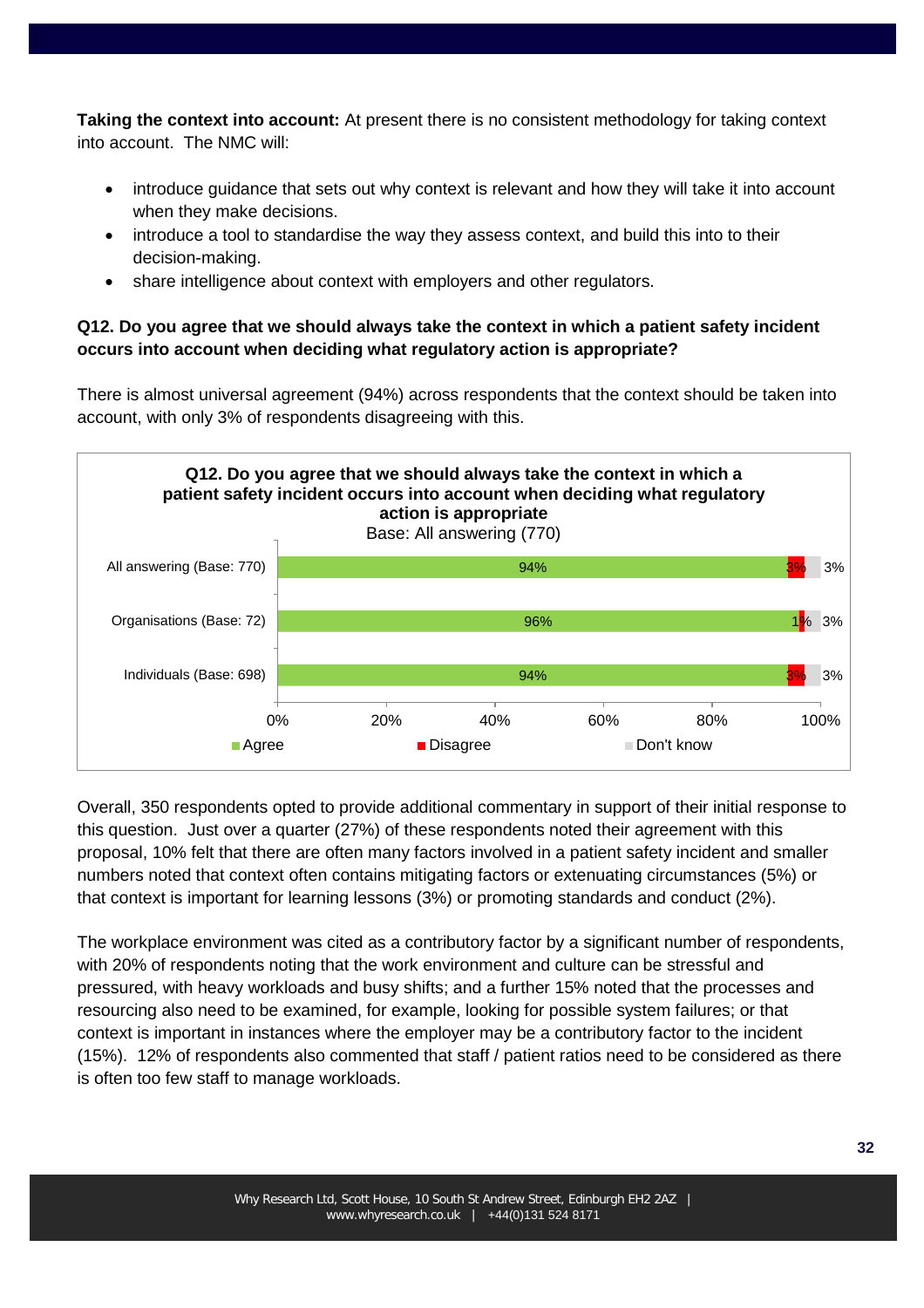Other comments, cited by 15% of respondents were that the whole picture needs to be taken into account when considering a patient safety incident; or that context is needed for fairness and proportionality.

Further comments, made by less than 10% of respondents, included:

- Cases should be considered on their own merit as all incidents are different.
- Patient safety is the priority (and context can impact on this).
- Causes of incidents are often complex, and there is usually more than one person involved.
- A lack of context can result in registrants being sanctioned in some way or referred unnecessarily.

Very small proportions of respondents commented that context has limits as a mitigating factor and cannot be used in many incidents or that lower standards should not be accepted because of the context and that registrants should be accountable for their actions. There was also a request for an analysis tool or guidance to help standardise assessments of context to ensure consistency.

The following quotations demonstrate the views emerging in response to this question.

*"Professionals practice within an organisation's systems and sometimes negative outcomes can result from system failure rather than the conduct or actions of an individual practitioner. Context is essential to providing proportionate approaches which support candour, openness and learning." (Regulator)* 

*"We know of many instances where registrants have voiced concerns about safe practice which employers do not heed or make provision for. When things go wrong the employer then attempts to blame the registrant." (Charity / voluntary sector)*

**Enabling registrants to remediate regulatory concerns at the earliest opportunity:** By enabling registrants to remediate regulatory concerns at the earliest opportunity the NMC will:

- encourage early remediation by engaging more with the registrant at the beginning of the process.
- provide employers and registrants with guidance on remediation that is specific to the registrant.
- refer all non-remediable cases directly to the Fitness to Practise Committee.

### **Q13. Do you agree that we should be exploring other ways to enable registrants to remediate at the earliest opportunity?**

As the following chart demonstrates, a large majority of respondents (90%) were in agreement that the NMC should be exploring other ways to enable registrants to remediate at the earliest opportunity. Only 3% disagreed with this, and 7% provided a 'don't know' response.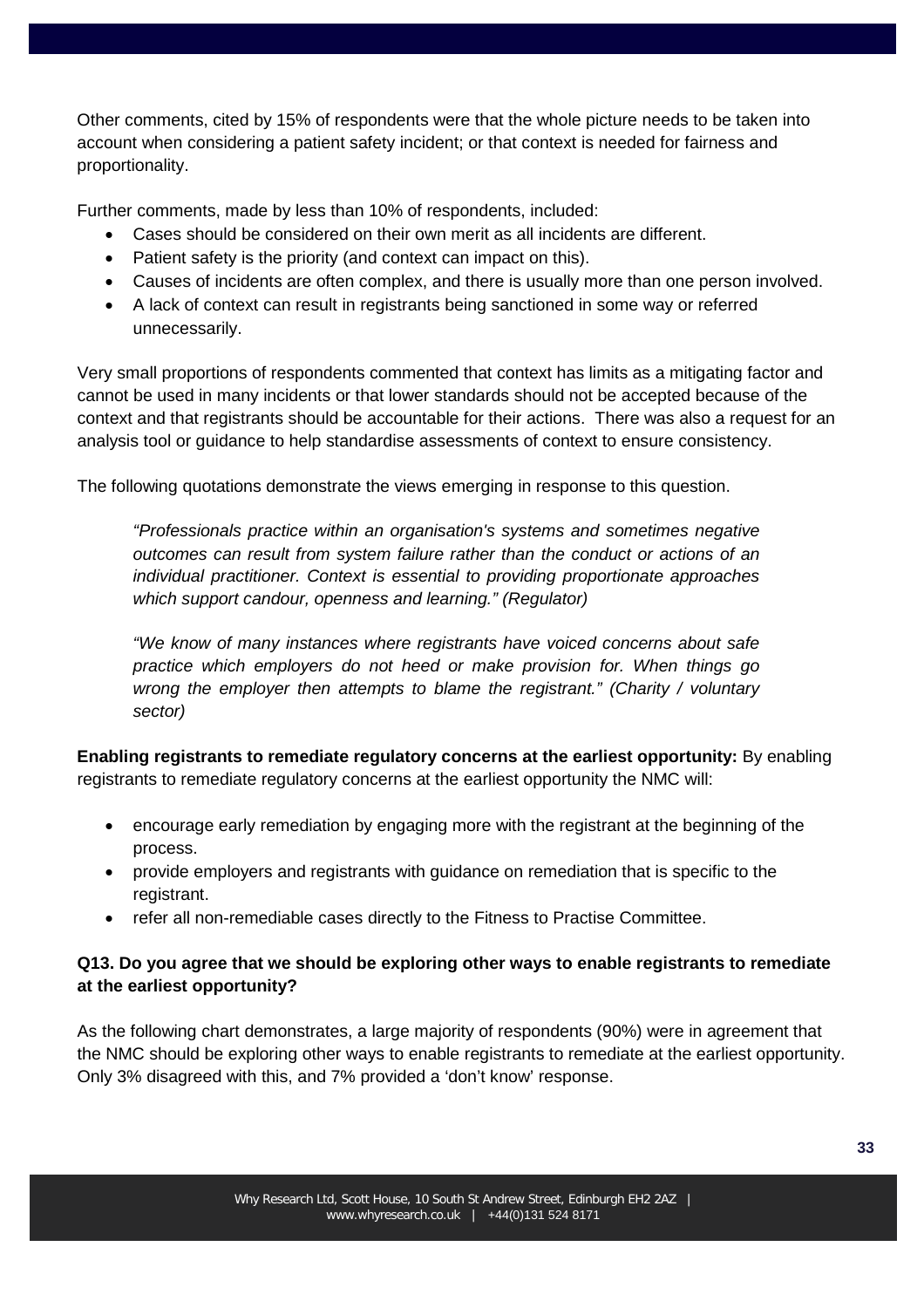

A total of 319 respondents opted to provide additional commentary. The key themes emerging related to the benefits of remediation, with 17% of respondents noting this will help to remedy problems and that everyone should be given the opportunity to correct, and learn from, their mistakes; 14% commented that early remediation is in everybody's interests. 10% of respondents referred to reflection, supervision and monitoring being a necessary element of the remediation process. Just under one in ten noted that it is important to get registrants back into practice as soon as possible; that this will help to retain nurses, which is perceived to be important, given the current shortage of nurses in the sector; that it would be good for patient safety; or that it is a better use of resources to remediate in preference to holding a lengthy fitness to practise case. As the following quotations highlight, it is important to offer registrants the opportunity to reflect and learn; this also enables the NMC to focus on more serious cases.

*"Registrants should be provided with the opportunity to reflect upon and learn from the incident that has occurred. Enabling a registrant to understand what actions they may have taken to prevent the error from occurring will in most cases be a most effective learning tool. Instant dismissal from the role will reduce the ability to mitigate risks in future and may mean that the registrant does not have the opportunity to learn and share the learning from their mistakes." (Independent sector employer of, or agency for, nurses and midwives)*

*"By engaging with registrants and employers early on and ensuring that an opportunity to remediate areas of weakness is provided at a local level, a more open, supportive and inclusive culture would be able to be established. Further, the NMC would be better placed to focus resources on more serious or sustained fitness to practise concerns. … careful assessment of an employer's ability/ willingness to investigate and support a registrant would be required." (Other)*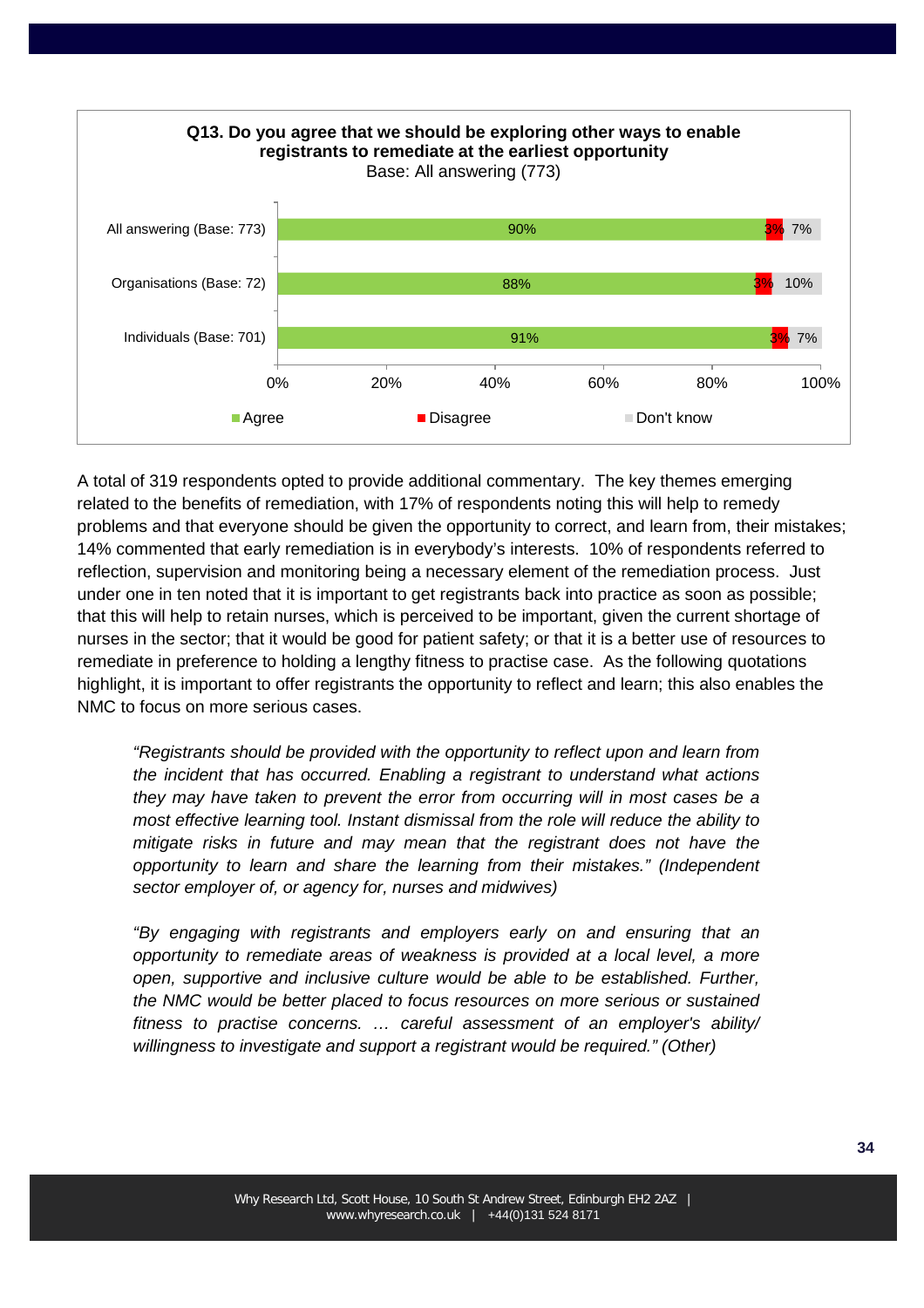While respondents were generally supportive of this proposal, small proportions of respondents noted provisos in relation to the process; namely, that the remediation process needs to be long term, rigorous and robust (9%); or that training will help with remediation but that support will be needed to help bring about improvement (9%) or that the correct support needs to be available from employers to enable the registrant to remediate (8%).

There was some reference to the positive impact of remediation, providing that a registrant is keen to learn from their mistakes and that the remediation process is registrant-led (11%). There were also requests for clear guidance from the NMC, for example, what is suitable remediation, what training or CPD could be offered or what specific actions are needed for specific breaches of the code (9%).

While many respondents were positive about the impact of remediation, small proportions of respondents noted that it depended on the severity of the incident (7%) or that some staff will not learn from their mistakes (3%).

**Holding full hearings only in exceptional circumstances:** The NMC intend to hold full hearings only in exceptional circumstances and will:

- as early as possible, produce a draft determination, including provisional findings on charges, impairment, and sanction.
- use hearings to adjudicate the outstanding matters in dispute.
- make more use of meetings, as opposed to full hearings, where issues are not in dispute or where the registrant is not engaging with them.

## **Q14. We propose that unless there is a serious dispute about the facts or disposal of a case, or a registrant has requested a hearing, all cases should be dealt with at a meeting. Do you agree?**

There was majority support for this proposal, with just over three quarters (79%) of respondents agreeing and only 11% disagreeing. While only 10% provided a 'don't know' response, this was higher among organisations (18%) than individuals (9%).

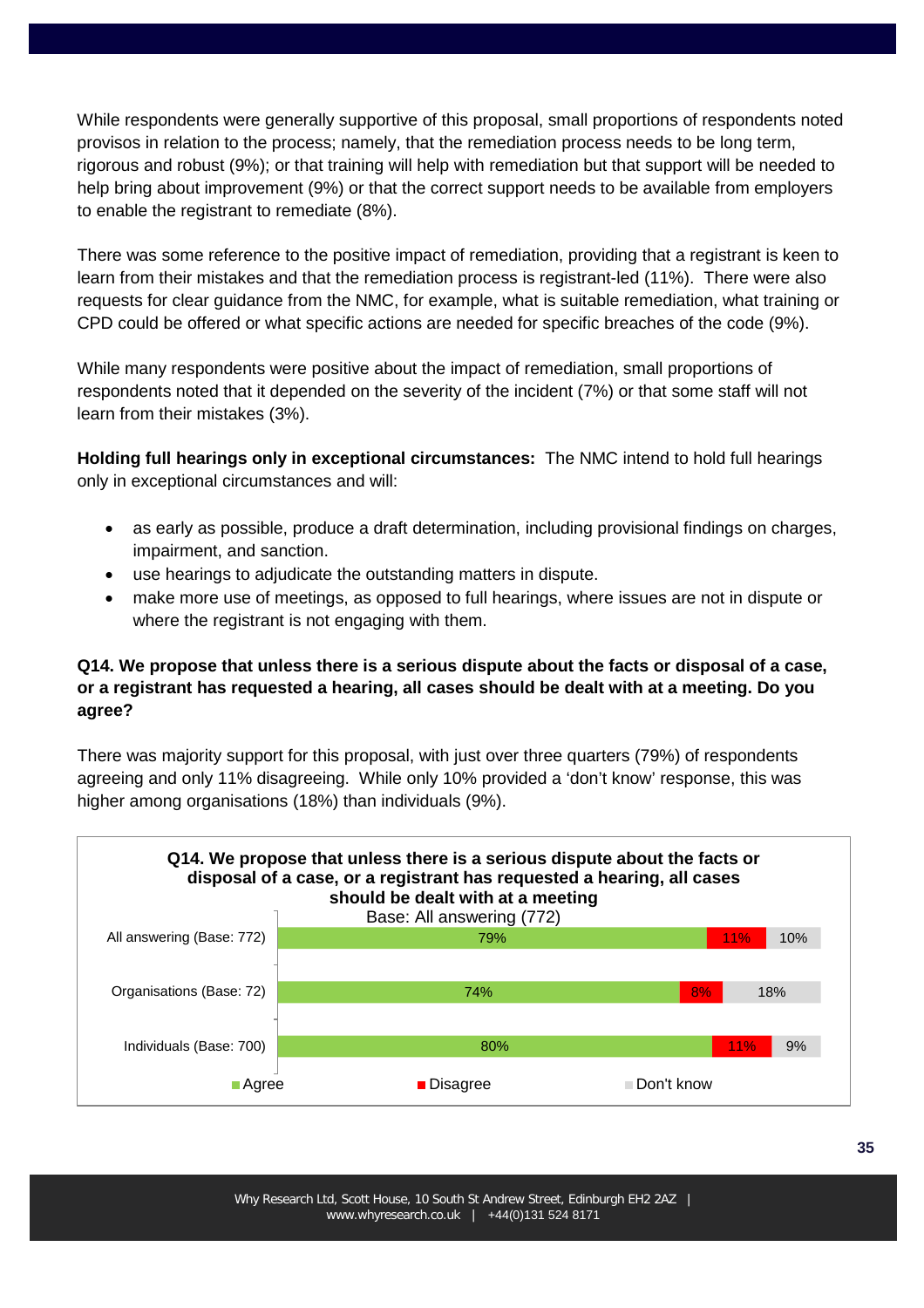A total of 328 respondents provided additional commentary in relation to this question. A number of these comments related to advantages associated with cases being dealt with at a meeting, with 19% of respondents noting that it would enable quicker processing of cases and 16% that it would be less stressful for registrants. Other advantages cited by less than one in ten respondents included that it would save money and reduce costs, that full hearings should be used only for the most serious cases, that it would encourage openness and transparency and that this is a more humane way to deal with a case.

Respondents outlined a few provisos in relation to this proposal, with just over one in ten asking for meetings to be structured properly and in a fair way so that all parties can put their case forward (12%), and smaller proportions noting that cases need to be fully investigated and full information is available at a meeting (both cited by 6%). There were also comments from 5% or less of respondents that findings need to be published, that meetings should only be held in instances where there is no dispute about the facts between the different parties and that meetings need to include support and advice for registrants or that registrants need to be properly represented.

Allied to these provisos, 12% of respondents requested more detail on what a meeting would entail, for example, the structure of the panel or the processes taken to reach a decision.

Small proportions of respondents – mostly those who disagreed with this proposal – outlined concerns about a lack of fairness and openness at these meetings, commenting that public scrutiny is vital and allows for transparency (cited by 10%); or that issues would not be explored in enough detail at a meeting and a full hearing is needed to enable the case to be properly judged by an independent panel (8%).

Additional examination of sub-group data shows that those who responded prior to publication of the PSA report (82%) were more supportive than those who responded after the report's publication (72%); this difference is statistically significant.

As the following quotations show, one regulator welcomed this proposal, although another noted that there may be circumstances where it will be necessary to hold a hearing.

*"We welcome this proposal. When a registrant accepts the facts and a sanction we deal with the matter without holding a hearing, through the issuing of a notice of decision. We then publish the decision on our website in the same way as we publish hearing outcomes. Approximately 95 per cent of warnings/conditions and 40 per cent of removals from our register follow this acceptance process. Holding a hearing in these circumstances is disproportionate. It can have a negative impact on the worker and witnesses. It can also have a negative impact on services as they may need to find cover for staff." (Regulator)*

*"While hearings can have the above function they also have a role in transparency of decision making and serving the public interest and there may be circumstances where such issues may result in needing to hold a hearing." (Regulator)*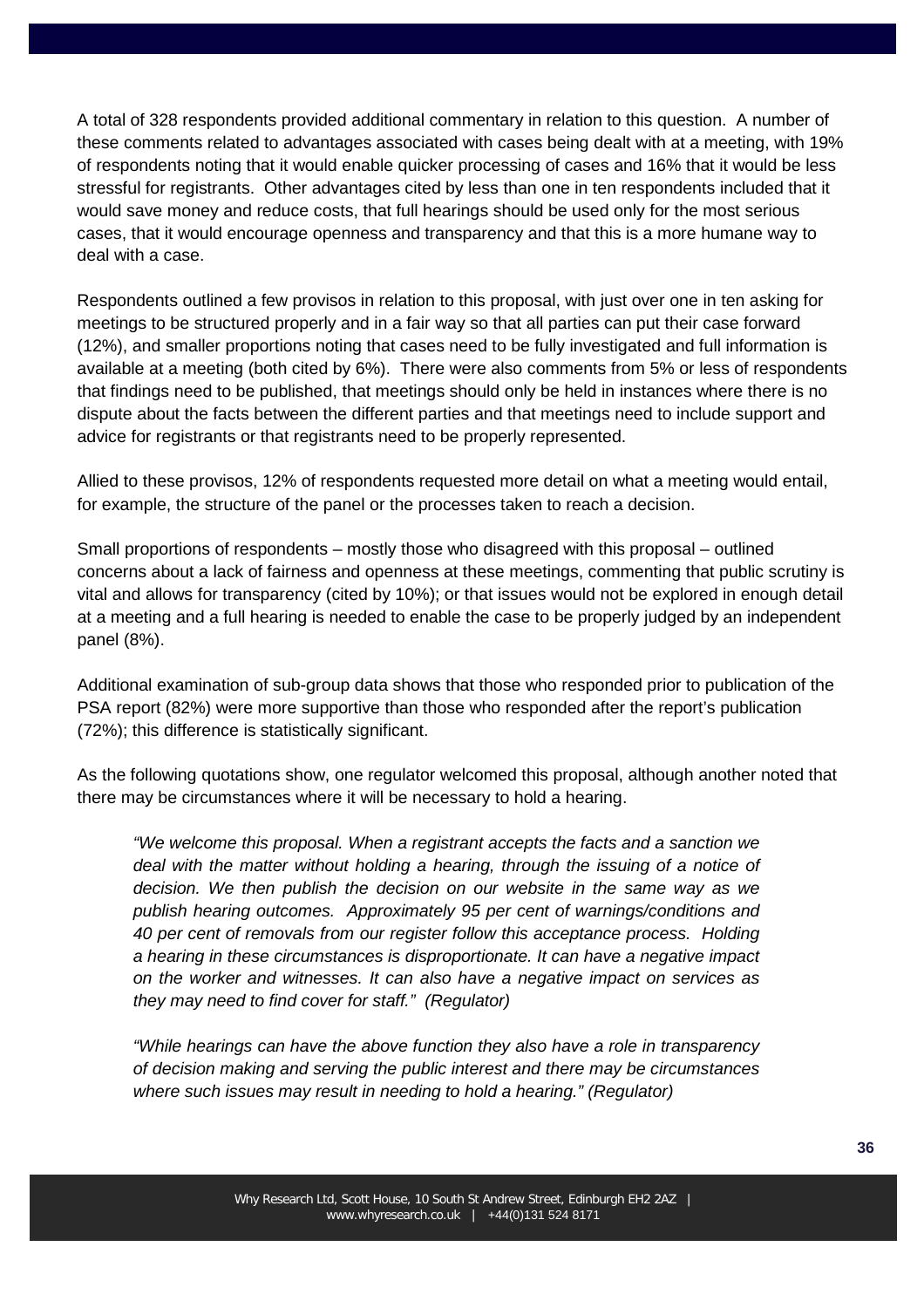Finally, in this section, respondents were asked:

### **Q15. Please tell us what you think about our proposals and if there are any other approaches we could take.**

A total of 346 respondents opted to provide commentary in response to this question, and a wide range of comments emerged. The key theme, cited by 19% of respondents was agreement with the proposals. Other comments reiterated themes seen at earlier questions and were cited by only very small proportions of respondents. For example, these included comments:

- on the need for processes to be fair and transparent.
- that guidance, advice and support is needed for employers and registrants.
- that more clarity is needed in the new processes.
- on the need for fitness to practise hearings to be quicker.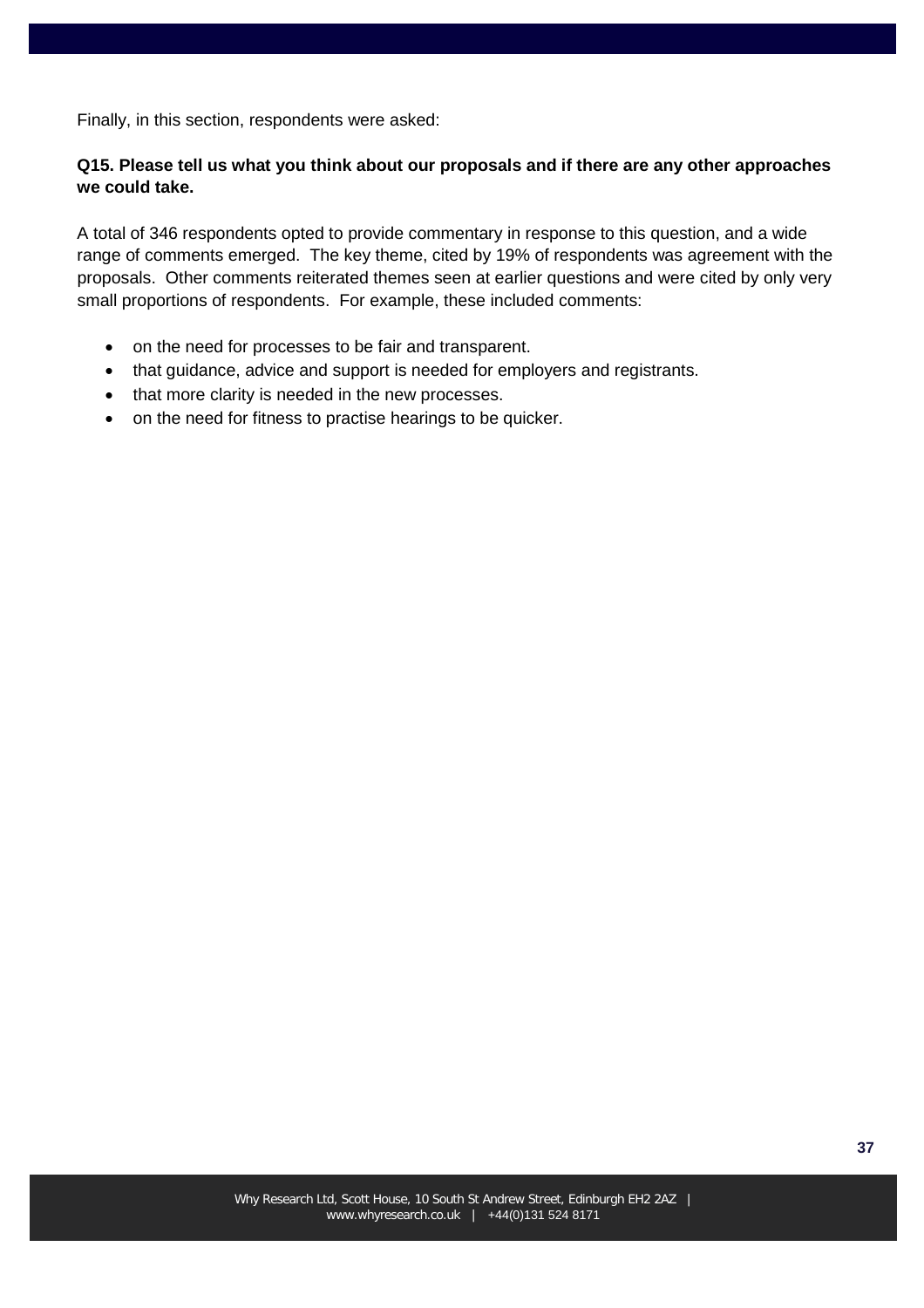## How we operate

In the next section (pages 26 to 28 of the consultation document), the NMC have identified three areas where they can improve how they operate:

**Managing public expectations and supporting vulnerable stakeholders better**: setting up a public support service to anticipate and meet the needs of members of the public involved in cases. It will also support vulnerable people and the NMC will seek input from patient groups and other relevant stakeholders to inform the development of the service. In addition they will:

- introduce a strategy for proactively contacting members of the public at the point the NMC open an investigation.
- explain better how the process works and set expectations more effectively.
- improve how they communicate with members of the public.
- explain key decisions to members of the public who have an interest in the case and seek their input where appropriate.

## **Working effectively with regulators and other key stakeholders within clearly defined boundaries:** The NMC intend to:

- define more clearly the routine interactions they expect to have, and the information they expect to share, with other organisations in the interests of public protection.
- refer concerns to other organisations where they are better placed to deal with them.
- explore opportunities for joint working where they are in the interests of public protection.

**Continuously improving:** Using a consistent quality improvement methodology and embedding it in the way the NMC design and run their processes and taking a more systematic view of process improvement. The NMC intend to:

- adopt a consistent quality improvement methodology and embed it in their management culture.
- review their processes to identify opportunities to improve quality and efficiency.
- develop an improvement plan that is in line with the NMC's organisation-wide plan to replace their information technology systems.

## **Q16. Tell us what you think about our proposals to improve our processes. Are there any other ways we could give more support to members of the public, or improve how we work with other organisations, including other regulators?**

Overall, 406 respondents opted to provide comments in response to this question, the key theme being that there needs to be more support for registrants, albeit this was only cited by 11% of respondents. A wide range of suggestions were made for other ways in which the NMC could give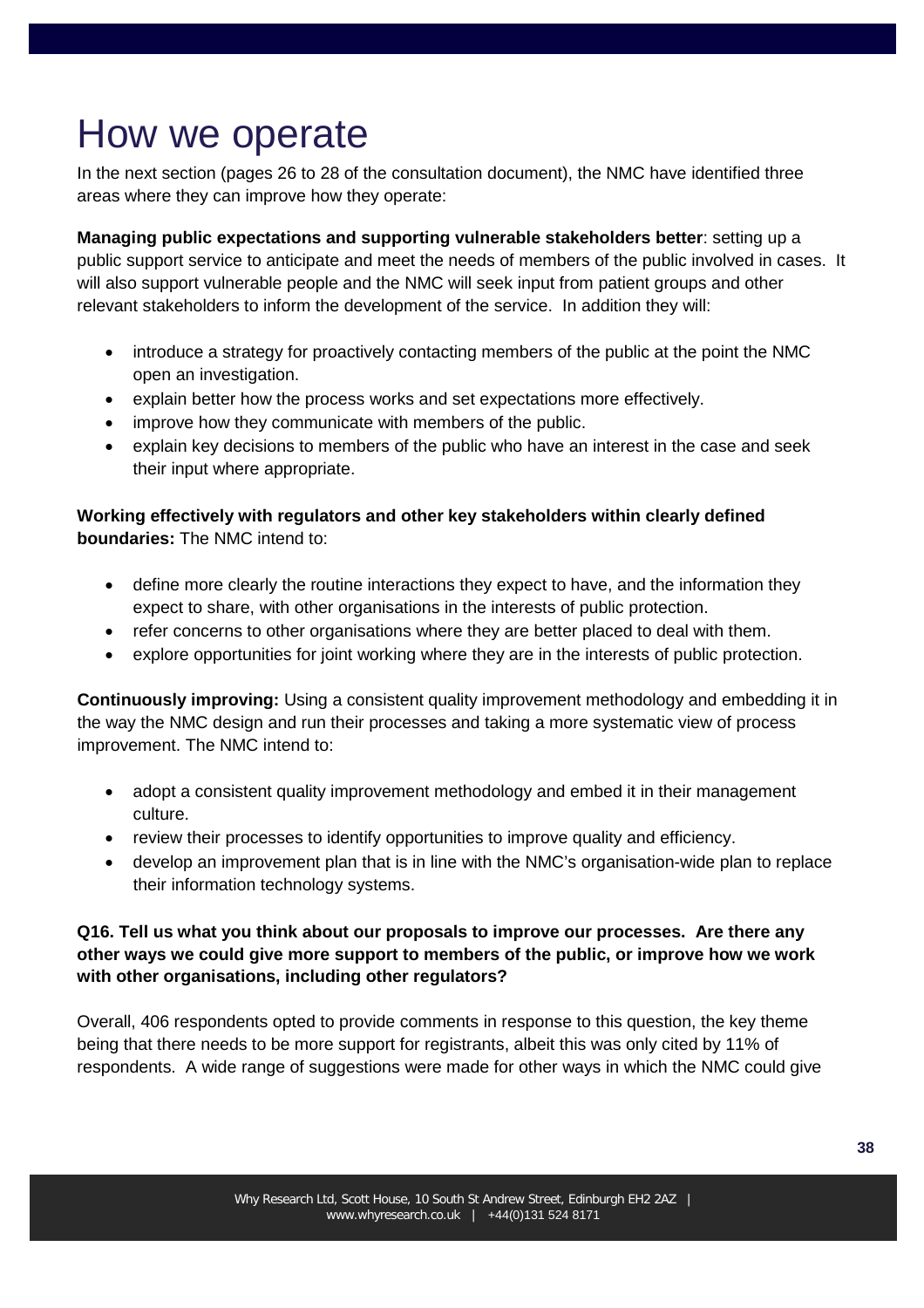more support to members of the public or how it works with other organisations, although only very small proportions of respondents cited each.

In terms of **improving processes**, comments included:

- Being open / transparent.
- Ensuring processes are completed in a timely fashion.
- Having lay member involvement in cases.
- More nurses / registrants on panels.
- More encouragement for practice / standards improvement / learning from mistakes / training.
- Better communication.
- More local boards / local links / local hearings.
- Providing information that is easy to understand.
- More support for witnesses.
- Greater use of technology.
- Improved liaison with referral makers.
- More account of context / mitigating circumstances.
- Dealing with vexatious referrals.
- Obtaining feedback from registrants who have been through the fitness to practise process.
- Focussing on patient safety.
- Provide more information on the progress of individual cases.
- Better auditing / assessment / measurement / reviews of practice and remediation.
- More robust investigation into concerns.
- Better telephone help / call handling / advice service / confidential helpline.
- Offering a liaison service / contact person to families / employers.
- More education / training.

## In terms of **support to the public**, comments included

- Being more open and transparent.
- Better publicity / communication / provision of information via internet, website or emails.
- Increase public awareness of the role of the NMC.
- Share the nursing code of conduct with the public.
- Provide a public advice service.
- Publish fitness to practise decisions.
- Manage expectations of the public.

In relation to **improving work with other organisations**, comments included:

- Investigate processes followed by other organisations, (for example, GMC or HCPC) and standardise or align with other regulators.
- Support / more work with voluntary professional nursing bodies.
- More networking / communication / interaction / sharing expertise / co-ordination with other regulators.
- Closer working with CQC.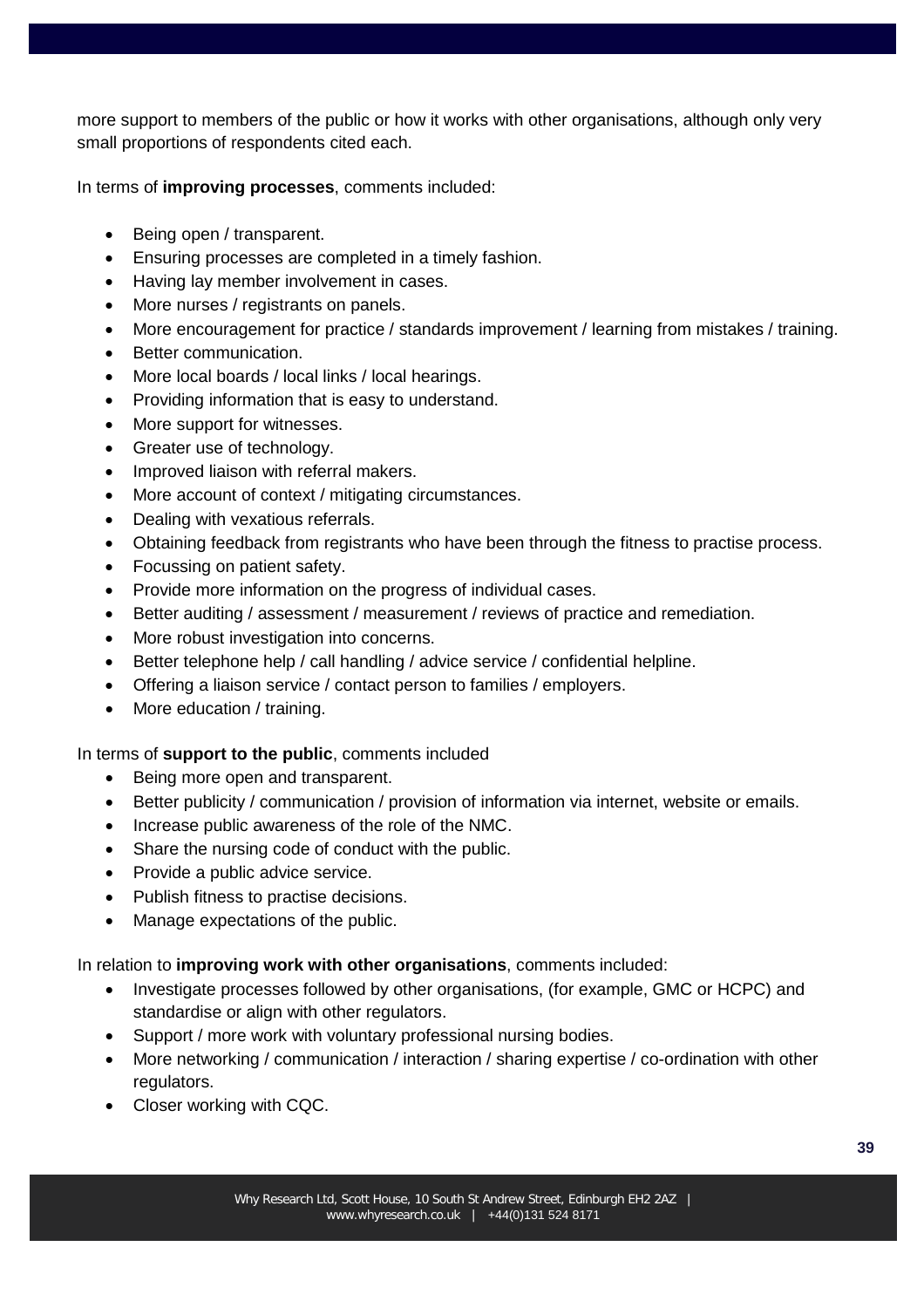- More work to build safer environments.
- Shared approaches to incidents involving more than one type of healthcare professional.
- Strengthened links with local providers and closer working with employers.

The following quotations illustrate support for various approaches that could be adopted.

*"The proposals described to support and improve information available to the public are welcomed. Working with patient groups and relevant stakeholders offers the opportunity for the regulator to be more able to respond appropriately to public concerns. Working more closely with other regulators will help share learning across the professions and improve equality between the professions in relation to regulatory concerns." (NHS employer of nurses or midwives)*

*"[We] would like to see continued, strengthen work through the MOU and sharing intelligence. Where guidance endorsed by NMC could impact individual registrants, it would be useful if the NMC took a facilitator role in ensuring all four parts of the United Kingdom agreed e.g. the recent 'Just Culture' guide the NMC endorsed with NHS England. The NMC should work with existing organisational providers who have expertise in this function as well as at what point will NMC withdraw support to service users and families. What is the exit strategy?" (Government or public body)*

*"It would be helpful to have a transparent framework for both registrants and the public to handle expectations. In our experience some of the fear and anxiety and frustrations have been because registrants and the public have not understood the technical legal language that has traditionally been used." (NHS employer of nurses or midwives)*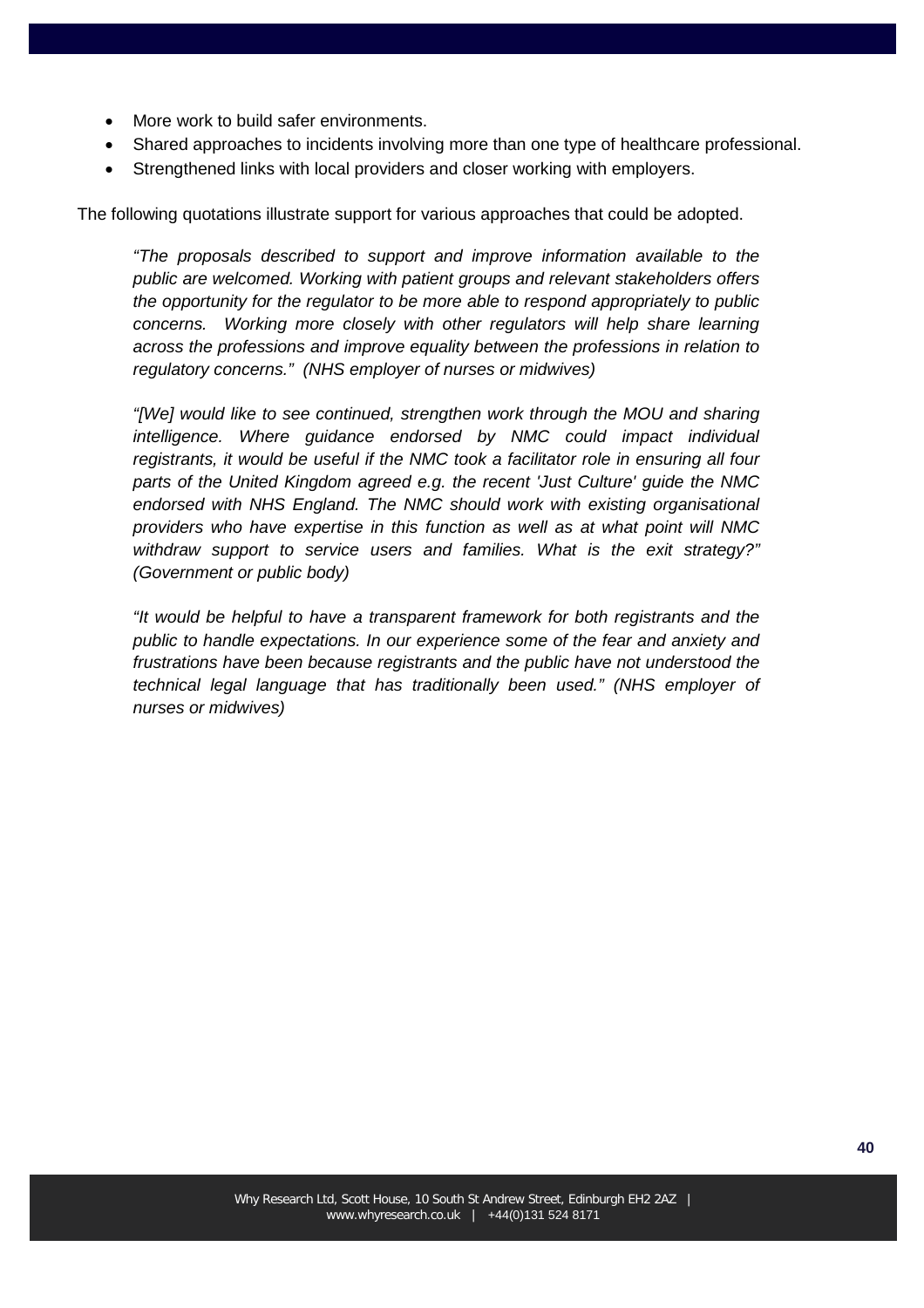## Equality and diversity and inclusion

The characteristics of individuals and organisations who responded to this consultation are detailed in an appendix.

In the equality, diversity and inclusion section (pages 29 to 30 of the consultation document), all respondents were reminded that the proposed changes should not create unlawful barriers or create disadvantage for diverse groups on the basis of: race, gender, disability, religion and belief, sexual orientation, age, gender reassignment, pregnancy/maternity or being in a marriage/civil-partnership. The consultation outlines that the desired regulatory outcomes include a professional culture that values equality, diversity and inclusion.

## **Q17. Do you agree that having a fitness to practise process that values equality, diversity and inclusion could result in fairer outcomes?**

As the following chart demonstrates, just over three quarters (77%) of respondents agreed that having a fitness to practise process that values equality, diversity and inclusion could result in fairer outcomes. Slightly higher proportions of organisations agreed (86%) than individuals (76%).



A total of 259 respondents provided additional commentary, and the key theme, cited by 19% of respondents, was that this is not a new proposal and that it does, or should, happen already. A smaller proportion (12%) noted that overtly valuing equality, diversity and inclusion should not be required if the fitness to practise process is fair and transparent as these values are implicitly addressed within the process and that the same standards are required irrespective of a registrant's background; this comment was higher among those who disagreed with the proposal (39% of respondents who disagreed, compared to 1% who agreed).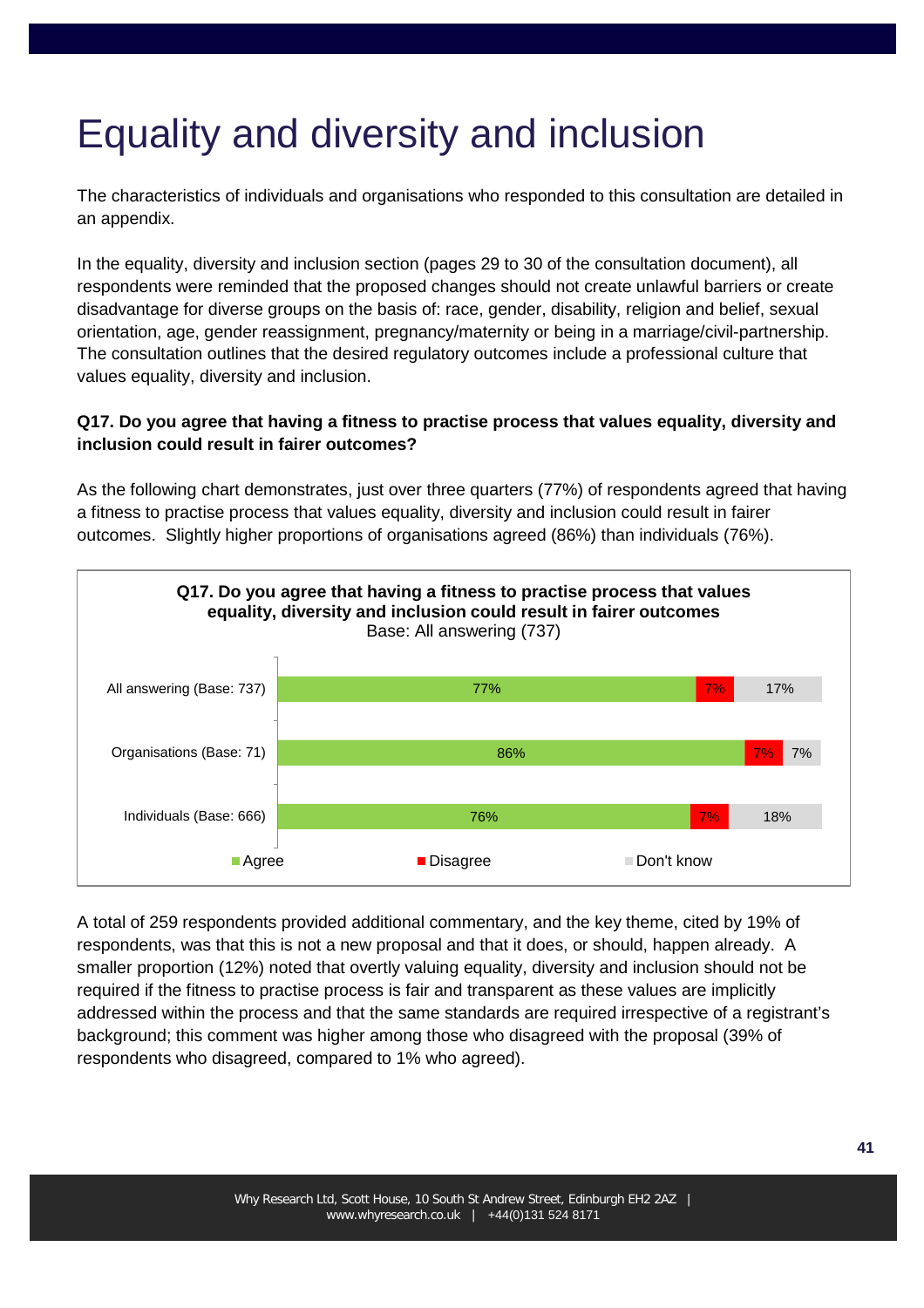14% of respondents provided general agreement to this proposal and a very small proportion of respondents (5%) concluded that the fitness to practise process will be equitable. A very small proportion (3%) also noted that there is an imbalance of BME referrals but felt this is due to public and employer perceptions rather than the fitness to practise process, and there is a need for cooperation from employers and the public to reduce this imbalance.

Very small proportions of respondents outlined some concerns, namely, that there is a risk that equality, diversity and inclusivity could be used to 'get off the hook' by registrants whose practice is unsafe or simply concerns as to how this would be implemented. A similar proportion of respondents requested further detail on this proposal.

Typical comments in response to this question included,

*"We agree - all FtP processes should be fair and equally applied - recognising and respecting diversity and inclusion." (Charity / voluntary sector)*

*"This is the right thing to do but once stated it should be normal practice and not something that needs special consideration." (Professional organisation or trade union)*

## **Q18. Do you agree that we should support employers to incorporate the principles of equality, diversity and inclusion when considering making referrals?**

A majority of respondents (83%) agreed that the NMC should support employers to incorporate the principles of equality, diversity and inclusion when considering making referrals, although higher levels of agreement came from organisations (92%) than individuals (82%). Less than one in ten disagreed with this proposal.

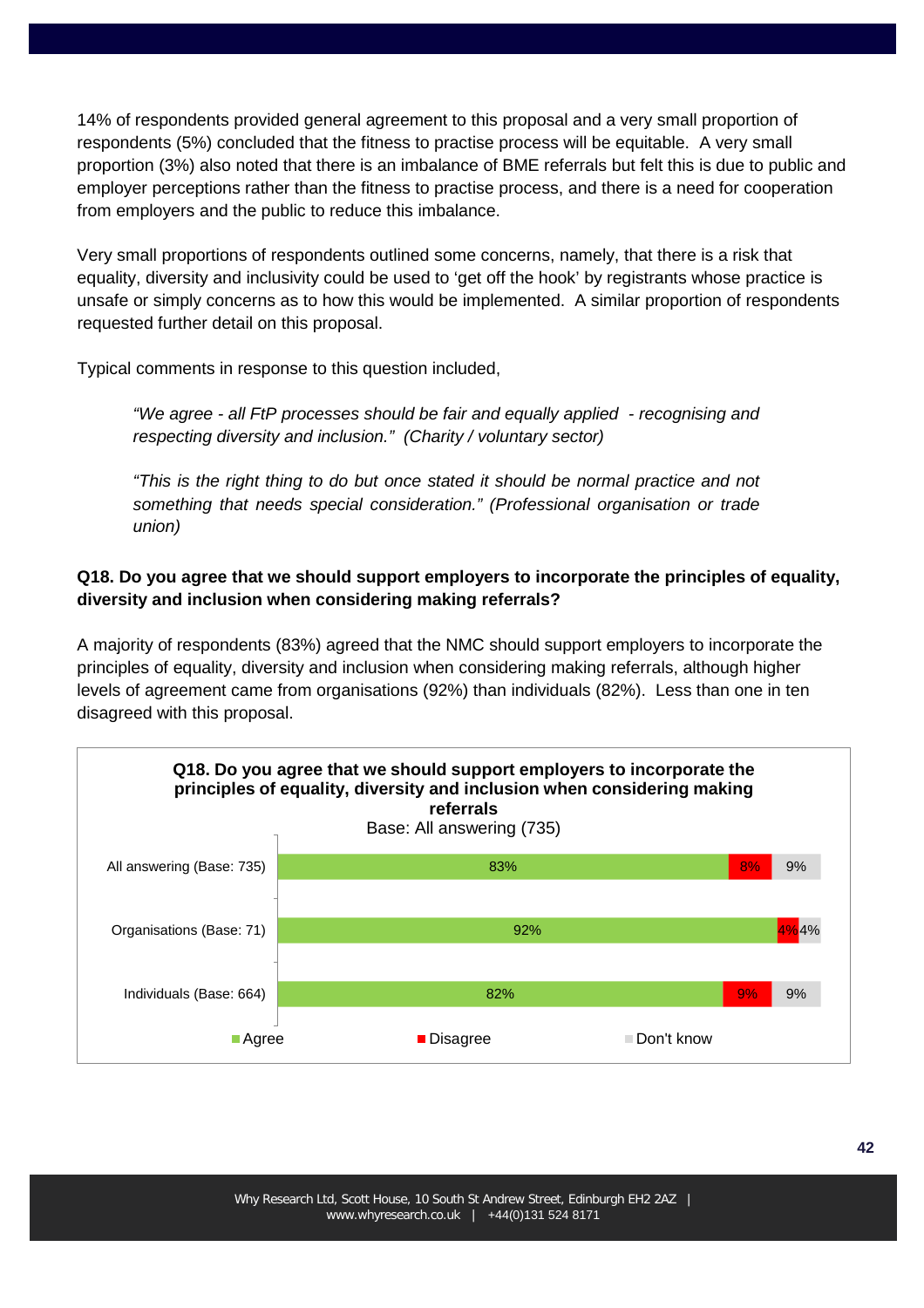Overall, 230 respondents provided additional commentary in support of their response, with the key theme, cited by 15% of respondents, being one of general agreement with the proposal. Other comments echoed those seen at the previous question with small proportions of respondents noting that it should already be part of employers' processes or that this is already written within employment legislation.

10% of respondents noted that a registrant's background should be irrelevant to referrals as these should be dependent on unsafe or poor practice; and slightly fewer respondents (8%) noted concerns that this could lead to positive discrimination, for example, because of fears of accusations of racism. That said, a very small proportion (5%) of respondents felt that the number of BME referrals is disproportionate.

Other comments made by very small proportions of respondents included:

- Concerns over how this would be implemented.
- Suggestions that employers need to be subject to scrutiny to ensure they are applying these principles.
- Suggestions that employers need to be held to account and take responsibility.
- That it is not the role of the NMC to provide support to employers.

## **Q19. Will any of our proposals have a particular impact on people who share these protected characteristics (including nurses, midwives, patients and the public)?**

The chart overleaf shows that just under half of respondents (45%) perceived these proposals to have mainly positive impacts, while only a very small proportion (5%) thought there will be mainly negative impacts. Significant minorities felt there will be no impact (24%) or were unable to provide a response (27%).

Sub-group data shows that higher proportions of female respondents (25%) felt there would be no impacts anticipated compared to male respondents (16%); and 8% of male respondents compared to 3% of female respondents felt there would be mainly negative impacts. These differences were statistically significant.

Furthermore, the sub-group data also shows that higher proportions of BME respondents (70%) felt there would be mainly positive impacts compared to non-BME respondents (45% of non-BME UK and 41% of non-BME other) and this difference is also statistically significant.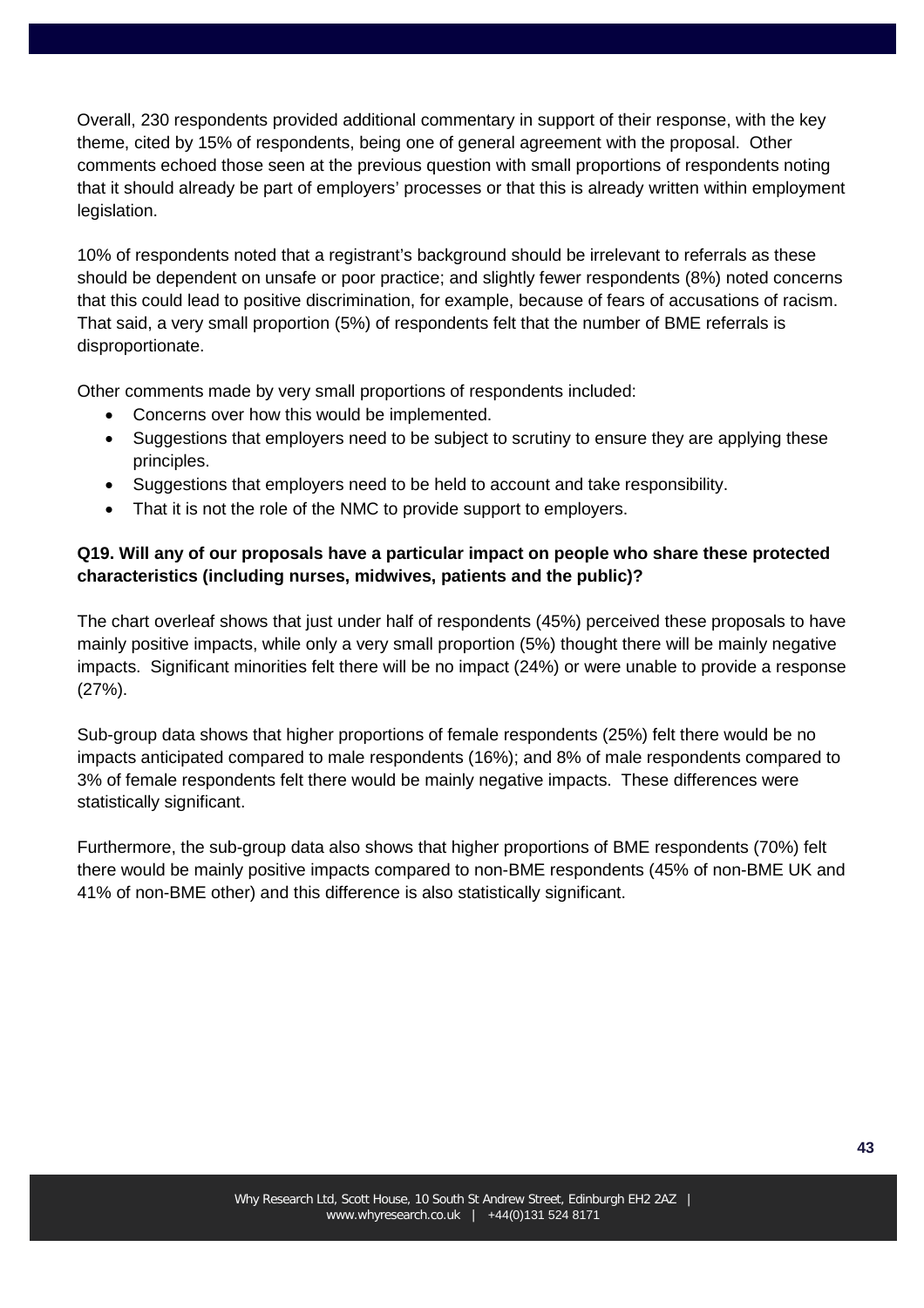

A total of 223 respondents gave detailed reasons for any expected impact, and a wide range of comments were made, each by only small proportions of respondents. Many of these points echoed those at the earlier questions. Key comments from those envisaging mainly positive impacts were that everyone will be treated equally or that it will be fairer for those with protected characteristics (4%), although a few respondents made the proviso that it will depend on how this is implemented (7%). As illustrated by the following quotations, there is a need to ensure that there is access to advice and ensuring systems are in place to allow individuals to raise concerns they may have, although there is also a need to ensure there are robust governance arrangements in place.

*"As an organisation representing the interests of patients, our focus is from the patients' perspective. Some patients will be particularly vulnerable when it comes to reporting concerns or may face particular barriers in doing so. For example, people in long term care, people with learning difficulties, people with mental health problems, disadvantaged groups more generally. In all these cases, it is important that people have easy access to independent specialist advice to support them in reporting their concerns. For those in receipt of long term care, particularly those with additional vulnerabilities, reporting concerns to the employing organisation may be perceived as putting them at risk of repercussions and in turn preventing them from speaking out. The NMC needs recognise the importance of having systems in place that will ensure no one is prevented from being able to raise legitimate concerns with the NMC and that they can do so without fear of any form of retribution either by the registrant or the registrant's employer." (Consumer or patient organisation)*

*"In principle [we] are in agreement with the proposed approach so long as the process does not swing too much in favour of the registrant and is supported by robust governance arrangements – ultimately the NMC exist to protect the public and the public need to have faith in the process in place to manage concerns about a registrants practice. (Professional organisation or trade union)*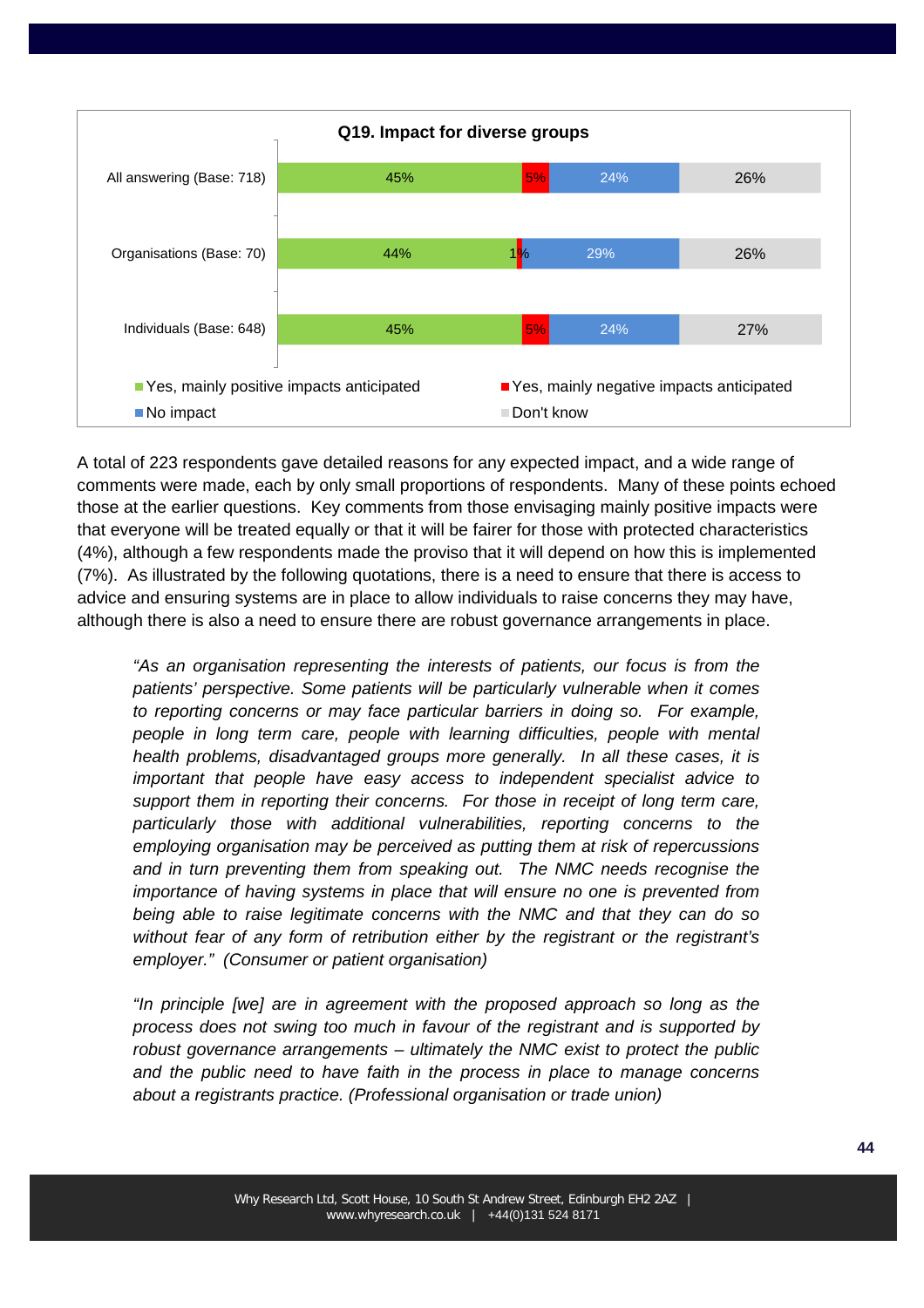The key comment made by respondents who felt there would mainly be negative impacts was concerns over registrants 'playing the equality card' or that this would offer the potential for abuse of the system (cited by 8%).

### **Q20: How can we amend the proposals to advance equality of opportunity and foster good relations between groups?**

A total of 299 respondents provided comments to this question. The only comment made by more than 10% of respondents was that better or more communication is needed. Other comments were made by only very small proportions of respondents and echoed those outlined at Q1[6](#page-44-0)<sup>6</sup>. General comments included the need for:

- More education / training.
- Ensure representation on panels from groups representing those with protected characteristics.
- More monitoring / auditing / reviewing of incidents.
- Need for equality of treatment for all registrants.
- Need for openness and transparency.
- Need for a fair and consistent approach.
- Use of clear and accessible language.

Some comments related to specific actions that the NMC needs to undertake and these included:

- The NMC needs to listen more to registrants or consult more widely.
- Publish the proposals more widely.
- More support to employers.
- Sharing of best practice.

<span id="page-44-0"></span><sup>&</sup>lt;sup>6</sup> Tell us what you think about our proposals to improve our processes. Are there any other ways we could give more support to members of the public, or improve how we work with other organisations, including other regulators?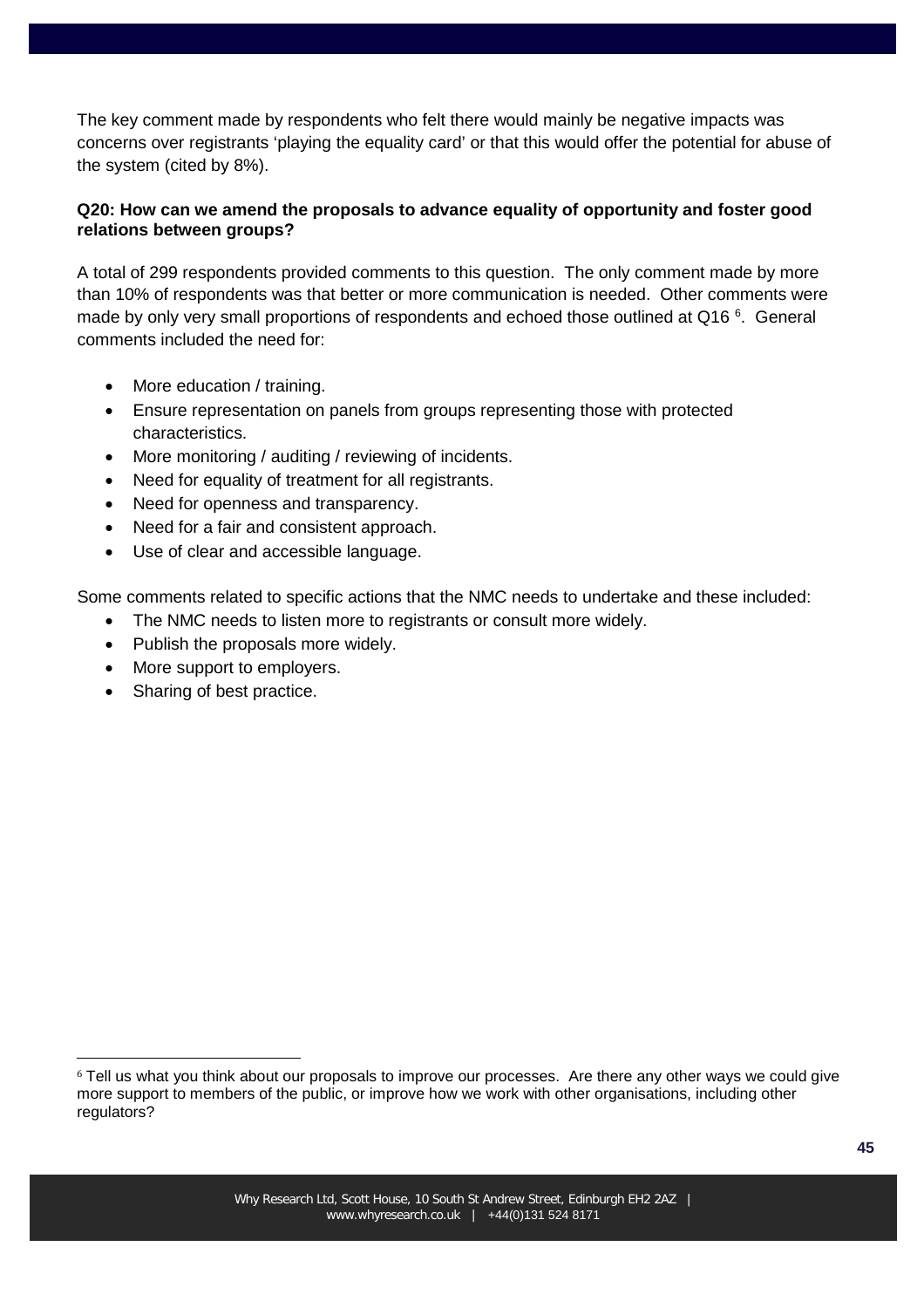# APPENDICES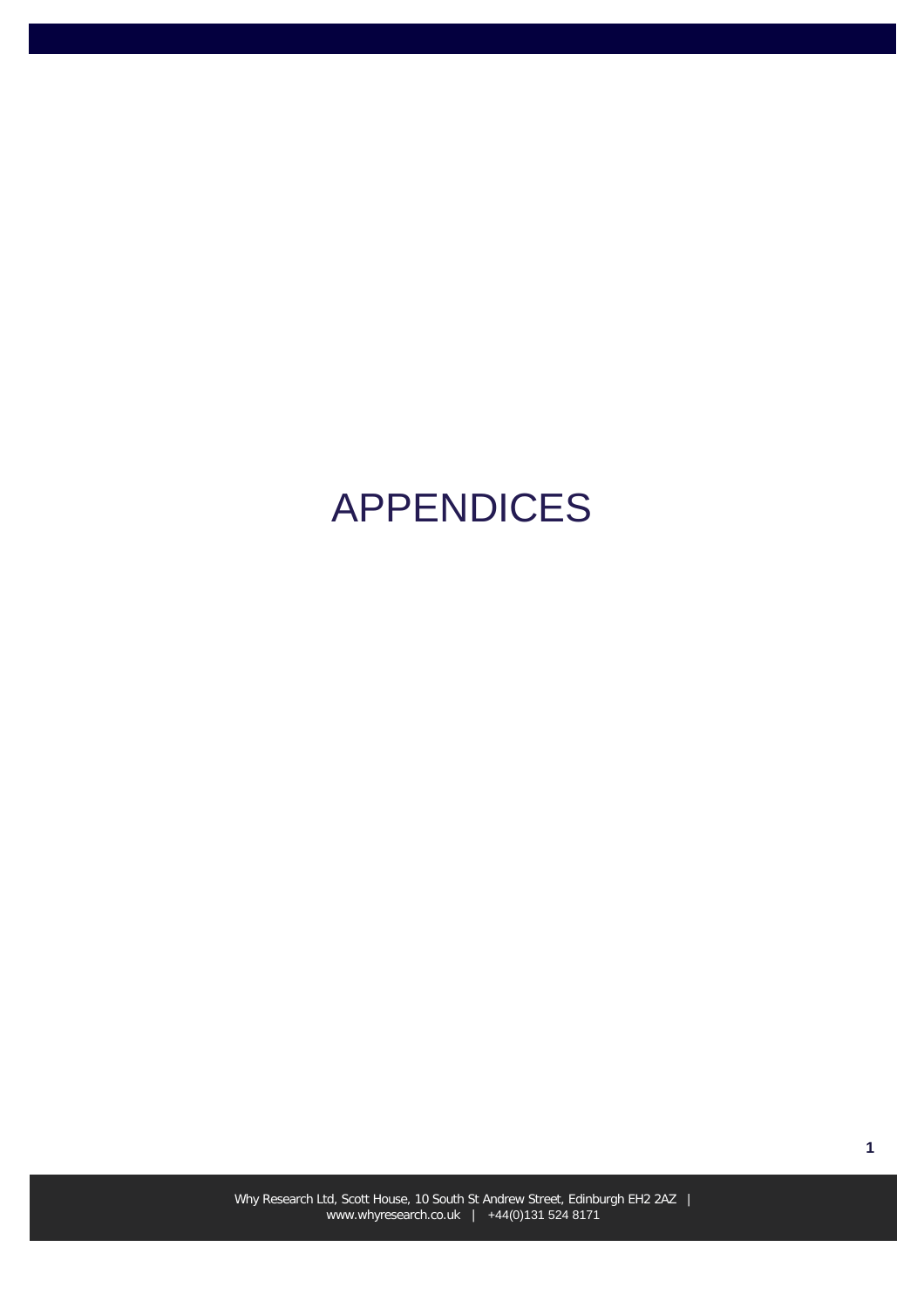## **Characteristics of Individual Respondents**

**Age**

|                          | <b>Number</b>  |
|--------------------------|----------------|
| Under 25 years           | $\overline{2}$ |
| $25 - 34$                | 61             |
| $35 - 44$                | 127            |
| $45 - 54$                | 235            |
| $55 - 64$                | 176            |
| 65 and over              | 27             |
| Not stated               | 181            |
| <b>Total Respondents</b> | 809            |

#### **Working hours**

|                                       | <b>Number</b> |
|---------------------------------------|---------------|
| Full time (30 or more hours per week) | 492           |
| Part time (below 30 hours per week)   | 126           |
| Retired                               | 16            |
| Prefer not to say                     | 29            |
| Not stated                            | 146           |
| <b>Total Respondents</b>              | 809           |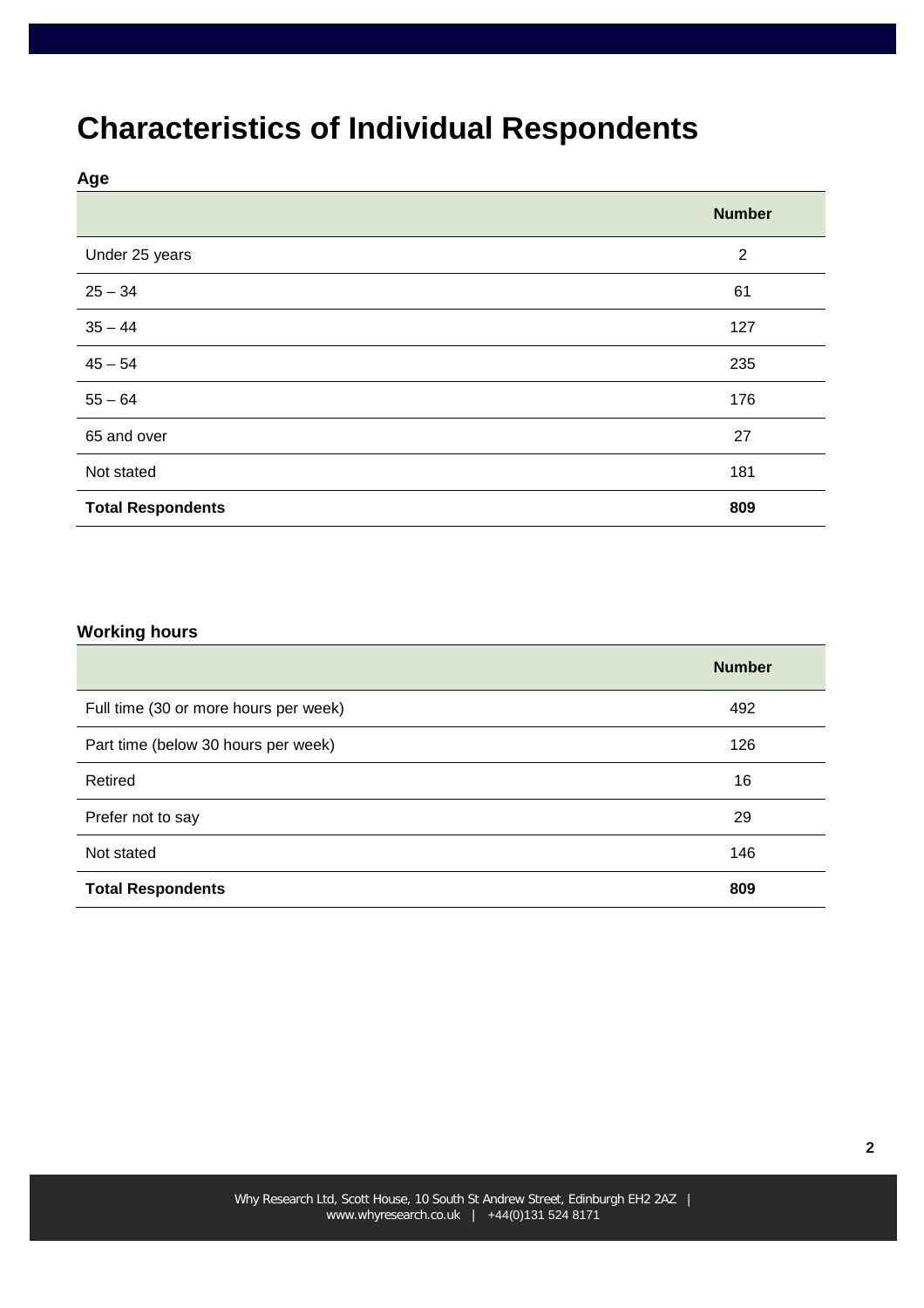#### **Gender**

|                          | <b>Number</b> |
|--------------------------|---------------|
| Female                   | 507           |
| Male                     | 126           |
| Prefer not to say        | 31            |
| Not stated               | 145           |
| <b>Total Respondents</b> | 809           |

## **Has a disability or long term health condition.**

|                          | <b>Number</b> |
|--------------------------|---------------|
| No                       | 531           |
| Yes                      | 73            |
| Prefer not to say        | 60            |
| Not stated               | 145           |
| <b>Total Respondents</b> | 809           |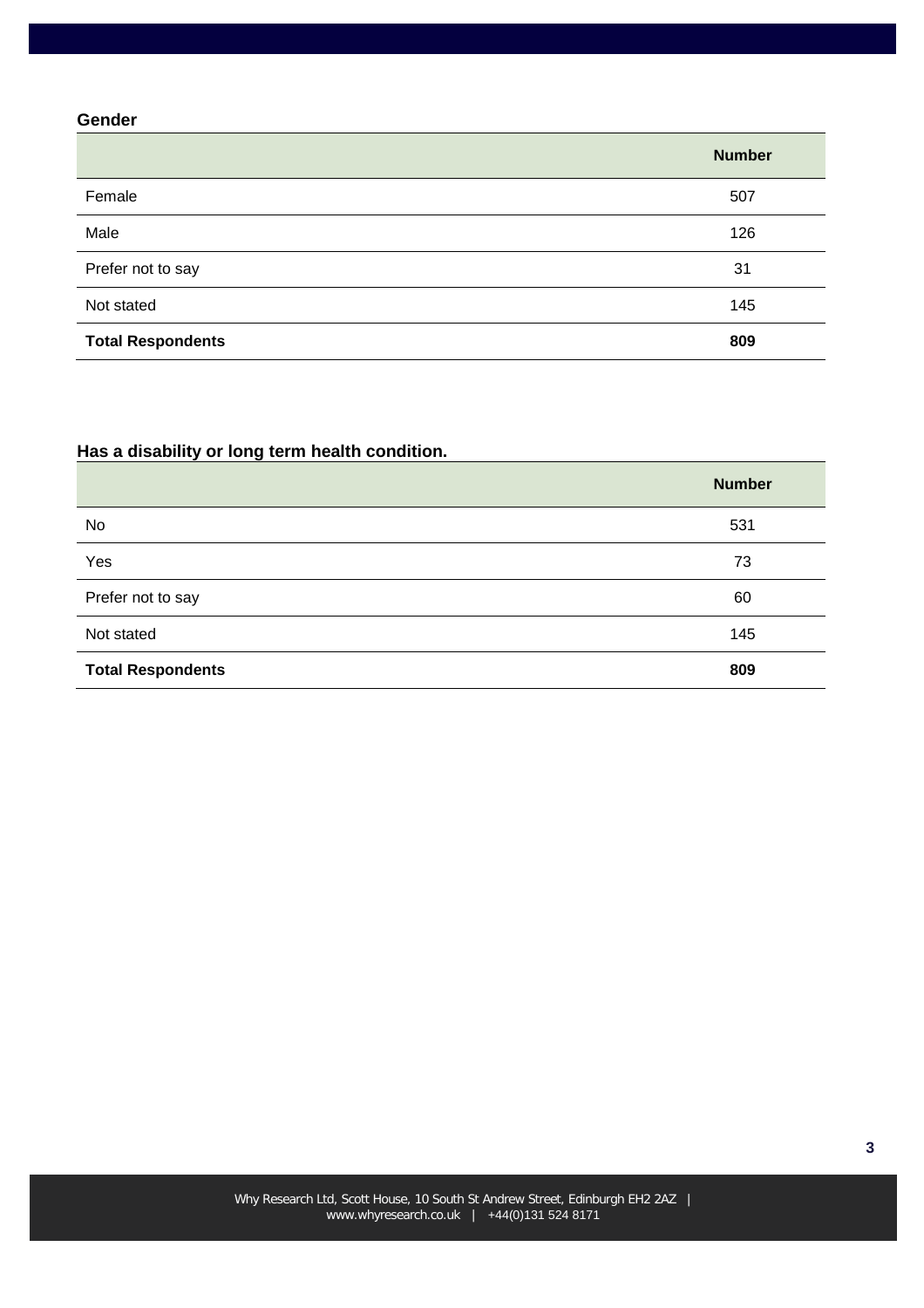## **Ethnicity**

|                                                            | <b>Number</b>            |
|------------------------------------------------------------|--------------------------|
| White: British, English, Northern Irish, Scottish or Welsh | 501                      |
| White: Irish                                               | 20                       |
| White: Gypsy or Irish traveller                            | $\overline{2}$           |
| Any other white background                                 | 34                       |
| Mixed or multiple ethnic groups: White and Black Caribbean | 6                        |
| Mixed or multiple ethnic groups: White and Black African   | $\overline{\phantom{a}}$ |
| Mixed or multiple ethnic groups: White and Asian           | $\overline{2}$           |
| Any other mixed or multiple ethnic background              | $\mathbf{1}$             |
| Asian or Asian British: Indian                             | 4                        |
| Asian or Asian British: Pakistani                          | $\overline{2}$           |
| Asian or Asian British: Bangladeshi                        |                          |
| Asian or Asian British: Chinese                            | 1                        |
| Any other Asian background                                 | 4                        |
| Black, African, Caribbean or black British: Caribbean      | 12                       |
| Black, African, Caribbean or black British: African        | 8                        |
| Any other ethnic group                                     | $\overline{7}$           |
| Prefer not to say                                          | 59                       |
| Not stated                                                 | 146                      |
| <b>Total Respondents</b>                                   | 809                      |

**4**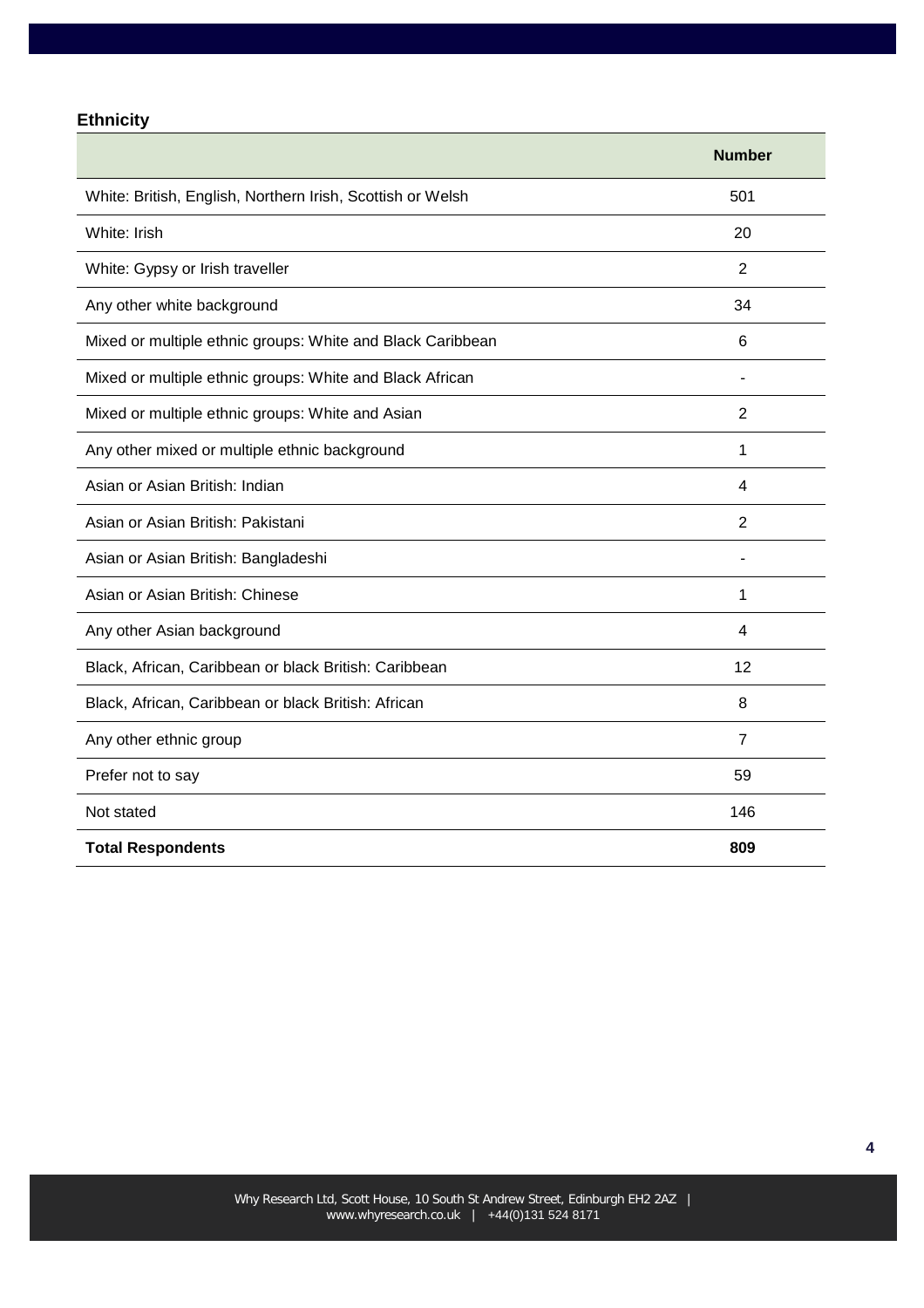## **Religion**

|                          | <b>Number</b>  |
|--------------------------|----------------|
| Christian                | 327            |
| No religion              | 229            |
| Any other religion       | 14             |
| Muslim                   | $\,6$          |
| <b>Buddhist</b>          | 3              |
| Hindu                    | 3              |
| Sikh                     | $\overline{2}$ |
| Jewish                   | 1              |
| Prefer not to say        | 78             |
| Not stated               | 146            |
| <b>Total Respondents</b> | 809            |

#### **Sexual orientation**

|                          | <b>Number</b> |
|--------------------------|---------------|
| Heterosexual or straight | 503           |
| Gay man                  | 30            |
| Bisexual                 | 17            |
| Gay woman or lesbian     | 12            |
| Prefer not to say        | 101           |
| Not stated               | 146           |
| <b>Total Respondents</b> | 809           |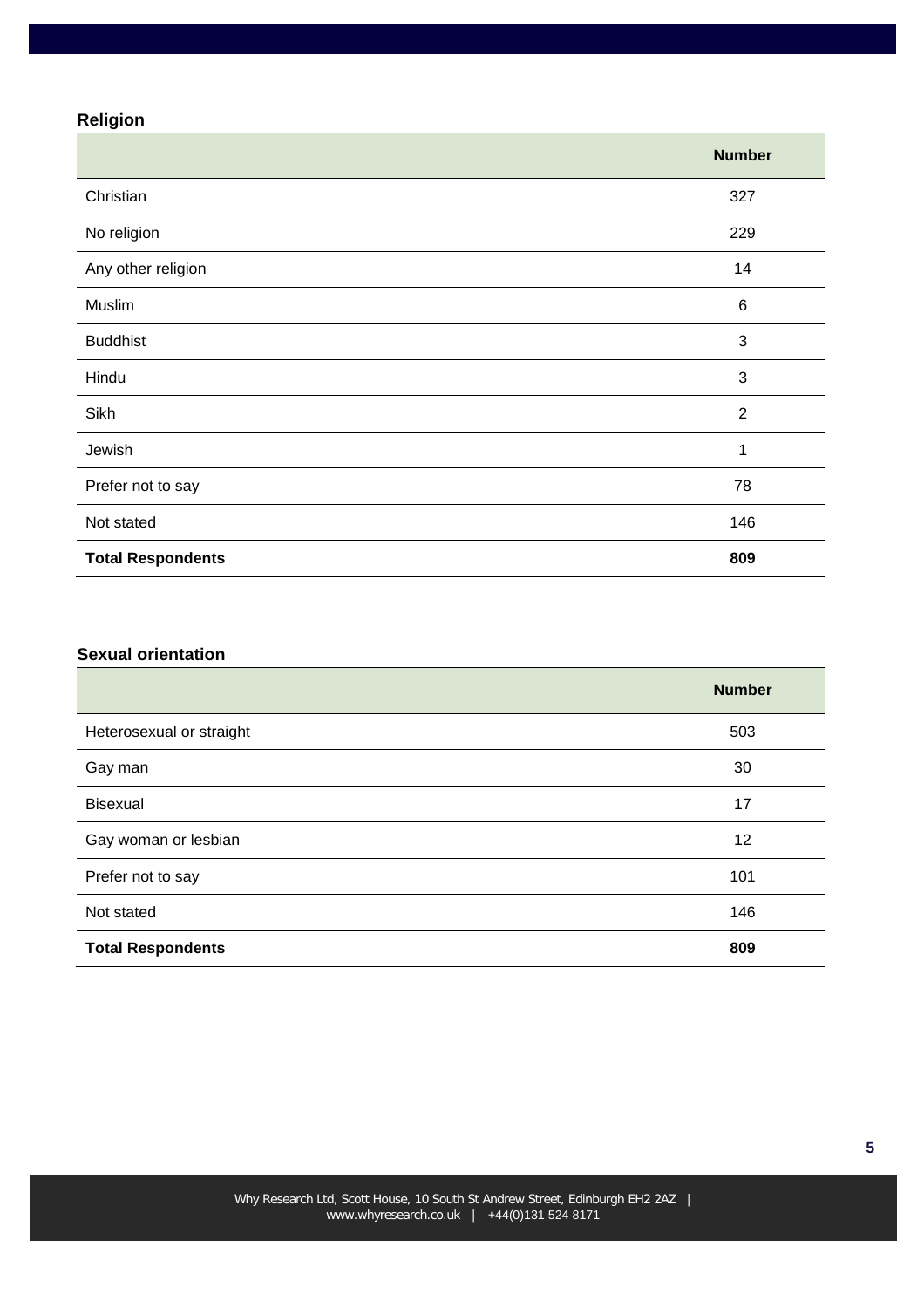## ORGANISATIONS PROVIDING A NAM[E7](#page-50-0)

Action against Medical Accidents Betsi Cadwaladr University Health Board Blake Morgan LLP Bradford District Care Foundation Trust **Brighterkind** Buckinghamshire New University Bupa UK Cardiff & Vale UHB Care Forum Wales Care Quality Commission Care UK Central London Community Healthcare NHS Trust Cheshire and Wirral Partnership NHS Foundation Trust Department of Health Northern Ireland DHSC independent sector nursing advisory forum Diabetes UK Estuary Housing Association Faculty of Occupational Health Nursing Gender Identity Research and Education Society General Medical Council General Pharmaceutical Council Hampshire Hospitals Foundation Trust Hays UK Ltd HCA Healthcare UK Heads of Midwifery Wales Health and Care Professions Council (HCPC) Health Education England Healthcare Improvement Scotland Hertfordshire Community NHS Trust Hywel Dda University Health Board Imperial College Healthcare Trust Kings College Hospital NHS Foundation Trust Lincolnshire Partnership NHS Foundation Trust Mandala Mediation Marie Curie Mersey Care NHS Foundation Trust Mind **NCT** 

<span id="page-50-0"></span><sup>&</sup>lt;sup>7</sup> Organisations were asked to give their name and were also asked "Would you be happy for your comments in this consultation to be identified and attributed to your organisation in the reporting, or would you prefer that your response remains anonymous?" Not all respondents included an organisation name. No comments have been attributed to named organisations in this report.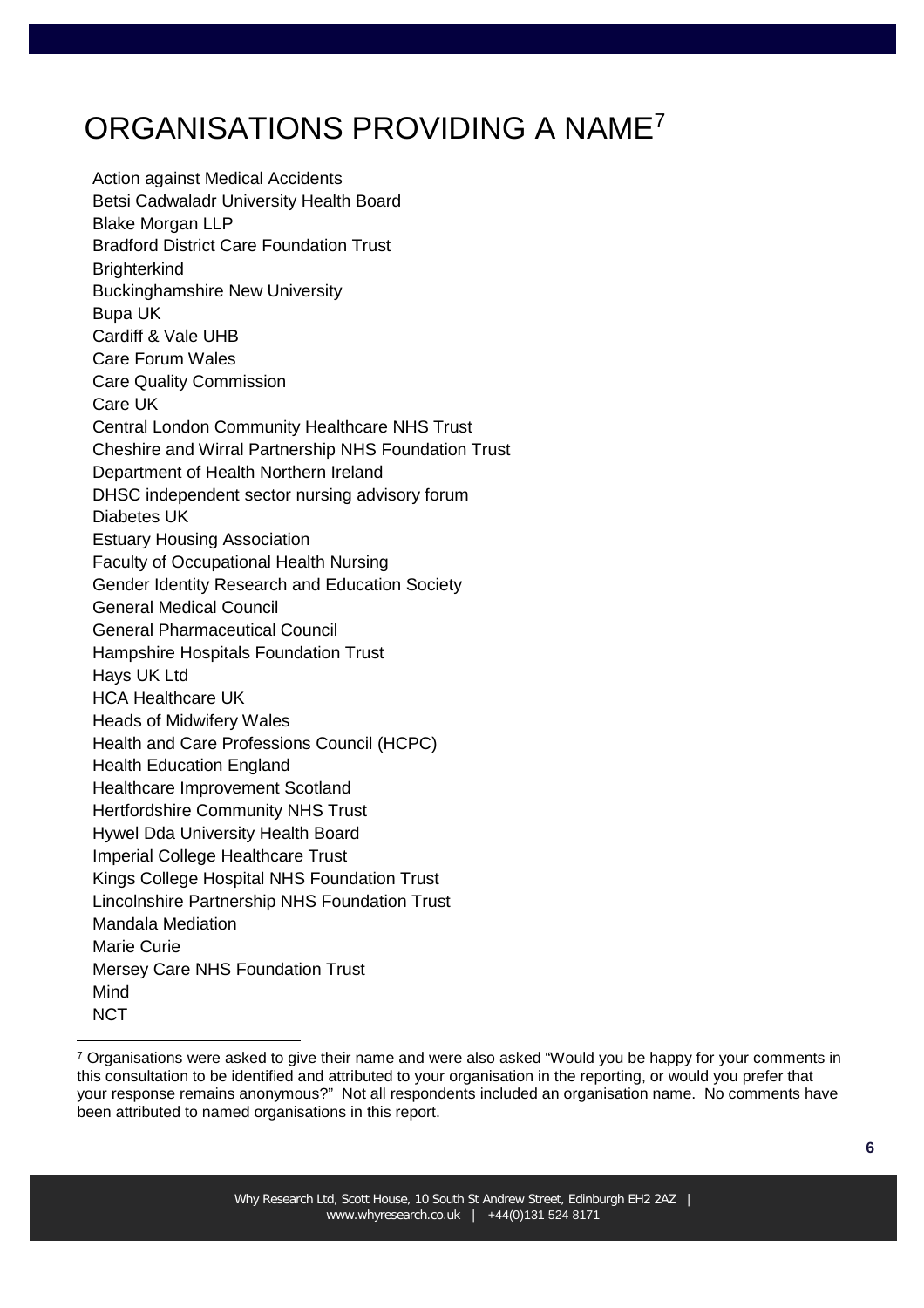News Media Association NHS Education for Scotland NHS Employers NHS England NHS Forth Valley NHS Improvement (2 responses from different departments) NHS Shetland NHS Tayside Nigerian Nurses Charitable Association UK NMCWatch:registrants care Northern Ireland Practice and Education Council (NIPEC) Northern Ireland Social Care Council Park House Court Ltd Powys Teaching Health Board Prime Life Ltd Professional Standards Authority Public Health England Public Health Wales Public Services Ombudsman for Wales Regulation and Quality Improvement Authority Richard Nelson LLP Royal College of Midwives Royal College of Nursing Scottish Care Scottish Government Scottish Social Services Council Sheffield Teaching Hospitals NHS Foundation Trust Shelford Group Social Care Wales The Association of Radical Midwives The Newcastle upon Tyne Hospitals NHS FT The Care Inspectorate UNISON UNITE University Hospital Southampton NHS FT University of West London Welsh Government

- + 7 organisations who did not provide a name
- + 809 individuals